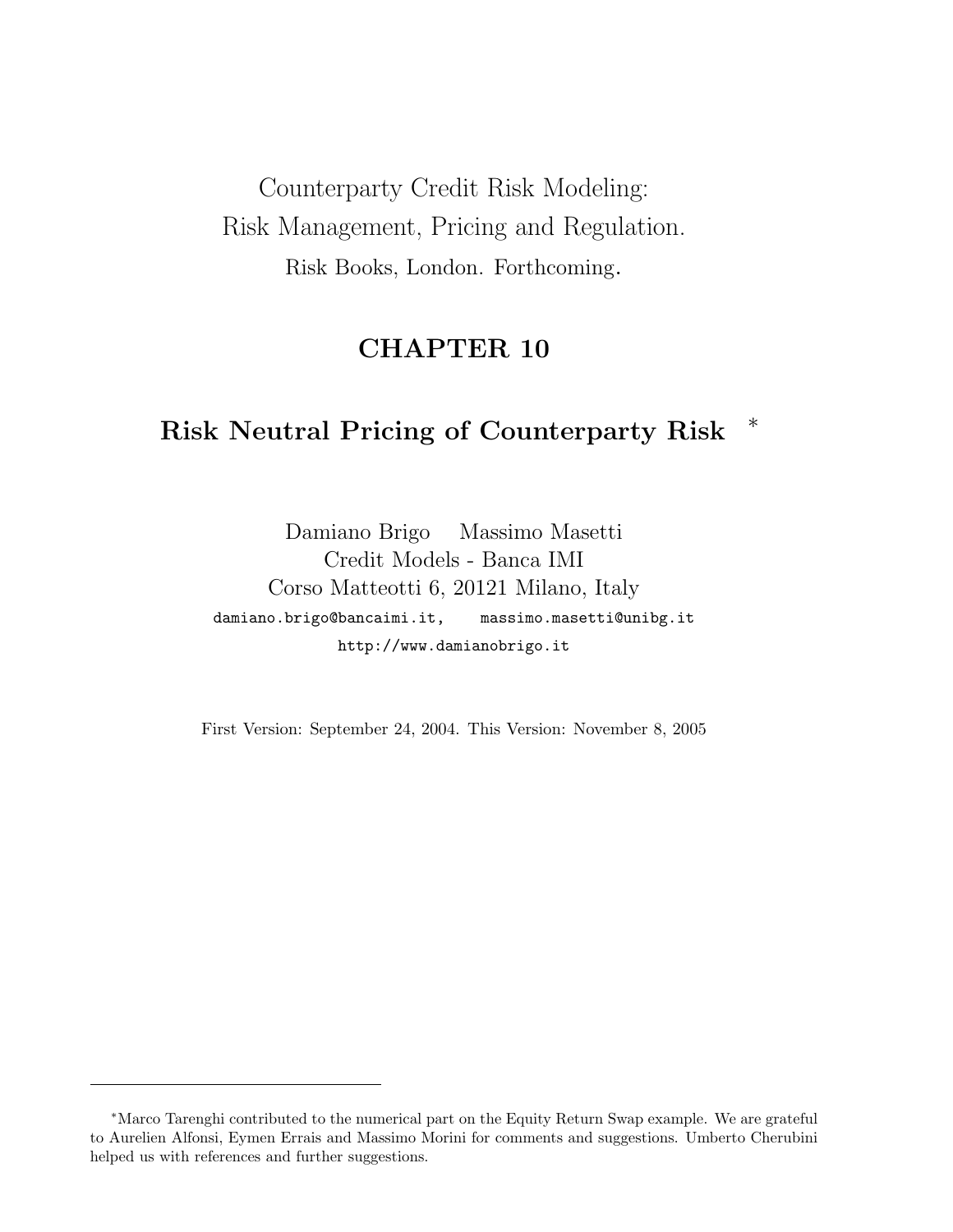# Contents

|                         | 1 Introduction                                                                                                                                                                                           | 3                          |
|-------------------------|----------------------------------------------------------------------------------------------------------------------------------------------------------------------------------------------------------|----------------------------|
| I                       | General Valuation of Counterparty Risk                                                                                                                                                                   | $\boldsymbol{4}$           |
| $\overline{2}$          | The Probabilistic Framework                                                                                                                                                                              | $\overline{\mathbf{4}}$    |
| 3                       | CDS as Sources of Implied Default Probabilities                                                                                                                                                          | $\bf{5}$                   |
| 4                       | The General Pricing Formula                                                                                                                                                                              | 6                          |
| $\mathbf{I}$            | Interest rate swaps portfolios                                                                                                                                                                           | 8                          |
| $\bf{5}$                | Counterparty Risk in single Interest Rate Swaps (IRS)                                                                                                                                                    | 9                          |
| 6                       | Counterparty Risk in a Portfolio of IRS with netting<br>Approximating the variance under lognormality assumptions: The drift freez-<br>6.1                                                               | 10                         |
|                         | ing approximation $\ldots \ldots \ldots \ldots \ldots \ldots \ldots \ldots \ldots \ldots \ldots \ldots \ldots$<br>6.2                                                                                    | 13<br>15                   |
| $\overline{\mathbf{7}}$ | Numerical Tests: all swaps in the same direction<br>Case A: IRS with common last payment on $T_b$<br>7.1<br>Case B: IRS with common first resetting date $T_a \ldots \ldots \ldots \ldots \ldots$<br>7.2 | 16<br>17<br>17             |
| 8                       | Numerical Tests: Swaps in different directions<br>8.1<br>8.2<br>Case C: ATM, ITM, OTM $\ldots \ldots \ldots \ldots \ldots \ldots \ldots \ldots \ldots \ldots \ldots$<br>8.3<br>8.4                       | 18<br>19<br>21<br>23<br>26 |
| Ш                       | Counterparty Risk in Equity Payoffs                                                                                                                                                                      | $27\,$                     |
| 9                       | The deterministic barrier AT1P model<br>9.1                                                                                                                                                              | 28<br>29                   |
|                         | 10 The scenario volatility/barrier SVBAT1P model<br>10.1 Scenario based Barrier and Volatility: Numerical Optimization                                                                                   | 30<br>31                   |
|                         | 11 Counterparty risk in equity return swaps                                                                                                                                                              | 33<br>36                   |
|                         | 12 Conclusions                                                                                                                                                                                           | 37                         |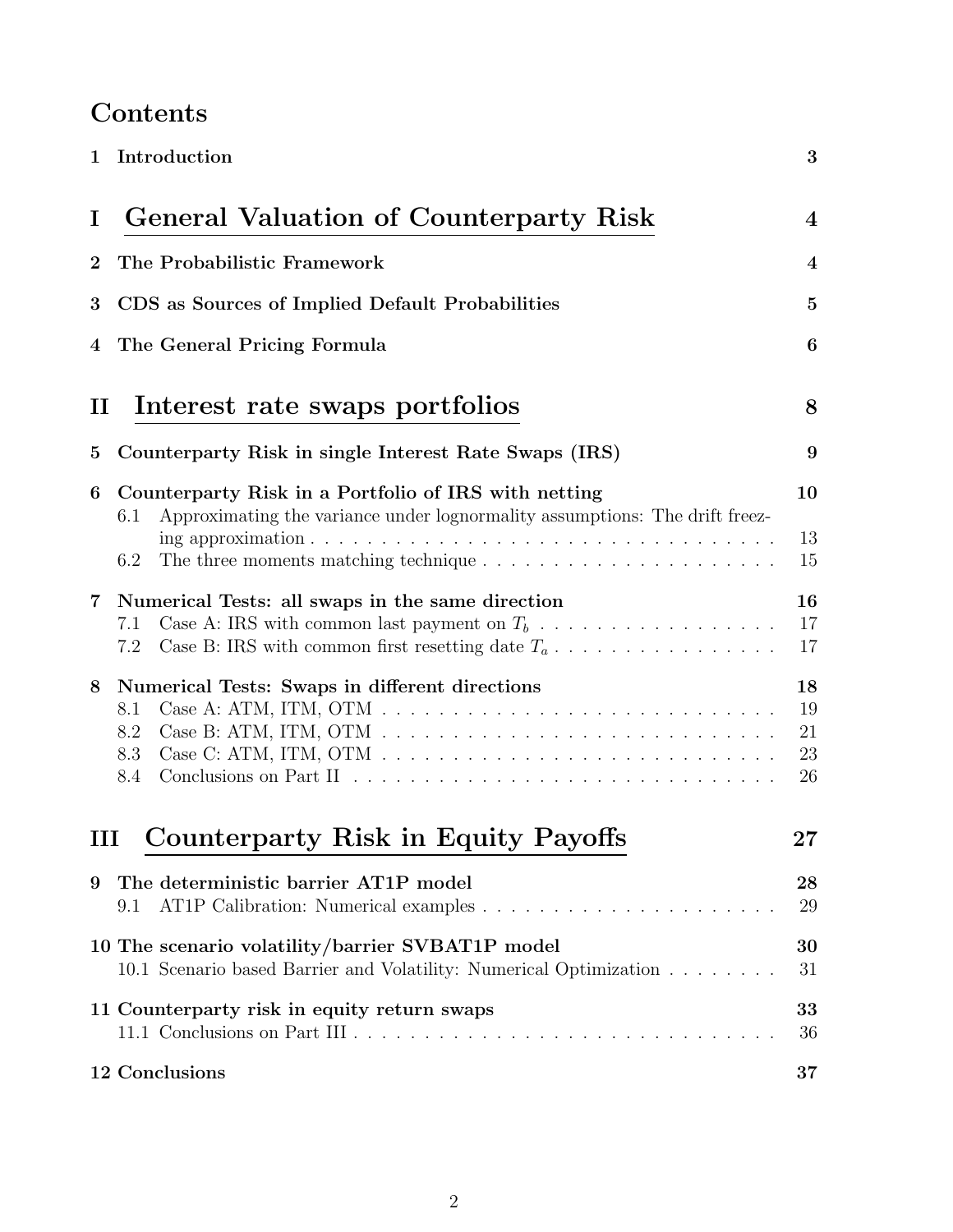## 1 Introduction

"Failure is not an option"

NASA "Apollo XIII" mission rescue motto

In this chapter we show how to handle counterparty risk when pricing some basic financial products. In particular we are analyzing in detail counterparty-risk (or Default-risk) Interest Rate Swaps and counterparty-risk equity return swaps. The reason to introduce counterparty risk when evaluating a contract is linked to the fact that many financial contracts are traded over the counter (OTC), so that the credit quality of the counterparty can be important. This is particularly appropriated when thinking of the different defaults experienced by some important companies during the last years. Also, regulatory issues related to the Basel II framework encourage the inclusion of counterparty risk into valuation.

We face the problem from the viewpoint of a safe (default-free) counterparty entering a financial contract with another counterparty that has a positive probability of defaulting before the maturity of the contract itself. We are assuming there are no guarantees in place (such as for example collateral). When investing in default risky assets we require a risk premium as a reward for assuming the default risk. If we think, for example, of a corporate bond, we know that the yield is higher than the corresponding yield of an equivalent treasury bond, and this difference is usually called *credit spread*. The (positive) credit spread implies a lower price for the bond when compared to default free bonds. This is a typical feature of every asset: The value of a generic claim traded with a counterparty subject to default risk is always smaller than the value of the same claim traded with a counterparty having a null default probability.

In the paper we focus on the following points in particular:

- We assume absence of guarantees such as collateral;
- Illustrate how the inclusion of counterparty risk in the valuation can make a payoff model dependent by adding one level of optionality;
- Use the risk neutral default probability for the counterparty by extracting it from Credit Default Swap (CDS) data;
- Because of the previous point, the chosen default model will have to be calibrated to CDS data;
- When possible (and we will do so in Part III), take into account the correlation between the underlying of the contract and the default of the counterparty.

More in detail, when evaluating default risky assets, one has to introduce the default probabilities in the pricing models. We consider Credit Default Swaps as liquid sources of market risk-neutral default probabilities. Different models can be used to calibrate CDS data and obtain default probabilities: In Brigo and Tarenghi (2004, 2005) for example firm value models (or structural models) are used, whereas in Brigo and Alfonsi (2005) and Brigo and Cousot (2004) a stochastic intensity model is used. In this chapter when dealing with the interest rate swap examples, we strip default probabilities from CDS data in a model independent way that assumes independence between the default time and interest rates.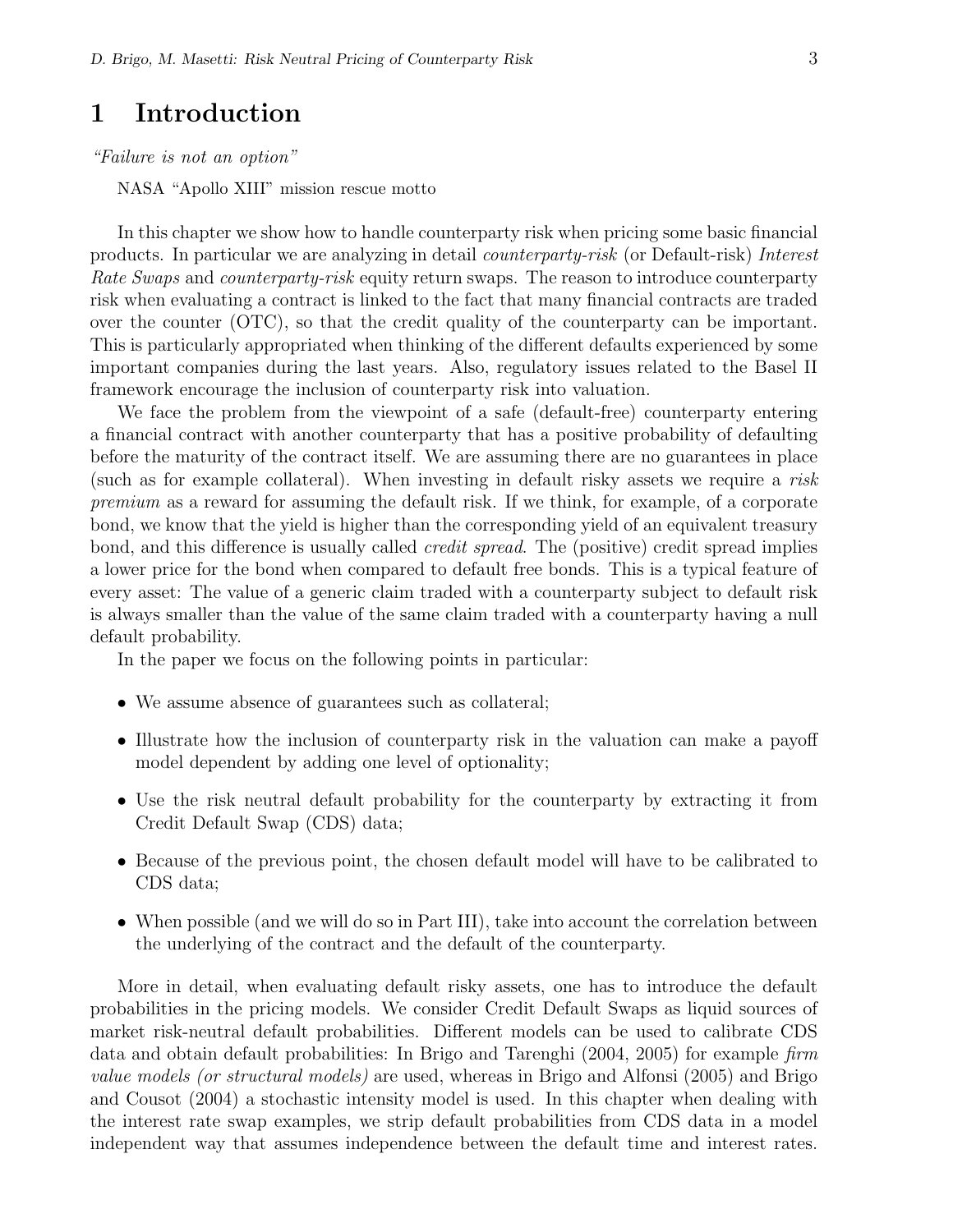When moving to the equity return swap example, we resort instead to the firm value models of Brigo and Tarenghi (2004, 2005), that can be calibrated again to CDS data in an exact way.

The Chapter starts in Part I with a general formula for counterparty risk valuation in a derivative transaction. We show that the derivative price in presence of counterparty risk is just the default free price minus a discounted option term in scenarios of early default times the loss given default (also called "expected loss"). The option is on the residual present value at time of default. We notice that even payoffs whose valuation is model independent become model dependent due to counterparty risk. This aspect is rather dramatic when trying to incorporate counterparty risk in a way that does not destroy the default-free valuation models.

We apply the general result to two fundamental areas in Parts II and III of the chapter.

In Part II we compute counterparty risk for portfolios of interest rate swaps, possibly in presence of netting agreements. We will derive quick approximated formulas and test them against full Monte Carlo simulation of the price. The derivation will assume independence between interest rates and the default time and will be model independent. The framework is also suited to computing counterparty risk on non-standard swap contracts such as zero coupon swaps, amortizing swaps etc.

In Part III we compute the counterparty risk price of an equity payoff. We focus on equity return swaps as a fundamental example that can be easily generalized to other payoffs. We resort to a structural model because this allows us to take into account the correlation between the underlying equity and the counterparty default in a natural way. We illustrate how the correlation has an impact on the valuation of counterparty risk. Furthermore, contrary to traditional structural models, our first time passage models will be incorporating CDS data in an exact way, following Brigo and Tarenghi (2004, 2005). Conclusions close the chapter.

## Part I

## General Valuation of Counterparty Risk

## 2 The Probabilistic Framework

This section contains our probabilistic assumptions.

We place ourselves in a probability space  $(\Omega, \mathcal{G}, \mathcal{G}_t, \mathbb{Q})$ . The usual interpretation of this space as an experiment can help intuition. The generic experiment result is denoted by  $\omega \in \Omega$ ;  $\Omega$  represents the set of all possible outcomes of the random experiment, and the  $\sigma$ field G represents the set of events  $A \subset \Omega$  with which we shall work. The  $\sigma$ -field  $\mathcal{G}_t$  represents the information available up to time t. We have  $\mathcal{G}_t \subseteq \mathcal{G}_u \subseteq \mathcal{G}$  for all  $t \leq u$ , meaning that "the information increases in time", never exceeding the whole set of events G. The family of  $\sigma$ -fields  $(\mathcal{G}_t)_{t\geq 0}$  is called filtration.

If the experiment result is  $\omega$  and  $\omega \in A \in \mathcal{G}$ , we say that the event A occurred. If  $\omega \in A \in \mathcal{G}_t$ , we say that the event A occurred at a time smaller or equal to t.

We use the symbol  $E$  to denote expectation.

The default time  $\tau$  will be defined on this probability space.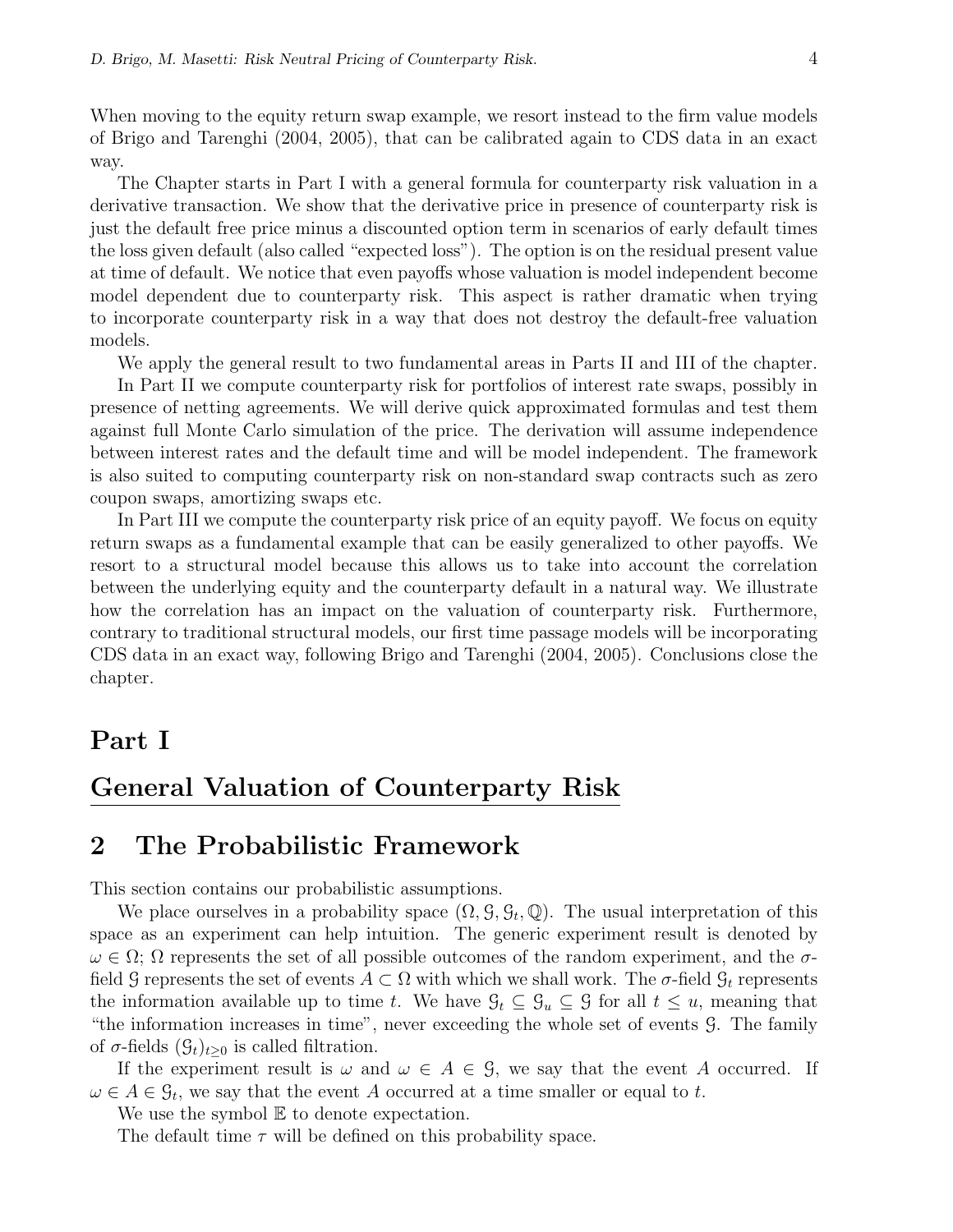This space is endowed with a right-continuous and complete sub-filtration  $\mathcal{F}_t$  representing all the observable market quantities but the default event (hence  $\mathcal{F}_t \subseteq \mathcal{G}_t := \mathcal{F}_t \vee \mathcal{H}_t$  where  $\mathcal{H}_t = \sigma(\{\tau \leq u\} : u \leq t)$  is the right-continuous filtration generated by the default event). We set  $\mathbb{E}_t(\cdot) := \mathbb{E}(\cdot | \mathcal{G}_t)$ .

In more colloquial terms, throughout the chapter  $\mathcal{G}_t$  is the filtration modeling the market information up to time t, including explicit default monitoring up to t, whereas  $\mathcal{F}_t$  is the default-free market information up to  $t$  (FX, interest rates etc), without default monitoring.

In the first application of the paper, given in Part II, we assume independence between  $\tau$  and interest rates, but we make no specific assumption on the model for  $\tau$ . An example of such a model could be an intensity model with deterministic intensity or with stochastic intensity independent of interest rates. However, the result holds in general with no need for a specific model. In the second application given in Part III we assume a first passage time structural model for  $\tau$ .

In intensity models, in general  $\mathcal{F}_t \subset \mathcal{G}_t$ . In basic first passage time structural models, instead, as our AT1P model in Part III, we have  $\mathcal{F}_t = \mathcal{G}_t$ , i.e. all default information is already included in the default free market, and default is predictable in the probabilistic sense.

## 3 CDS as Sources of Implied Default Probabilities

We now recall briefly the CDS payoff and its risk neutral pricing formula in our probabilistic framework.

One of the most representative protection instruments that can be used against default is the Credit Default Swap (CDS). Consider two companies "A" (the protection buyer) and "B" (the protection seller) who agree on the following.

If a third reference company "C" (the reference credit) defaults at a time  $\tau_C \in (T_a, T_b]$ , "B" pays to "A" at time  $\tau = \tau_C$  itself a certain "protection" amount L<sub>GD</sub> (Loss Given the Default of "C"), supposed to be deterministic in the present paper. This amount is a protection for "A" in case "C" defaults. Typically L<sub>GD</sub> is equal to a notional amount (usually set to 1) minus a recovery rate "R<sub>EC</sub>", L<sub>GD</sub> =  $1 -$ R<sub>EC</sub>.

In exchange for this protection, company "A" agrees to pay periodically to "B" a fixed "running" amount R, at a set of times  $\{T_{a+1},...,T_b\}$ ,  $T_0 = 0$ . These payments constitute the "premium leg" of the CDS (as opposed to the L<sub>GD</sub> payment, which is termed the "protection leg"), and the rate R is fixed in advance at time 0; the premium payments go on up to default time  $\tau$  if this occurs before maturity  $T_b$ , or until maturity  $T_b$  if no default occurs.

"
$$
B
$$
"  $\rightarrow$  protection  $L_{\text{GD}}$  at default  $\tau_C$  if  $T_a < \tau_C \leq T_b$   $\rightarrow$  "A"   
\n" $B$ "  $\leftarrow$  rate  $R$  at  $T_{a+1}, \ldots, T_b$  or until default  $\tau_C$   $\leftarrow$  "A"

Formally, we may write the RCDS ("R" stands for running) payoff discounted value to time zero seen from "A" as

$$
\Pi_{\text{RCDS}_{a,b}} := -D(0,\tau)(\tau - T_{\beta(\tau)-1})R\mathbf{1}_{\{T_a < \tau < T_b\}} - \sum_{i=a+1}^{b} D(0,T_i)\alpha_i R \mathbf{1}_{\{\tau \ge T_i\}} + \\ + \mathbf{1}_{\{T_a < \tau \le T_b\}} D(0,\tau)\mathbf{L}_{\text{GD}} \tag{3.1}
$$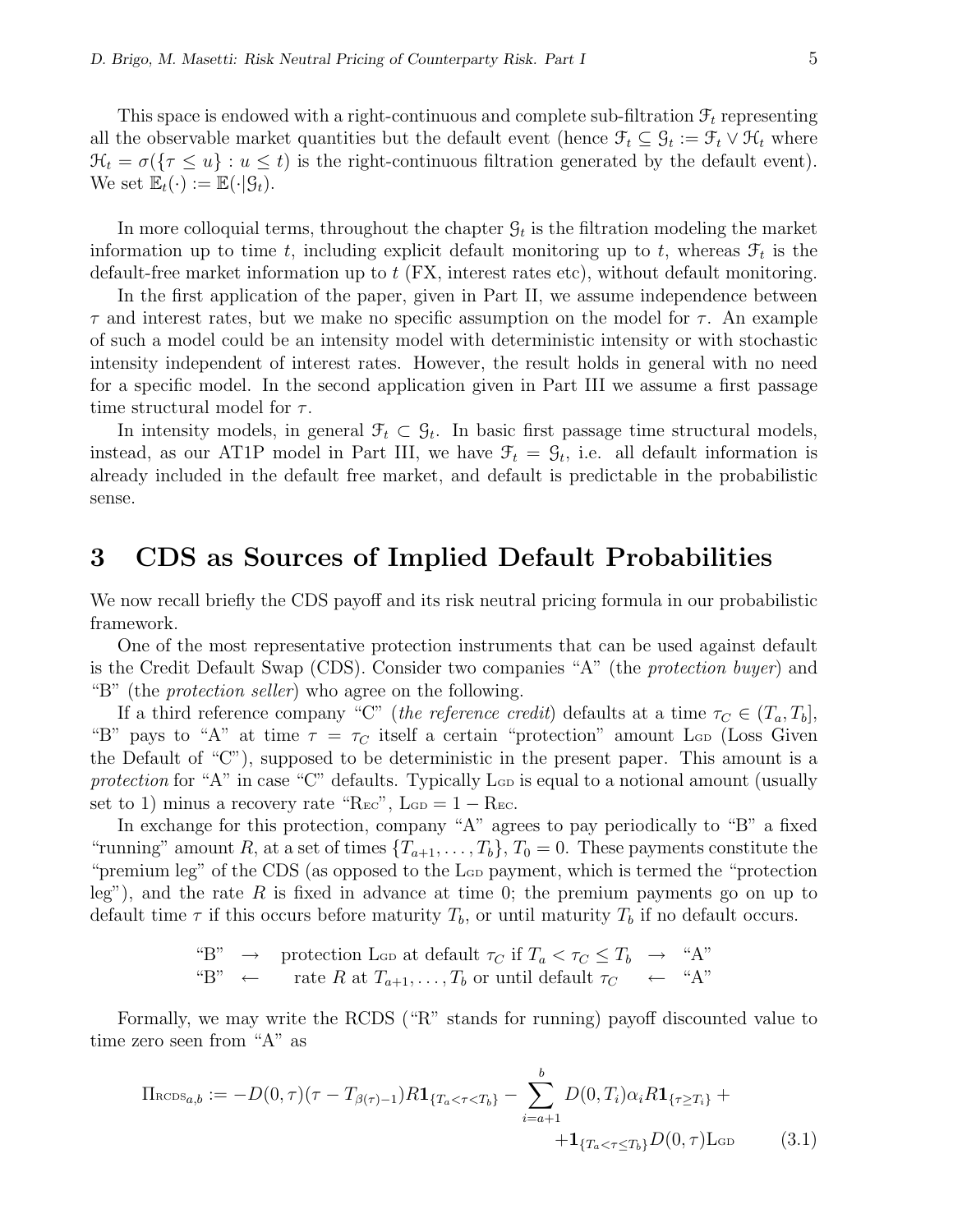where in general  $t \in [T_{\beta(t)-1}, T_{\beta(t)})$ , i.e.  $T_{\beta(t)}$  is the first date among the  $T_i$ 's that follows  $t, \alpha_i$ is the year fraction between  $T_{i-1}$  and  $T_i$ , and  $D(s, u)$  is the stochastic discount factor at time s for maturity u. Sometimes slightly different payoffs are considered for RCDS contracts, where the protection payment is postponed to the first time  $T_i$  following default. See for example Brigo (2005, 2005b) for a discussion on different payoffs and related implications.

We denote by  $CDS_{a,b}(0, R, \text{L}\text{G})$  the price at time 0 of the above standard running CDS. In general, we can compute the CDS price according to the risk-neutral expectation  $E$  of the discounted payoff (see for example Bielecki and Rutkowski (2001), the risk neutral measure is denoted by  $\mathbb{Q}$ :

$$
CDS_{a,b}(0, R, \text{LGD}) = \mathbb{E}\{\Pi_{\text{RCDS}_{a,b}}\}.
$$
\n(3.2)

Let  $P(0,T_i)$  be the price of a zero-coupon bond at 0 with maturity  $T_i$ . Under interest rates independent of the default time, straightforward computations lead to the price at initial time 0 as

$$
CDS_{a,b}(0, R, \text{L}_{GD}) = R \int_{T_a}^{T_b} P(0, t)(t - T_{\beta(t)-1}) d_t \mathbb{Q}(\tau > t)
$$
\n
$$
-R \sum_{i=a+1}^{b} P(0, T_i) \alpha_i \mathbb{Q}(\tau \ge T_i) - \text{L}_{GD} \int_{T_a}^{T_b} P(0, t) d_t \mathbb{Q}(\tau > t)
$$
\n(3.3)

so that if one has a formula for the curve of survival probabilities  $t \mapsto \mathbb{Q}(\tau > t)$ , one also has a formula for CDS.

A CDS is quoted through its "fair"  $R$ , in that the rate R that is quoted by the market at time 0 satisfies  $CDS_{a,b}(0, R, \text{L}_{GD}) = 0$ . The fair rate R strongly depends on the default probabilities. The idea is to use quoted values of these fair  $R$ 's with increasing maturities  $T_b$  (and initial resets all set to  $T_a = 0$ ) to derive the default (survival) probabilities  $\mathbb{Q}(\tau > t)$ assessed by the market, by inverting Formula (3.3).

### 4 The General Pricing Formula

Let us call T the final maturity of the payoff we are going to evaluate. If  $\tau > T$  there is no default of the counterparty during the life of the product and the counterparty has no problems in repaying the investors. On the contrary, if  $\tau \leq T$  the counterparty cannot fulfill its obligations and the following happens. At  $\tau$  the Net Present Value (NPV) of the residual payoff until maturity is computed: If this NPV is negative (respectively positive) for the investor (defaulted counterparty), it is completely paid (received) by the investor (counterparty) itself. If the NPV is positive (negative) for the investor (counterparty), only a recovery fraction R<sub>EC</sub> of the NPV is exchanged. Here all the expectations  $\mathbb{E}_t$  are taken under the risk neutral measure  $\mathbb Q$  and with respect to the filtration  $\mathcal G_t$ .

Let us call  $\Pi^D(t)$  the payoff of a generic defaultable claim at t and  $\text{C}_{\text{ASHFLows}}(u \div s)$  the net cash flows of the claim between time  $u$  and time  $s$ , discounted back at  $u$ , all payoffs seen from the point of view of the company facing counterparty risk. Then we have  $NPV(\tau) =$  $\mathbb{E}_{\tau}\left\{\text{C}_{\text{ASHFLOWS}}(\tau,T)\right\}$  and

$$
\Pi^{D}(t) = \mathbf{1}_{\{\tau > T\}} \text{Cashrevos}(t, T) + \mathbf{1}_{\{t < \tau \leq T\}} \left[ \text{Cashrevos}(t, \tau) + D(t, \tau) \left( \text{Rec} \left( \text{NPV}(\tau) \right)^{+} - \left( - \text{NPV}(\tau) \right)^{+} \right) \right].
$$
 (4.1)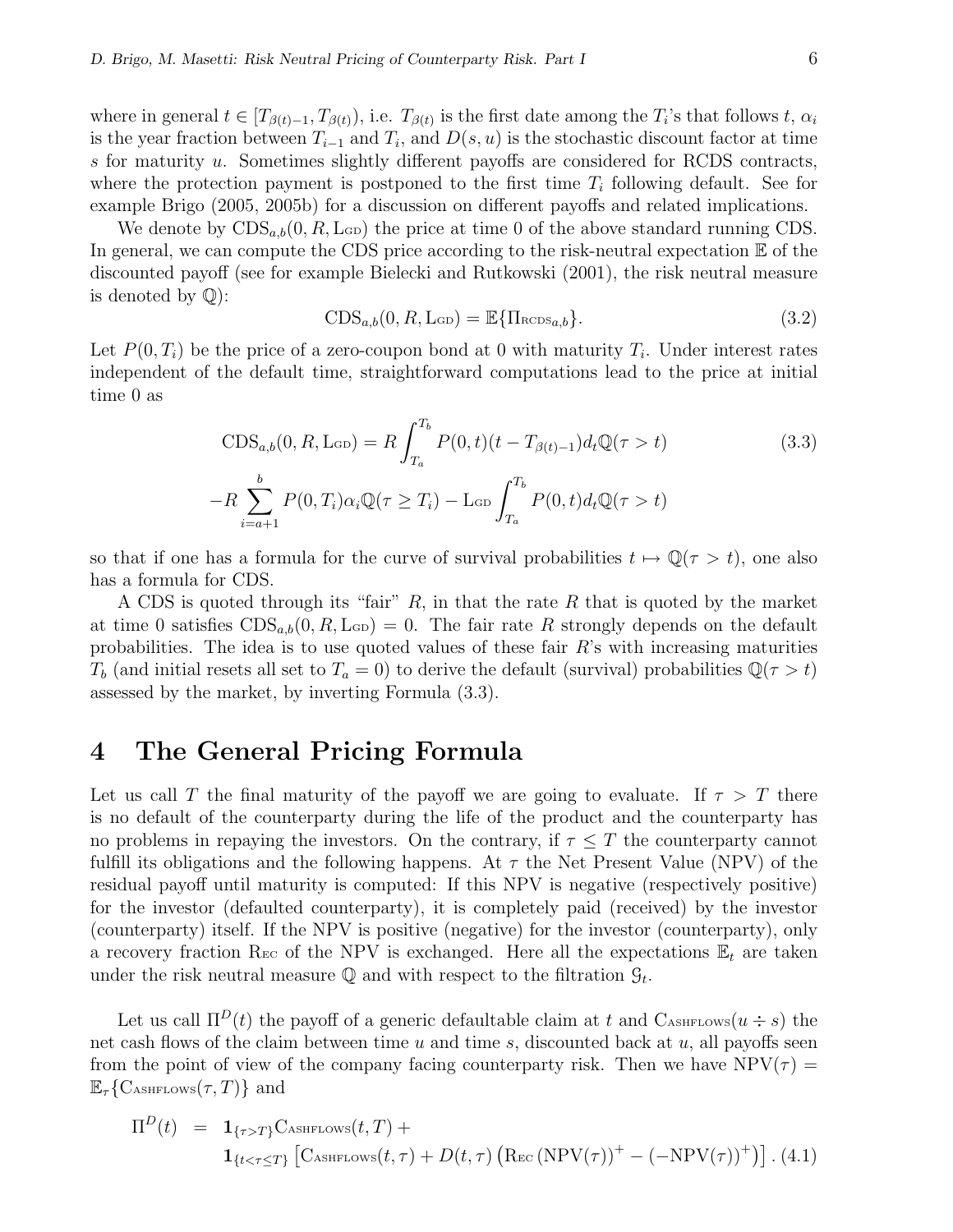This last expression is the general price of the payoff under counterparty risk. Indeed, if there is no early default this expression reduces to risk neutral valuation of the payoff (first term in the right hand side); in case of early default, the payments due before default occurs are received (second term), and then if the residual net present value is positive only a recovery of it is received (third term), whereas if it is negative it is paid in full (fourth term).

Calling  $\Pi(t)$  the payoff for an equivalent claim with a default-free counterparty, it is possible to prove the following

Proposition 4.1. (General counterparty risk pricing formula). At valuation time t, and provided the counterparty has not defaulted before t, i.e. on  $\{\tau > t\}$ , the price of our payoff under counterparty risk is

$$
\mathbb{E}_{t}\{\Pi^{D}(t)\} = \mathbb{E}_{t}\{\Pi(t)\} - L_{GD} \mathbb{E}_{t}\{\mathbf{1}_{\{t < \tau \leq T\}} D(t, \tau) \left(NPV(\tau)\right)^{+}\}\
$$
\n(4.2)

where  $L_{GD} = 1 - R_{EC}$  is the Loss Given Default and the recovery fraction  $R_{EC}$  is assumed to be deterministic.

We now prove the proposition.

Proof. Since

$$
\Pi(t) = \text{Cashflows}(t, T) = \mathbf{1}_{\{\tau > T\}} \text{Cashflows}(t, T) + \mathbf{1}_{\{\tau \le T\}} \text{Cashflows}(t, T) \tag{4.3}
$$

we can rewrite the terms inside the expectation in the right hand side of (4.2) as

$$
\mathbf{1}_{\{\tau>T\}}\text{Cashrrows}(t,T) + \mathbf{1}_{\{\tau \leq T\}}\text{Cashrrows}(t,T)
$$
\n+ { (Rec - 1)[ $\mathbf{1}_{\{\tau \leq T\}}D(t,\tau)(\text{NPV}(\tau))^+}$ ]}  
\n=  $\mathbf{1}_{\{\tau > T\}}\text{Cashrrows}(t,T) + \mathbf{1}_{\{\tau \leq T\}}\text{Cashrrows}(t,T)$   
\n+ Rec  $\mathbf{1}_{\{\tau \leq T\}}D(t,\tau)(\text{NPV}(\tau))^+ - \mathbf{1}_{\{\tau \leq T\}}D(t,\tau)(\text{NPV}(\tau))^+$  (4.4)

Conditional on the information at  $\tau$  the second and the fourth terms are equal to

$$
E_{\tau}[\mathbf{1}_{\{\tau \leq T\}}\text{Cashflows}(t,T) - \mathbf{1}_{\{\tau \leq T\}}D(t,\tau)(\text{NPV}(\tau))^+]
$$
\n
$$
= E_{\tau}[\mathbf{1}_{\{\tau \leq T\}}[\text{Cashflows}(t,\tau) + D(t,\tau)\text{Cashflows}(\tau,T) - D(t,\tau)(E_{\tau}[\text{Cashflows}(\tau,T)])^+]]
$$
\n
$$
= \mathbf{1}_{\{\tau \leq T\}}[\text{Cashflows}(t,\tau) + D(t,\tau)E_{\tau}[\text{Cashflows}(\tau,T)] - D(t,\tau)(E_{\tau}[\text{Cashflows}(\tau,T)])^+]
$$
\n
$$
= \mathbf{1}_{\{\tau \leq T\}}[\text{Cashflows}(t,\tau) - D(t,\tau)(E_{\tau}[\text{Cashflows}(\tau,T)])^-]
$$
\n
$$
= \mathbf{1}_{\{\tau \leq T\}}[\text{Cashflows}(t,\tau) - D(t,\tau)(E_{\tau}[-\text{Cashflows}(\tau,T)])^+]
$$
\n
$$
= \mathbf{1}_{\{\tau \leq T\}}[\text{Cashflows}(t,\tau) - D(t,\tau)(E_{\tau}[-\text{Cashflows}(\tau,T)])^+]
$$
\n(4.5)

since trivially

$$
\mathbf{1}_{\{\tau \leq T\}}\text{Cashrevos}(t,T) = \mathbf{1}_{\{\tau \leq T\}}\{\text{Cashrevos}(t,\tau) + D(t,\tau)\text{Cashrevos}(\tau,T)\}\tag{4.6}
$$

and  $f = f^+ - f^- = f^+ - (-f)^+$ .

Then we can see that after conditioning on the information at time  $\tau$  (4.4) and substituting the second and the fourth terms for (4.5), the expected value of (4.1) with respect to  $\mathcal{F}_t$ coincides exactly with (4.2) by the properties of iterated expectations. $\Box$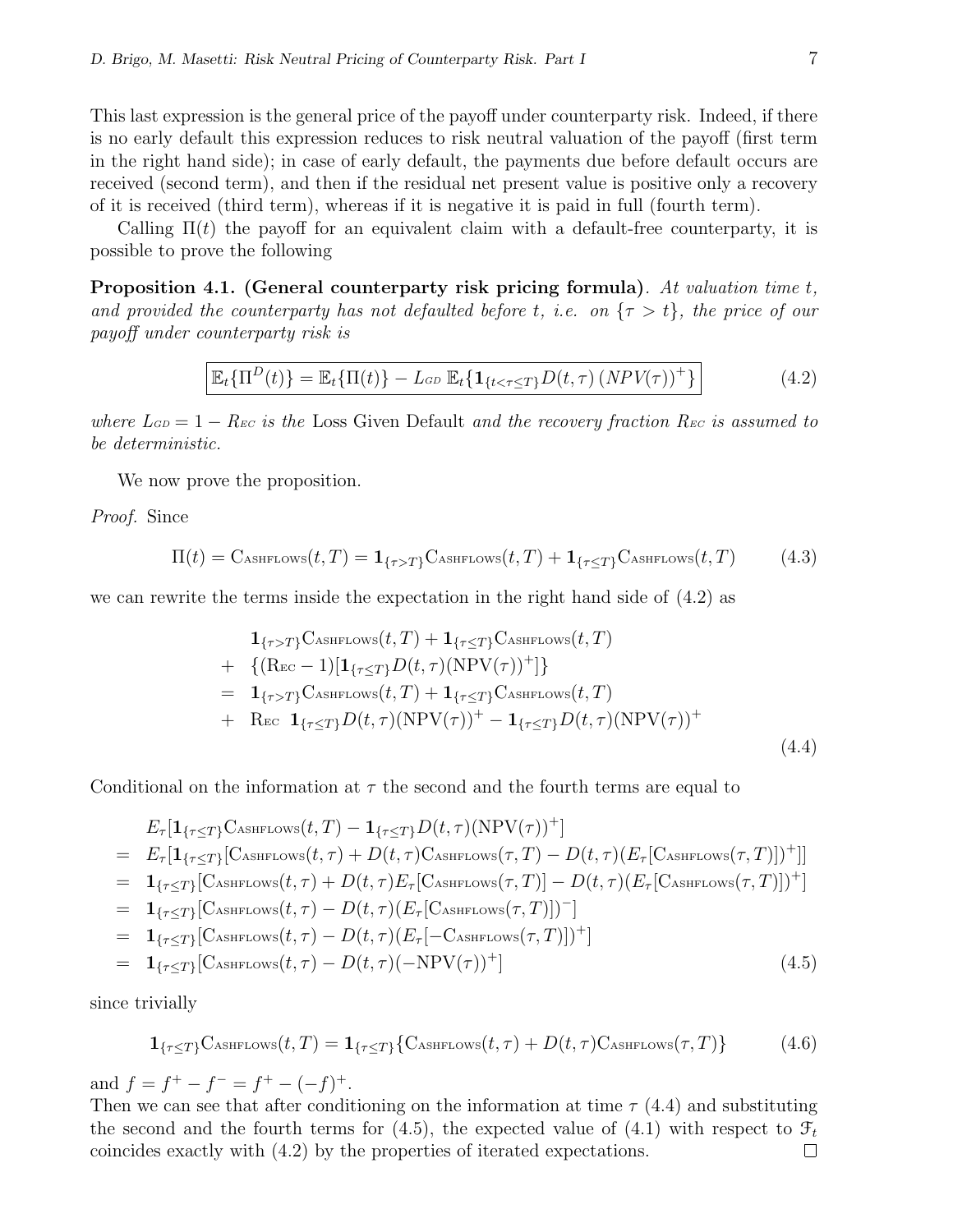#### Remark 4.2. (Counterparty risk as an option and induced model dependence)

It is clear that the value of a defaultable claim is the sum of the value of the corresponding default-free claim minus an option part, in the specific a call option (with zero strike) on the residual NPV giving nonzero contribution only in scenarios where  $\tau \leq T$ . Counterparty risk thus adds an optionality level to the original payoff. This renders the counterparty risky payoff model dependent even when the original payoff is model independent. This implies, for example, that while the valuation of swaps without counterparty risk is model independent, requiring no dynamical model for the term structure (no volatility and correlations in particular), the valuation of swaps under counterparty risk will require an interest rate model. This implies that quick fixes of existing pricing routines to include counterparty risk are difficult to obtain.

## Part II

### Interest rate swaps portfolios

In this first part devoted to specific products we deal with counterparty risk in interest rate swaps (IRS) portfolios. The results can easily be transferred to single IRS with nonstandard features such as zero coupon IRS, amortizing IRS, bullet IRS etc. It suffices to suitably define the  $\alpha$  and  $\chi$  portfolio coefficients below.

This part is structured as follows.

In Section 5 we apply the general formula to a single IRS. We find the already known result (see also Sorensen and Bollier(1994), Arvanitis and Gregory (2001) Chapter 6, Bielecki and Rutkowski (2001) Chapter 14, Cherubini (2005), or Brigo and Mercurio (2005), among other references) that the component of the IRS price due to counterparty risk is the sum of swaption prices with different maturities, each weighted with the probability of defaulting around that maturity. Things become more interesting when we consider a portfolio of IRS's towards a single counterparty in presence of a netting agreement. When default occurs, we need to consider the option on the residual present value of the whole portfolio. This option cannot be valued as a standard swaption, and we need either to resort to Monte Carlo simulation (under the LIBOR model, or alternatively the swap model) or to derive analytical approximations. We derive an analytical approximation based on the standard "drift freezing" technique for swaptions pricing in the LIBOR model (Brace Gatarek and Musiela (1997), see also Rebonato (1998), among many other references; Chapter 6 of Brigo and Mercurio (2001) presents a standard derivation of the formula and numerical tests). We mimic the basic drift freezing procedure for implementation simplicity, although several improvements have been presented in the recent years for standard swaptions (see for example Jackel and Rebonato (2003) and Rebonato (2003)). The reader can easily mimic this more advanced approximation following the derivation presented here.

We find a formula that we can expect to work in case all IRS in the portfolio have the same direction: If we have a portfolio of IRS that are all long or short towards the same counterparty, the pricing problems become similar to that of a swap with different multiples of LIBOR and strikes at each payment date. The problem is then reduced to pricing an option on an IRS with non-standard flows. We do so by means of the above-mentioned drift freezing technique and derive an analytical approximation. We test this approximation using Monte Carlo simulation under different stylized compositions of the netting portfolio.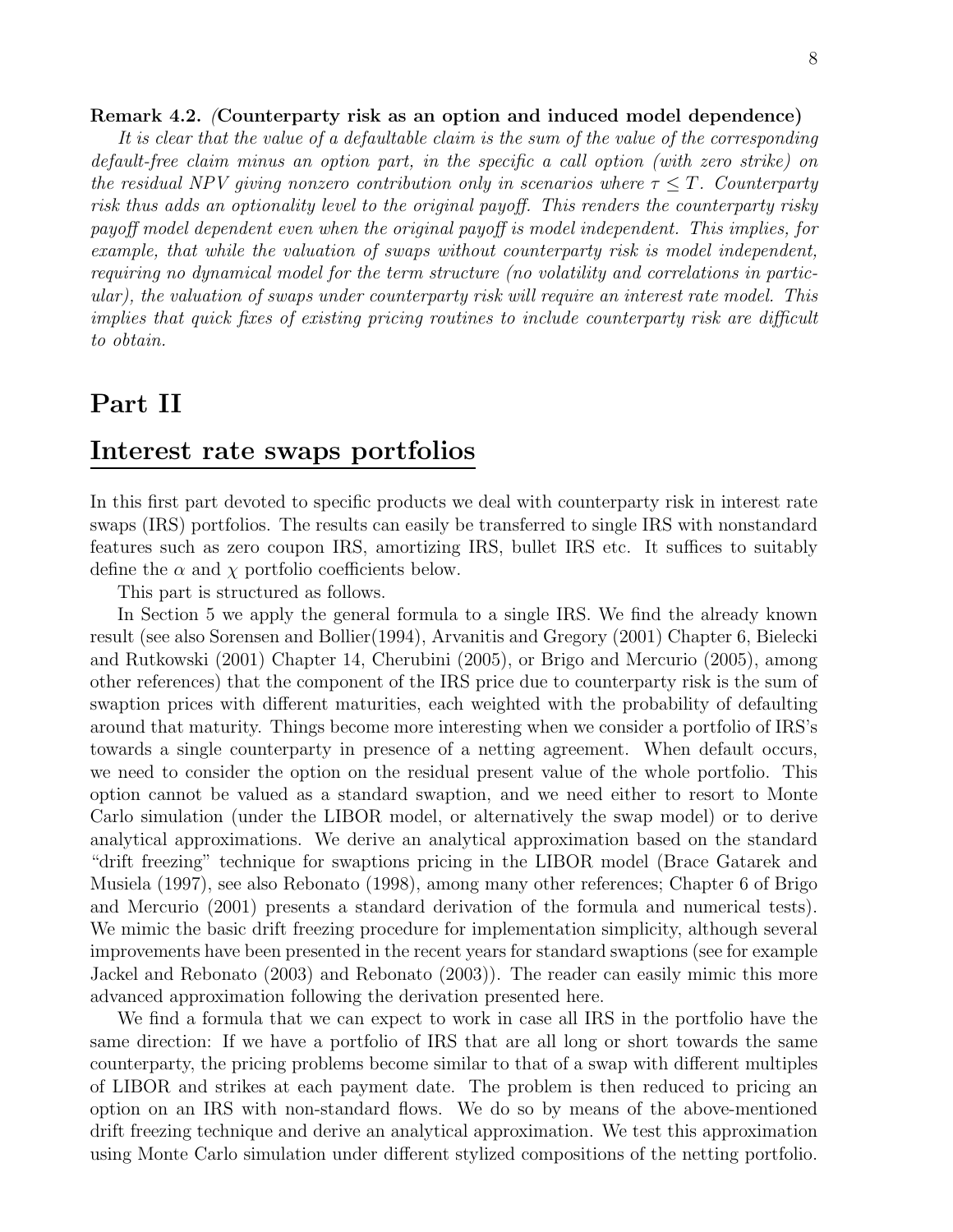Consistently with well known results for standard swaptions under the LIBOR model with drift freezing, we find the approximation to work well within reasonable limits.

The more interesting part, however, is allowing for IRS's towards a given counterparty but going into both directions, long and short. This time the situation becomes more complicated: we can see the residual present value at the early default time as an option on the difference of two swap rates, each approximately lognormal. We study the drift freezing procedure and also an alternative three moments matching procedure. We test both approximations against Monte Carlo simulation under different portfolio configurations. We obtain a good approximation in most situation.

The approximated formula is well suited to risk management, where the computational time under each risk factors scenario is crucial and an analytical approximation may be needed to contain it.

### 5 Counterparty Risk in single Interest Rate Swaps (IRS)

For the theory relative to the Interest Rate Swap we refer for example to Brigo and Mercurio (2001). Let us suppose that we are a default-free counterparty "A" entering a payer swap with a defaultable counterparty "B", exchanging fixed for floating payments at times  $T_{a+1}, \ldots, T_b$ .

Denote by  $\beta_i$  the year fraction between  $T_{i-1}$  and  $T_i$ , and by  $P(t,T_i)$  the default free zero coupon bond price at time t for maturity  $T_i$ . We take a unit notional on the swap. The contract requires us to pay a fixed rate  $K$  and to receive the floating rate  $L$  resetting oneperiod earlier until the default time  $\tau$  of "B" or until final maturity T if  $\tau > T$ . The fair (forward-swap) rate K at a given time t in a default-free market is the one which renders the swap zero-valued in t.

In the risk-free case the discounted payoff for a payer IRS is

$$
\sum_{i=a+1}^{b} D(t, T_i) \beta_i \left( L(T_{i-1}, T_i) - K \right) \tag{5.1}
$$

and the forward swap rate rendering the contract fair is

$$
K = S(t; T_a, T_b) = S_{a,b}(t) = \frac{P(t, T_a) - P(t, T_b)}{\sum_{i=a+1}^{b} \beta_i P(t, T_i)}.
$$
\n(5.2)

Of course, if we consider the possibility that "B" may default, the correct spread to be paid in the fixed leg is lower, as we are willing to be rewarded for bearing this default risk. In particular, using the previous formula (4.2) we find

$$
IRSD(t) = IRS(t) - EL(t)
$$
\n(5.3)

where  $EL(\cdot)$  is the expected loss due to default. EL can be computed as follows under independence of the default time  $\tau$  from interest rates:

$$
\begin{aligned} \text{EL}(t) &= \text{Lop } \mathbb{E}_t \{ \mathbf{1}_{\{\tau \le T_b\}} D(t, \tau) (NPV(\tau))^+ \} = \\ &= \text{Lop } \int_{T_a}^{T_b} \text{Swarrow}(t; s, T_b, K, S(t; s, T_b), \sigma_{s, T_b}) d_s \mathbb{Q}(\tau \le s) \end{aligned} \tag{5.4}
$$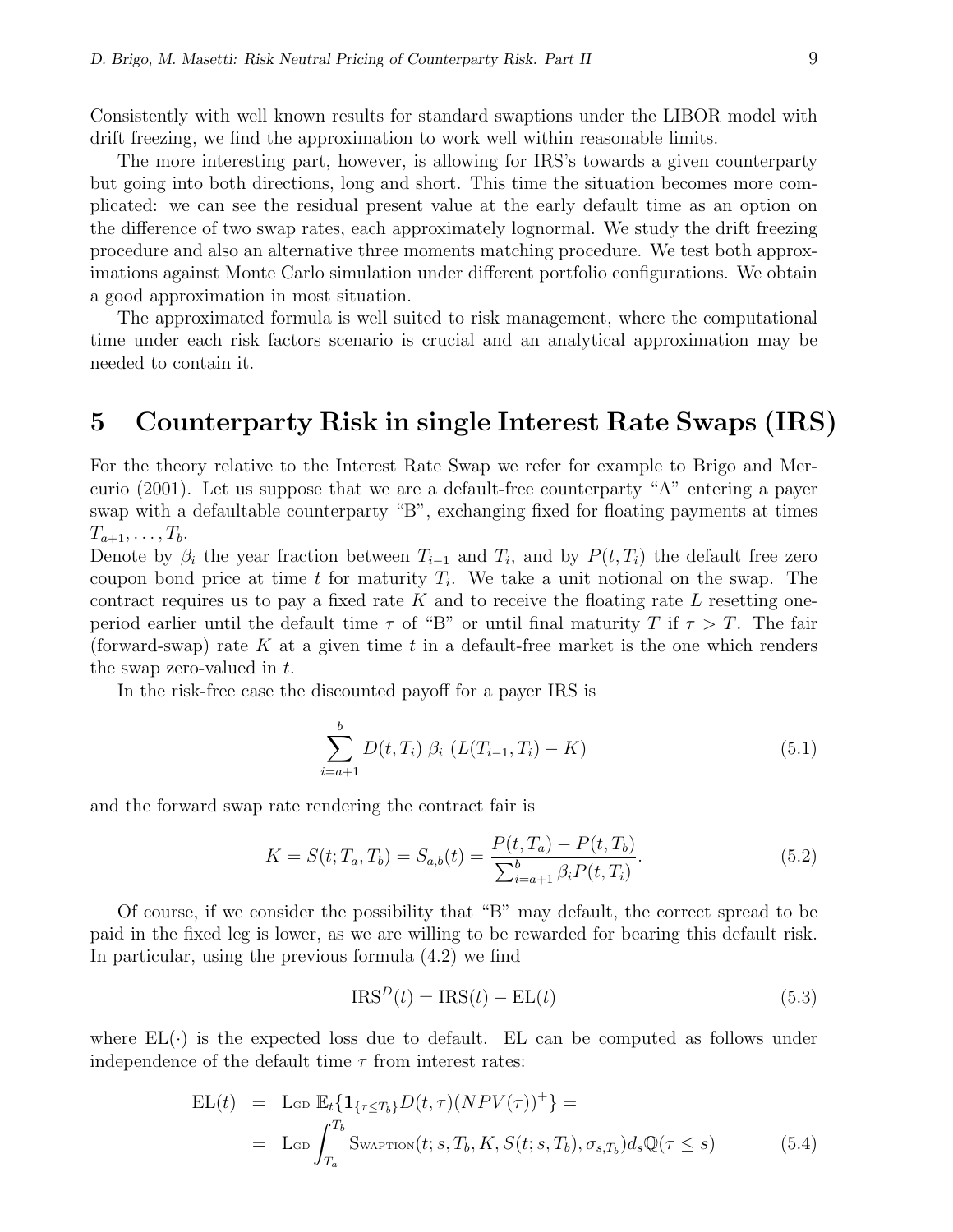being  $\text{Swarrow}(t; s, T_b, K, S(t; s, T_b), \sigma_{s,T_b})$  the price in t of a swaption with maturity s, strike K, underlying forward swap rate  $S(t; s, T_b)$ , volatility  $\sigma_{s,T_b}$  and underlying swap with final maturity  $T_b$ . When  $s = T_j$  for some j we replace the arguments  $s, T_b$  by indices j, b.

The proof is easy: given independence between  $\tau$  and interest rates, and given that the residual NPV is a forward start IRS starting at the default time, the option on the residual NPV is a sum of swaptions with maturities ranging the possible values of the default time, each weighted (thanks to independence) by the probabilities of defaulting around each time value.

We can simplify (5.4) through some assumptions: We allow the default to happen only at points  $T_i$  of the grid of payments of the fixed leg. In particular two different specifications could be applied: One for which the default is anticipated to the first  $T_i$  preceding  $\tau$  and one for which it is postponed to the first  $T_i$  following  $\tau$ . In this way the expected loss in (5.4) is simplified. Indeed, in the case of the postponed (P) payoff we obtain

$$
\begin{split} \text{EL}^{P}(t) &= \text{L}_{\text{GD}} \sum_{i=a+1}^{b-1} \mathbb{Q}\{\tau \in (T_{i-1}, T_{i}]\} \text{Swarrow}_{i,b}(t; K, S_{i,b}(t), \sigma_{i,b}) \\ &= \text{L}_{\text{GD}} \sum_{i=a+1}^{b-1} \left(\mathbb{Q}(\tau > T_{i-1}) - \mathbb{Q}(\tau > T_{i})\right) \text{Swarrow}_{i,b}(t; K, S_{i,b}(t), \sigma_{i,b}) \end{split} \tag{5.5}
$$

and this can be easily computed summing across the  $T_i$ 's and using the default probabilities implicitly given in market CDS prices.

A similar result can be obtained considering the anticipated (A) default

$$
EL^{A}(t) = L_{GD} \sum_{i=a+1}^{b} \mathbb{Q}\{\tau \in (T_{i-1}, T_{i}]\} \text{Swaprion}_{i-1,b}(t; K, S_{i-1,b}(t), \sigma_{i-1,b})
$$

$$
= L_{GD} \sum_{i=a+1}^{b} (\mathbb{Q}(\tau > T_{i-1}) - \mathbb{Q}(\tau > T_{i})) \text{Swaprion}_{i-1,b}(t; K, S_{i-1,b}(t), \sigma_{i-1,b})
$$
(5.6)

We carried out some numerical experiments to analyze the impact of postponement or anticipation on counterparty risk based on data of March 10th, 2004. Results are given in Brigo and Masetti (2005) and show that the postponement or anticipation of the default time is not affecting the counterparty risk price in any important way.

## 6 Counterparty Risk in a Portfolio of IRS with netting

In case we are dealing with a portfolio of IRS's towards a single counterparty under a netting agreement, we need to take into account the netting possibilities. This complicates matters considerably, as we are going to see shortly. We will derive an analytical approximation tested by different netting coefficients.

Remark 6.1 (Portfolio of IRS's). In a portfolio of IRS's, consisting of several single IRS towards the same counterparty with different tenors and maturities put together, some long and some short, we may think of assembling the cash flows at each resetting date. Floating rates add up and subtract into multiples (positive or negative) of LIBOR rates at each reset and the fixed rates (strikes) of the basic IRS's behave similarly.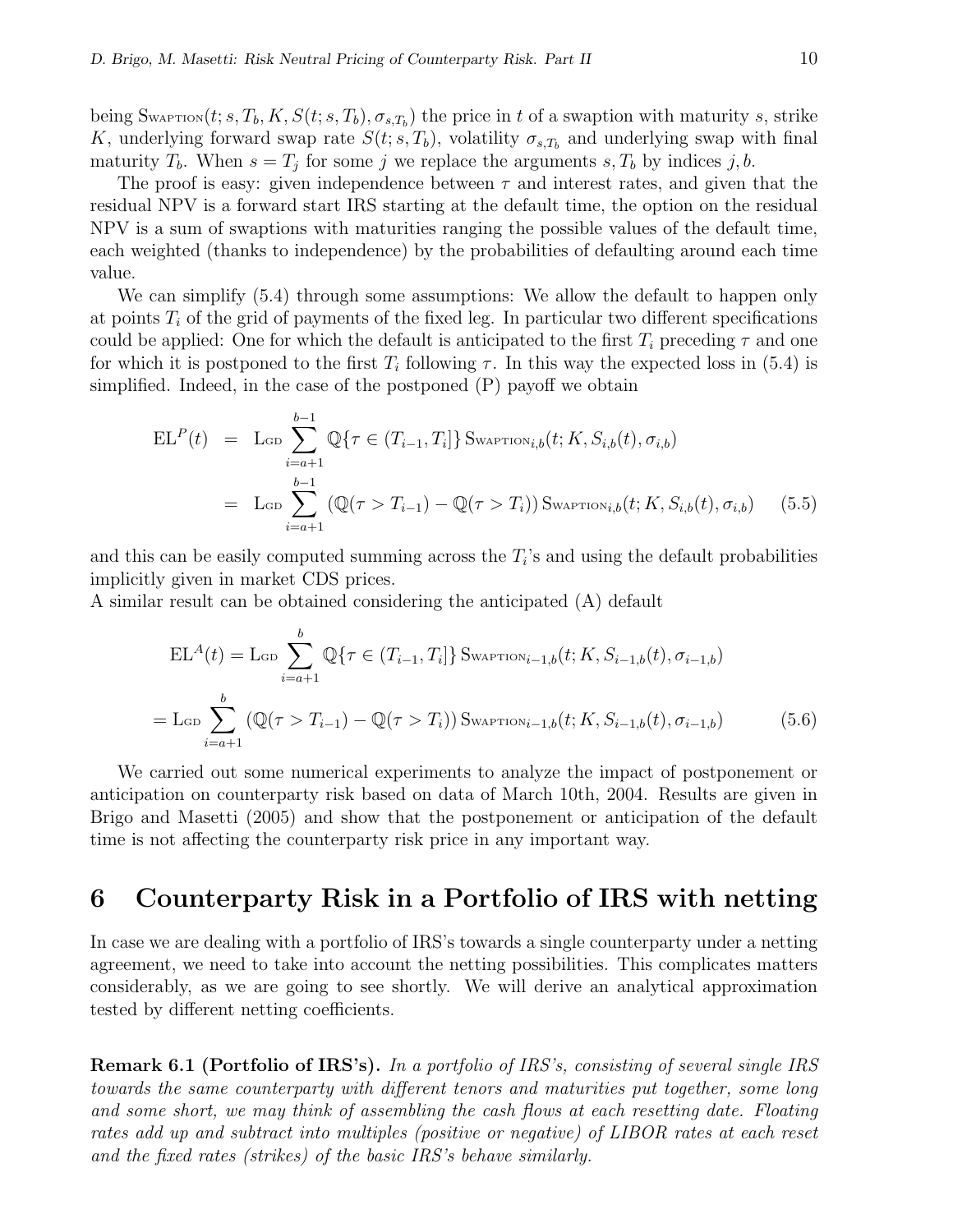Suppose that we have a portfolio of  $N$  IRS's with homogeneous resetting dates but different maturities and inception dates. Let

$$
\alpha_i \ := \ \beta_i \big| \sum_{j=1}^N A_i^j \phi_j \big|, \quad K_i := \beta_i \big| \sum_{j=1}^N A_i^j K_i^j \phi_j \big| \tag{6.1}
$$

$$
\chi_i := \text{sign}(\sum_{j=1}^N A_i^j \phi_j), \quad \psi_i := \text{sign}(\sum_{j=1}^N A_i^j K_i^j \phi_j) \tag{6.2}
$$

for all  $i \in [a+1,b]$ , where:  $A_i^j \geq 0$  is the notional amount relative to the j-th IRS on the resetting date  $T_i$  (this allows for inclusion of any amortizing plan);  $\phi_j$  is the payer/receiver fixed rate flag which takes values in  $\{-1,1\}$  (e.g. 1 for payer,  $-1$  for receiver);  $K_i^j > 0$  is the fixed rate of the j-th IRS for the  $T_i$  reset.

**Example 1.** We show here an example of how the  $\chi_i$  may be different from the  $\psi_i$ . Fix a reset  $T_i$  and consider a portfolio with three IRS, having the same notional amount (suppose  $A_i^j = 1$  for all  $j \in [1,3]$ ). Suppose that we are facing the following structure:

- IRS  $j = 1$  (Payer fixed rate):  $K_i^1 = 1\%;$
- IRS  $j = 2$  (Payer fixed rate):  $K_i^2 = 2\%;$
- IRS  $j = 3$  (Receiver fixed rate):  $K_i^3 = 4\%.$

It follows that  $\chi_i = 1$  whereas  $\psi_i = -1$ .

We denote by  $L(T_{i-1}, T_i)$  the Libor rate on the resetting period  $T_{i-1}$  and  $T_i$  (where  $T_i$  is expressed in terms of year-fraction).

The total portfolio discounted payoff at time  $t \leq T_a$  may be written as

$$
\Pi_{\text{Pirs}}(t) = \sum_{i=a+1}^{b} D(t, T_i) [\chi_i \alpha_i L(T_{i-1}, T_i) - \psi_i K_i]
$$
(6.3)

$$
= \sum_{i=a+1}^{b} D(t, T_i) \chi_i[\alpha_i L(T_{i-1}, T_i) - \widetilde{K}_i]
$$
\n(6.4)

where  $\widetilde{K}_i := \left(\frac{\psi_i}{\chi_i}\right) K_i$ .

The  $\alpha_i$  is the positive total year fraction (also called netting coefficient) in front of the LI-BOR rates in the total portfolio of IRS towards a given counterparty.

This framework can also be used for single non-standard IRS (zero coupon, bullet, amortizing...) by suitably defining the  $\alpha$ 's and K's.

The  $K_i$  represents the cumulated fixed rate of the total portfolio to be exchanged at time  $T_i$ , when the valuation is made at time t.

The expected value at time  $t$  for a default-free portfolio is known to be

$$
\mathbb{E}_{t}[\Pi_{\text{Pirs}}(t)] = \sum_{i=a+1}^{b} P(t, T_i) \chi_i[\alpha_i F_i(t) - \widetilde{K}_i]
$$
\n(6.5)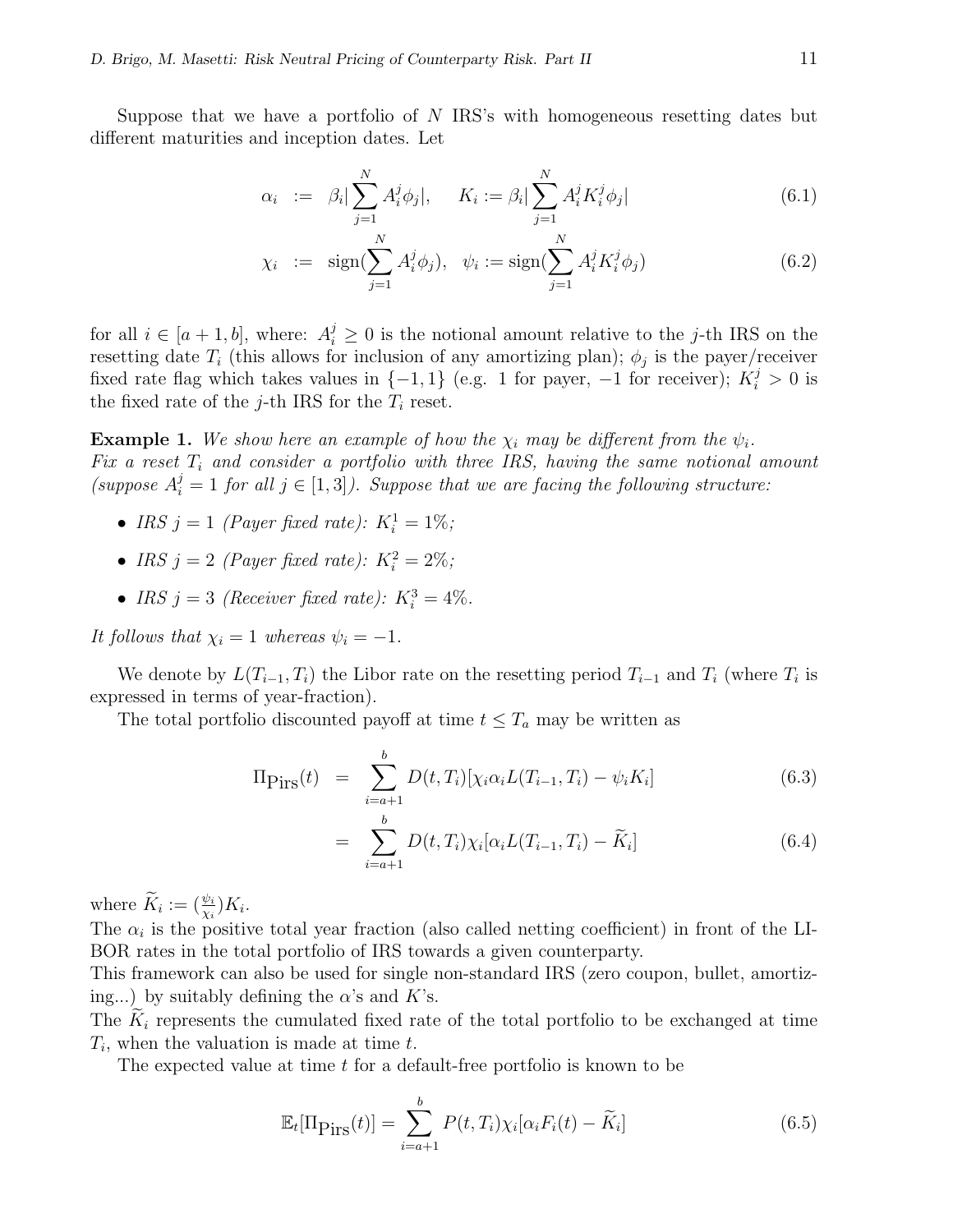where each expectation in the sum has been easily computed by resorting for example to the related forward measure, and  $F_i(t)$  is the forward LIBOR rate at time t for expiry at  $T_{i-1}$ and maturity  $T_i$ . This expected value represents the swap price without counterparty risk, and we see that this price is model independent. One only needs the initial time-t interest rate curve to compute forward rates  $F_i(t)$  and discounts  $P(t, T_i)$ , with no need to postulate a dynamics for the term structure. Using formula (4.2) we can compute the expected value for the IRS portfolio under counterparty risk by

$$
\mathbb{E}_t[\Pi_{\text{Pirs}}^D(t)] = \mathbb{E}_t[\Pi_{\text{Pirs}}(t)] - \text{Lop } \mathbb{E}_t[\mathbf{1}_{\{t < \tau \le T_b\}} D(t, \tau)(\text{NPV}(\tau))^+]
$$
(6.6)

where  $NPV(\tau) = \mathbb{E}_{\tau}[\Pi_{\text{Pirs}}(\tau)].$ 

The expected loss (EL) of (6.6) can be rewritten as

$$
\begin{aligned}\n\text{EL}(t) &:= \operatorname{L_{GD}} \mathbb{E}_t[\mathbf{1}_{\{\tau \le T_b\}} D(t, \tau)(\text{NPV}(\tau))^+] \\
&= \operatorname{L_{GD}} \mathbb{E}_t[\sum_{i=a+1}^b \mathbf{1}_{\{\tau \in (T_{i-1}, T_i]\}} D(t, \tau)(\text{NPV}(\tau))^+] \\
&= \operatorname{L_{GD}} \sum_{i=a+1}^b \mathbb{E}_t[\mathbf{1}_{\{\tau \in (T_{i-1}, T_i]\}} D(t, \tau)(\text{NPV}(\tau))^+] \tag{6.7}\n\end{aligned}
$$

Since we are assuming independence of  $\tau$  from interest rates, if we postpone the default event up to the first  $T_i$  following  $\tau$ , i.e.

$$
\inf\{T_i: i \in \mathbb{Z}, T_i \ge \tau\} \tag{6.8}
$$

we finally have that

$$
EL(t) = L_{GD} \sum_{i=a+1}^{b} \mathbb{Q}_{\{\tau \in (T_{i-1}, T_i]\}} E_t[D(t, T_i)(NPV(T_i))^+].
$$
\n(6.9)

Recall that in this case

$$
\text{NPV}(T_i) = \sum_{k=i+1}^{b} P(T_i, T_k) \chi_k[\alpha_k F_k(T_i) - \widetilde{K}_k]
$$

Since the counterparty-risky portfolio is decomposed into a swap (with non-standard coefficients) and a weighted sum of expectations on  $NPV(\tau)$ 's, the only issue we are facing now is to get an evaluation of  $\mathbb{E}_t[D(t,T_i)(\text{NPV}(T_i))^+]$ .<br>After multiplying and dividing by  $\widehat{C}_{i,b}(T_i) := \sum_{h=i+1}^b \alpha_h P(T_i,T_h)$ , this expectation can be

rewritten as

$$
\mathbb{E}_t[D(t,T_i)\widehat{C}_{i,b}(T_i)(\widehat{S}_{i,b}(T_i)-\widehat{K}(T_i))^+]
$$
\n(6.10)

where, if we set for all  $T$ ,  $\widehat{w}_k(T) := \alpha_k P(T, T_k)/\widehat{C}_{i,b}(T)$  we have

$$
\widehat{S}_{i,b}(T) := \sum_{k=i+1}^{b} \widehat{w}_k(T) \chi_k F_k(T), \quad \widehat{K}(T) := \sum_{k=i+1}^{b} \widehat{w}_k(T) \chi_k \frac{\widetilde{K}_k}{\alpha_k} \tag{6.11}
$$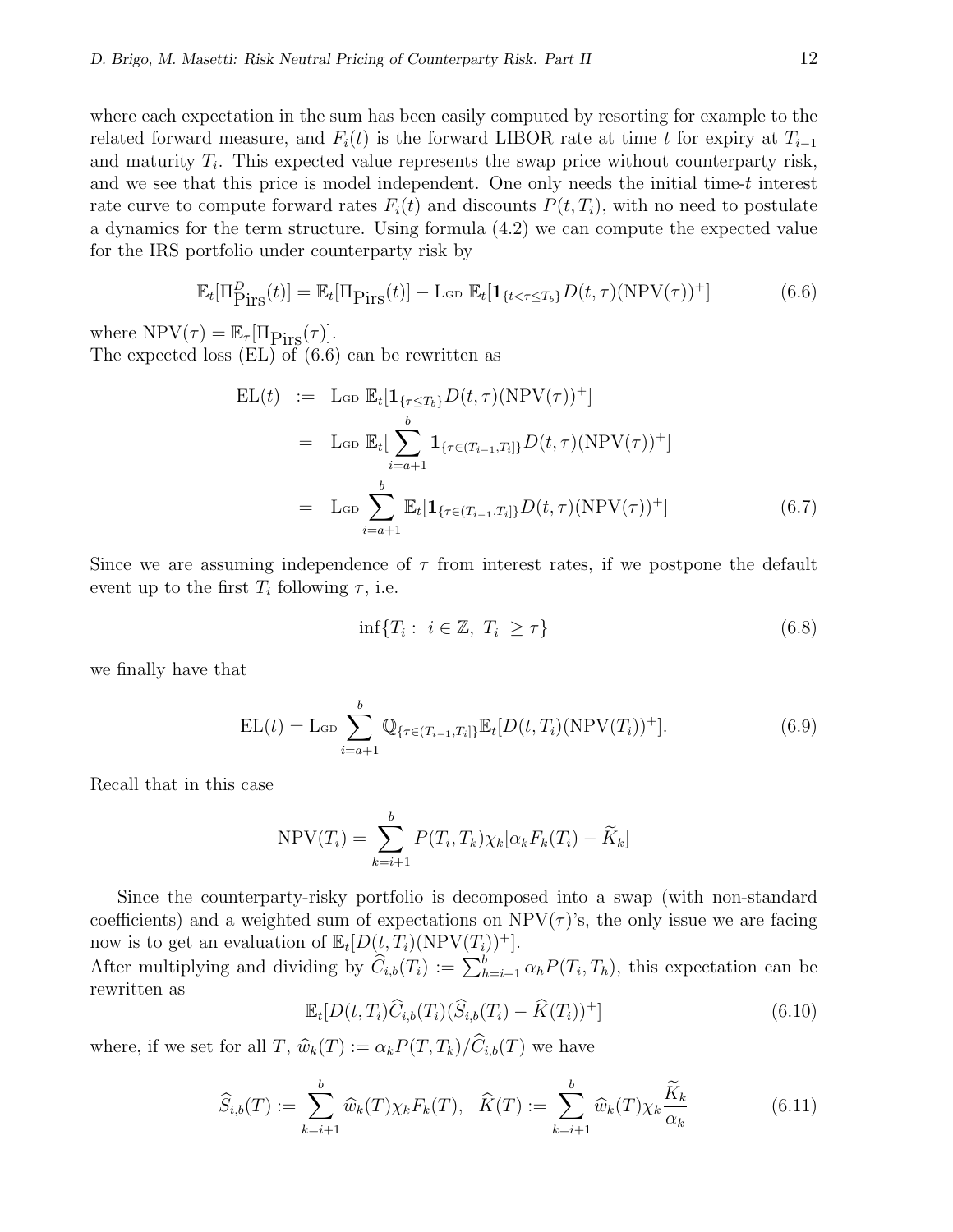### 6.1 Approximating the variance under lognormality assumptions: The drift freezing approximation

Now consider the following approximation:

$$
\widehat{S}_{i,b}(T_i) \approx \sum_{k=i+1}^{b} \widehat{w}_k(t) \chi_k F_k(T_i)
$$

so that  $d\widehat{S}_{i,b}(t') \approx \sum_{k}^{b}$  $_{k=i+1}^b \widehat{w}_k(t) \chi_k dF_k(t')$ , for  $t' \in [t, T_i]$ . It follows by arguments completely analogous to those used for the approximated swaption pricing formula (Brace, Gatarek and Musiela (1997), Rebonato (1998), and Brigo and Mercurio (2001), Proposition 6.13.1) that the variance of  $\hat{S}_{i,b}(T_i)$  at time t can be easily approximated by

$$
\nu_{i,b}^2 = \nu_{i,b}^2(t, T_i) \approx \hat{S}_{i,b}(t)^{-2} \sum_{h,k=i+1}^b \hat{w}_h(t) \hat{w}_k(t) \chi_h \chi_k F_h(t) F_k(t) \rho_{h,k} \int_t^{T_i} \sigma_h(s) \sigma_k(s) ds \quad (6.12)
$$

where  $\sigma_h$  and  $\sigma_k$  are the instantaneous volatilities of the forward rates  $F_h$  and  $F_k$  whereas  $\rho_{h,k}$  is the instantaneous correlation between the Brownian motions of  $F_h$  and  $F_k$ . Notice that this procedure is very close to a two moment matching technique. We investigate a three moment matching technique in the next section.

Finally, changing numeraire and using the approximated dynamics, if  $\widehat{S}_{i,b}(t)$  and  $\widehat{K}$  have the same sign

$$
\mathbb{E}_{t}[D(t,T_{i})(\text{NPV}(T_{i}))^{+}] = \mathbb{E}_{t}^{B}[B(t)(\text{NPV}(T_{i}))^{+}/B(T_{i})]
$$
\n
$$
= \widehat{\mathbb{E}}_{t}^{i,b}[\widehat{C}_{i,b}(t)(\text{NPV}(T_{i}))^{+}/\widehat{C}_{i,b}(T_{i})]
$$
\n
$$
= \widehat{C}_{i,b}(t)\widehat{\mathbb{E}}_{t}^{i,b}[(\widehat{S}_{i,b}(T_{i}) - \widehat{K}(T_{i}))^{+}]
$$
\n
$$
\approx \widehat{C}_{i,b}(t)\text{Black}(\widehat{S}_{i,b}(t),\nu_{i,b}^{2},\widehat{K})
$$
\n(6.13)

where

$$
Black(\widehat{S}_{i,b}(t), \nu_{i,b}^2, \widehat{K}) = \widehat{S}_{i,b}(t)N(d1) - \widehat{K}N(d2)
$$

with

$$
d1 = \frac{\phi \ln(\frac{\hat{S}_{i,b}(t)}{\hat{K}}) + \phi_{\frac{1}{2}}^{1} \nu_{i,b}^{2}}{\nu_{i,b}}
$$

$$
d2 = \frac{\phi \ln(\frac{\hat{S}_{i,b}(t)}{\hat{K}}) - \phi_{\frac{1}{2}}^{1} \nu_{i,b}^{2}}{\nu_{i,b}}
$$

$$
\phi := \begin{cases} +1, & \text{if } \hat{S}_{i,b}(t) > 0 \text{ and } \hat{K} > 0; \\ -1, & \text{if } \hat{S}_{i,b}(t) < 0 \text{ and } \hat{K} < 0; \end{cases}
$$

and  $N(d)$  being the cumulative standard normal distribution function.

If instead  $\hat{S}_{i,b}(t) > 0$  and  $\hat{K} < 0$ , the price is simply reduced to a forward on  $\hat{S}_{i,b}(t)$ whereas for  $\widehat{S}_{i,b}(t) < 0$  and  $\widehat{K} > 0$  the price is zero.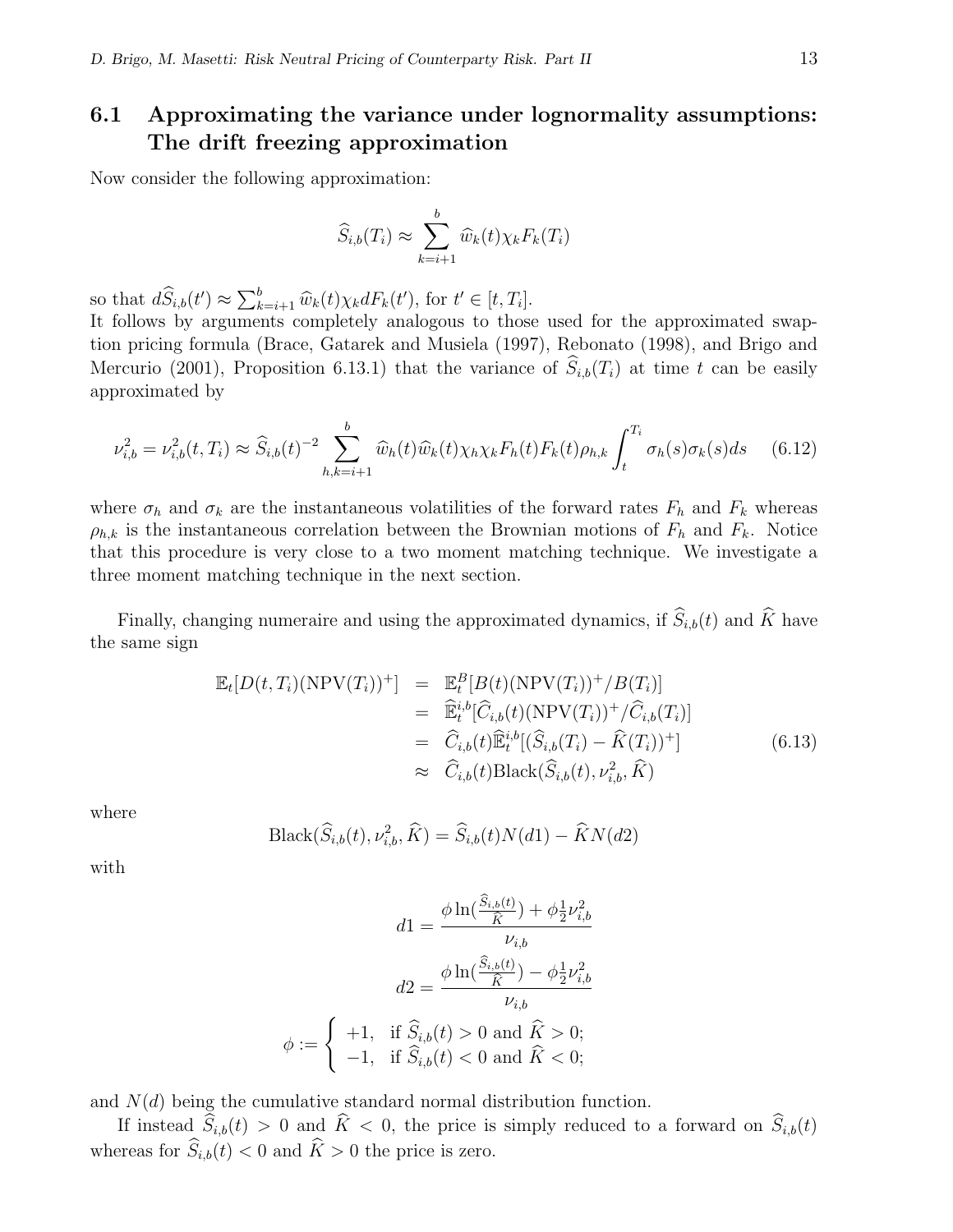Notice that  $\widehat{S}_{i,b}$  is a martingale under the measure associated with the numeraire  $\widehat{C}_{i,b}$ since it can be written as a portfolio of zero coupon bonds divided by the numeraire itself. Indeed, by definition of  $\widehat{S}$  we can write

$$
\widehat{S}_{i,b}(t') = \sum_{k=i+1}^{b} \widehat{w}_k(t') \chi_k F_k(t')
$$
\n
$$
= \sum_{k=i+1}^{b} \frac{\alpha_k P(t', T_k)}{\widehat{C}_{i,b}(t')} \chi_k F_k(t')
$$
\n
$$
= \sum_{k=i+1}^{b} \frac{\alpha_k P(t', T_k)}{\widehat{C}_{i,b}(t')} \chi_k \frac{1}{\beta_k} \left( \frac{P(t', T_{k-1})}{P(t', T_k)} - 1 \right)
$$
\n
$$
= \sum_{k=i+1}^{b} \frac{\alpha_k}{\widehat{C}_{i,b}(t')} \chi_k \frac{1}{\beta_k} (P(t', T_{k-1}) - P(t', T_k)) \tag{6.14}
$$

The above pricing formula has to be handled carefully. Notice in particular that the initial condition of the approximated dynamics, i.e.  $\widehat{S}_{i,b}(t)$ , could be negative. In this case  $\widehat{S}_{i,b}$ follows approximately a geometric Brownian motion with negative initial condition, which is just minus a geometric Brownian motion with the opposite (positive) initial condition and the same volatility. The call option becomes then a put on the opposite geometric Brownian motion and has to be valued as such.

We may expect these formulas to work in all cases where the swaps in the portfolio all have the same direction, i.e. when all  $\chi$  are equal to each other. In this case the underlying  $S_{i,b}$  has always the same sign in all scenarios, and the approximation by a geometric Brownian motion is in principle reasonable.

In the other cases with mixed  $\chi$ 's (i.e. a portfolio with IRS both long and short), the underlying  $\hat{S}_{i,b}$  can be both positive and negative in different scenarios and at different times (even if it is still a martingale). In this case we approximate it with a geometric Brownian motion maintaining a constant sign equal to the sign of the initial condition and with the usual approximated volatility. We will see that results are not as bad as one can expect, provided some tricks are used. In particular, using put-call parity one has to set herself into the correct tail of the lognormal approximated density.

Indeed, consider for example as initial time  $t = 0$  a case where  $\widehat{S}_{i,b}(0)$  is positive but where the netting coefficients generate some negative future scenarios of  $\widehat{S}_{i,b}(T_i)$ . This way, the density of  $\widehat{S}_{i,b}(T_i)$  will have both a positive and a negative tail. If we fit a lognormal distribution associated with a geometric Brownian motion with positive initial condition  $\widehat{S}_{i,b}(0)$ , when we price a call option on  $\widehat{S}_{i,b}(T_i)$  both the true density and the approximated lognormal have the (right) tail, whereas if we price a put option we have the true underlying  $\widehat{S}_{i,b}(T_i)$  with a left tail and the lognormal approximated process with no left tail. This means that the call will be priced in presence of tails both in the true underlying and in the approximated process, whereas the approximated process in the put case is missing the tail. Hence, from this point of view, it is best to price a call rather than a put. However if we do have to price a put, we can still price a call and apply the parity to get the put. This will result in a better approximation than integrating directly the put payoff against an approximated density that is missing the tail. We applied for example this method by computing the put prices in Section 8, Case A with the call price and the parity. The relative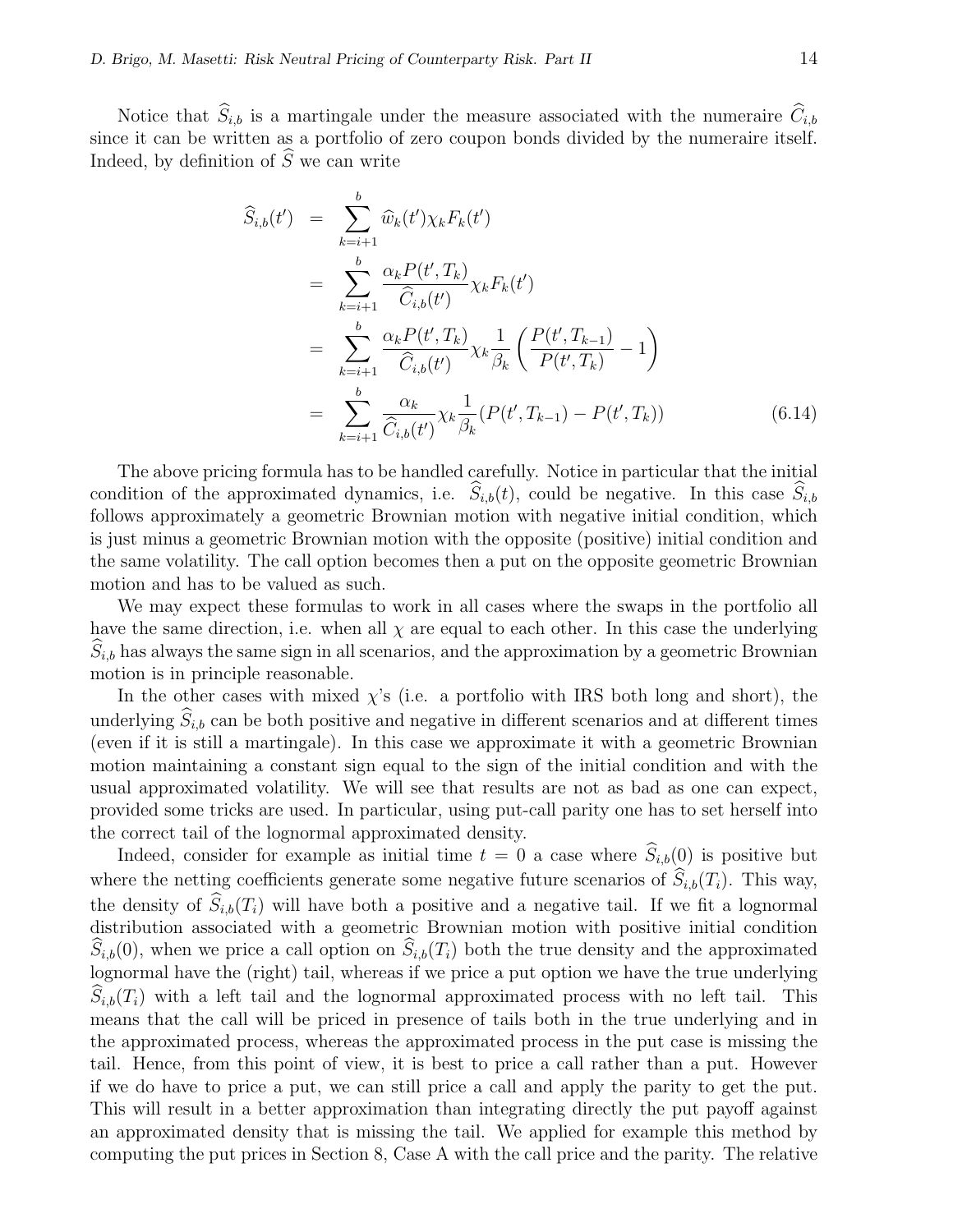error we had obtained when integrating directly the put payoff in the money at  $2y - 10y$  is  $-3.929\%$  whereas applying the parity we obtained  $-2.156\%$ .

Even so, at times precision will not be sufficient. We resort then to a method that takes into account also an approximated estimate of the third moment of the underlying  $S_{i,b}$ .

#### 6.2 The three moments matching technique

As explained above a lognormal approximation may not be the right choice in the case of mixed (i.e. positive and negative) netting coefficients. In particular, linear combinations of lognormal variables with unit-weights (positive or negative) is no longer a lognormal.

In this case we have used the three moments matching technique (as in Brigo et al. (2003)) by shifting of a parameter X an auxiliary martingale lognormal process Y with a flag  $\phi \in$  ${-1, +1}$  (to consider the correct side of the distribution), leading to a dynamics of the form:

$$
A_{T_i} = X + \phi Y(T_i) = X + \phi Y(t) \exp\left(\int_t^{T_i} \eta(s) dW_s - 1/2 \int_t^{T_i} \eta(s)^2 ds\right)
$$
(6.15)

with W a Brownian motion under the  $\widehat{C}_{i,b}$ -measure and where  $\eta$  is the volatility of the process  $Y$ .

In particular we have:

$$
\widehat{\mathbb{E}}_t^{i,b}[A_{T_i}] = X + \phi Y(t); \tag{6.16}
$$

$$
\widehat{\mathbb{E}}_t^{i,b}[(A_{T_i})^2] = X^2 + Y(t)^2 \exp\left(\int_t^{T_i} \eta(s)^2 ds\right) + 2 \phi XY(t); \tag{6.17}
$$

$$
\widehat{\mathbb{E}}_t^{i,b}[(A_{T_i})^3] = X^3 + \phi Y(t)^3 \exp\left(3 \int_t^{T_i} \eta(s)^2 ds\right) + 3 \phi X^2 Y(t) + 3XY(t)^2 \exp\left(\int_t^{T_i} \eta(s)^2 ds\right). \tag{6.18}
$$

These non-central moments have to be matched against the first three moments of  $\widehat{S}_{i,b}(T_i)$ :

$$
\widehat{\mathbb{E}}_t^{i,b}[(\widehat{S}_{i,b}(T_i))^m] =
$$
\n
$$
= \sum_{j_1,\dots,j_m=i+1}^b \widehat{w}_{j_1}(t)\dots\widehat{w}_{j_m}(t)\chi_{j_1}\dots\chi_{j_m}F_{j_1}(t)\dots F_{j_m}(t)\exp\left\{\sum_{k=i+1}^{m+i-1}\sum_{h=k+1}^{m+i}\rho_{j_k,j_h}\int_t^{T_i}\sigma_{j_k}(s)\sigma_{j_h}(s)ds\right\}
$$
\n(6.19)

for  $m = 1, 2, 3$ .

Assuming  $\eta$  constant and taking  $t = 0$  for simplicity, and solving analytically the system

$$
\widehat{\mathbb{E}}_t^{i,b} [\widehat{S}_{i,b}(T_i)] = \widehat{\mathbb{E}}_t^{i,b}[A_{T_i}] \tag{6.20}
$$

$$
\widehat{\mathbb{E}}_t^{i,b}[(\widehat{S}_{i,b}(T_i))^2] = \widehat{\mathbb{E}}_t^{i,b}[(A_{T_i})^2]
$$
\n(6.21)

$$
\widehat{\mathbb{E}}_t^{i,b}[(\widehat{S}_{i,b}(T_i))^3] = \widehat{\mathbb{E}}_t^{i,b}[(A_{T_i})^3]
$$
\n(6.22)

for  $X, Y(0), \eta$ , we can exploit the auxiliary process to approximate the price (6.13) by

$$
\widehat{C}_{i,b}(0)\text{Black}(Y(0),\eta^2(T_i),(\widehat{K}-X))
$$
\n(6.23)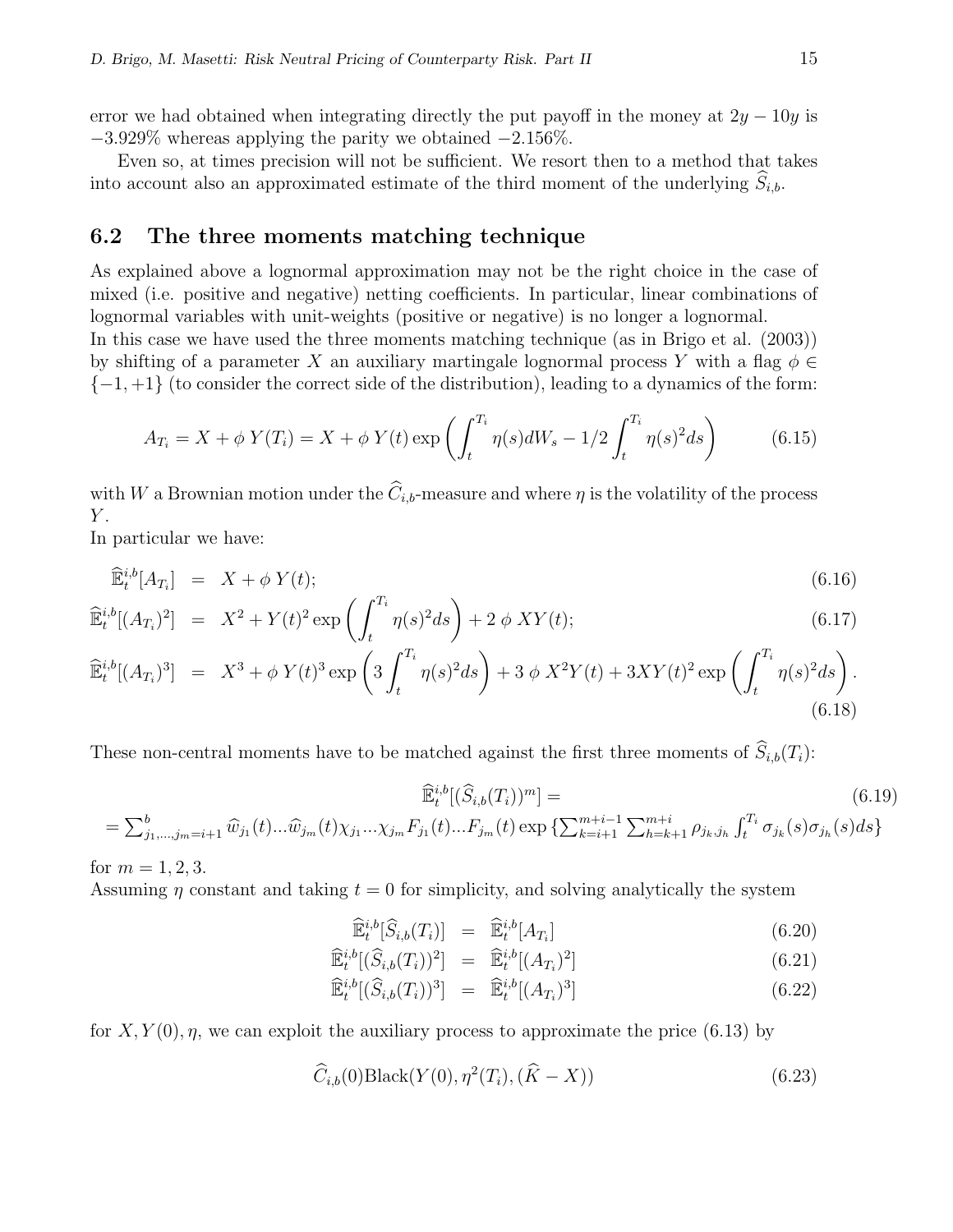where the triplet  $(Y(0), \eta^2(T_i), X)$  is the solution of the following system of equations:

$$
(\exp(\eta^2(T_i)) - 1)^{1/2} = \frac{(-4\beta + 4\sqrt{4 + \beta^2})^{1/3}}{2} - \frac{2}{(-4\beta + 4\sqrt{4 + \beta^2})^{1/3}} \tag{6.24}
$$

$$
Y(0) = \sqrt{\frac{m_2 - m_1^2}{\exp(\eta^2(T_i)) - 1}}
$$
(6.25)

$$
X = m_1 + \phi Y(0) \tag{6.26}
$$

for  $\beta = \phi \frac{m_1(3m_2 - 2m_1^2) - m_3}{(m_2 - m_1^2)^{3/2}}$  $\frac{(3m_2-2m_1^2)-m_3}{(m_2-m_1^2)^{3/2}}$ , and with  $(m_1, m_2, m_3)$  being the moments achieved by formula

$$
m_n(T_i) = \sum_{j_1,\dots,j_n=i+1}^b \widehat{w}_{j_1}(0)\dots\widehat{w}_{j_n}(0)\chi_{j_1}\dots\chi_{j_n}F_{j_1}(0)\dots F_{j_n}(0)\exp\left\{\sum_{k=i+1}^{n+i-1}\sum_{h=k+1}^{n+i} \rho_{j_k,j_h}\int_0^{T_i} \sigma_{j_k}(s)\sigma_{j_h}(s)ds\right\}
$$

for  $n = 1, 2, 3$ .

This holds provided that  $Y(0)$  and  $(\widehat{K} - X)$  have the same sign. Otherwise, depending on the sign of the pair  $(Y(0), \hat{K} - X)$  we will have a forward on  $Y(0)$  or a claim with zero present value (as illustrated in the previous discussion following Equation (6.13)).

The role of  $\phi$  is to switch the distribution on the correct side of the mass-points which, once again, depend on sign of netting coefficients. Therefore, the  $\phi$  is the switch-factor and the X is the shift-factor of our auxiliary process.

### 7 Numerical Tests: all swaps in the same direction

Here we report the results we have achieved by testing our approximation versus Monte Carlo simulation (MC). We set  $t = T_a = 0$ ,  $T_b = 10$  and  $\beta_i = 0.25$  for each  $i \in (a, b] = (0, 40]$ . Then, for a fixed  $T_i$ , we have compared the expectation  $\mathbb{E}_t[D(t,T_i)(\text{NPV}(T_i))^+]$  computed via MC and via a Black-like approximation for set of tests with different volatilities, instantaneous correlations, forward rates curve and for several schemes of netting coefficients  $\alpha_i$ .

Our examples are built in such a way that  $\chi_i = \psi_i$  for all  $i \in (a, b]$ .

In the following tables, **B** denotes the Black-like approximation formula (3MM the Black three moment matching approximation), MC the Monte Carlo simulation, CI the confidence interval  $1.96*(MC Standard Error)$ , B-MC (3MM-MC) the difference between **B** (3MM) and MC, %BM the relative difference  $(\mathbf{B}/MC-1) * 100$   $((3MM/MC-1) * 100)$ .

Note that once the forward rate curve is changed (steepened upwards or parallel shifted by +200bp) then the swap rates and hence the  $\widetilde{K}_i$ 's have to change as well.

The check point  $T_i$  is fixed along the life of our portfolio.

Finally, for each test, in the first column we used the following notations:

 $\sigma$ , $\rho$ , $F$ : to indicate a test under initial market inputs;

- $2\sigma, \rho, F$ : to indicate a test with double volatilities with respect to the initial market inputs;
- $\sigma, \rho, \overrightarrow{F}$ : to indicate a test with the initial forward curve steepened upwards w.r.t. the initial market inputs;
- $\sigma$ , $\rho$ , $\widetilde{F}$ : to indicate a test with the initial forward curve shifted by +200bp w.r.t. the initial market inputs;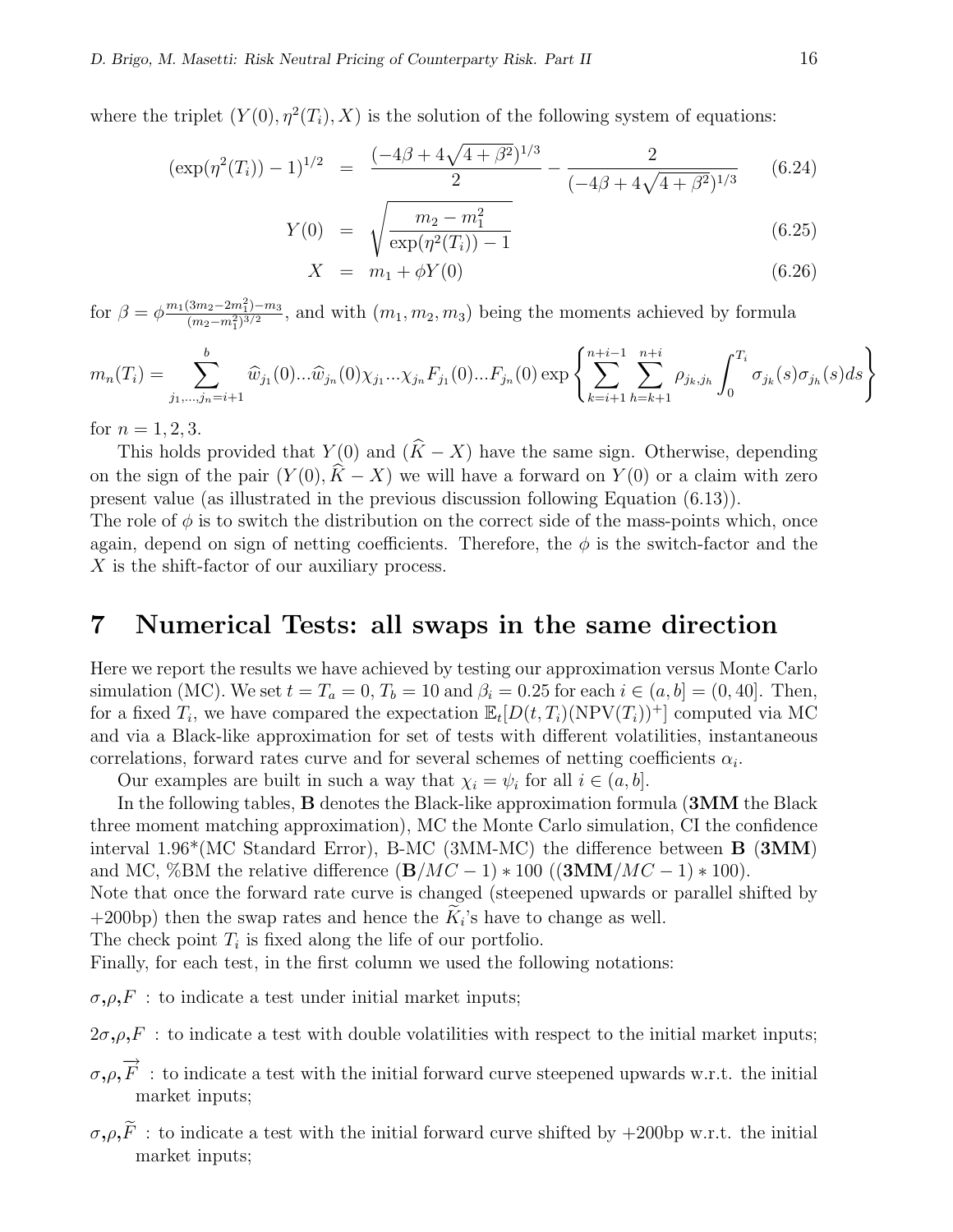$\sigma$ , $\rho \approx 1$ , F: to indicate a test with instantaneous correlations close to 1.

In Brigo and Masetti (2005) we present all possible combinations of tests. Here we give some of the most relevant cases, including the best and worst performing examples.

#### 7.1 Case A: IRS with common last payment on  $T_b$

In this case we proceed with the following schemes of netting coefficients and strikes:

 $\mathbf{I}: \alpha_i = (T_i - T_a)$  for each  $i \in (a, b]$  (where T is expressed in terms of year-fraction whereas all the  $i's$  are integers), i.e. we are considering IRS's with increasing start date and with common maturities  $T_b$ .

Graphically it may be represented like that: the vertical number of stars "\*" is the multiple in front of the LIBOR rate at each reset. So for example in this case at the first reset we only have one flow, at the second reset two flows and so on.

POSITIVE FLOW \*



INCREASING TENOR  $T_i \longrightarrow$ 

 $\mathbf{II}$  :  $\widetilde{K}_i = \beta_i \sum_{i=a}^{i-1}$  $j=a}^{i-1} S_{j,b}(t)$  for each  $i \in (a, b]$ ;

**III** : 
$$
S_{i,b}(t) = \frac{\sum_{j=i+1}^{b} \beta_j P(t,T_j) F_j(t)}{\sum_{j=i+1}^{b} \beta_j P(t,T_j)}
$$

| TestA1                      | $MC$ (400K paths) | -CT     | В | B-MC                                             | %BM     |
|-----------------------------|-------------------|---------|---|--------------------------------------------------|---------|
| $[\sigma, \rho, F]$   2y10y | 0.564613          |         |   | $0.002746$   $0.56672$   $0.002107$   $0.373176$ |         |
| $[\sigma, \rho, F]$   5y10y | 0.680602          |         |   | $0.003811 \mid 0.68034 \mid -0.00026 \mid$       | -0.0385 |
| $[\sigma, \rho, F]$   8y10y | 0.393573          | 0.00278 |   | $\mid 0.39438 \mid 0.000807 \mid 0.205045 \mid$  |         |

TestA1: standard market inputs.

| TestA2             | $T_i$ | $MC$ (4M paths) | CI.                 | В              | B-MC                                       | %BM      |
|--------------------|-------|-----------------|---------------------|----------------|--------------------------------------------|----------|
| $[2\sigma,\rho,F]$ | 2v10v | 1.07034         | 0.001755            | $\vert$ 1.0799 | 0.00956                                    | 0.893174 |
| $[2\sigma,\rho,F]$ | 5v10y | 1.2291          | $0.002506$   1.2377 |                | -0.0086                                    | 0.699699 |
| $[2\sigma,\rho,F]$ | 8y10y | 0.713387        |                     |                | $0.001975 \mid 0.71503 \mid 0.001643 \mid$ | 0.23031  |

TestA2: doubled volatilities.

### 7.2 Case B: IRS with common first resetting date  $T_a$

In this case we proceed with the following schemes of netting coefficients and strikes: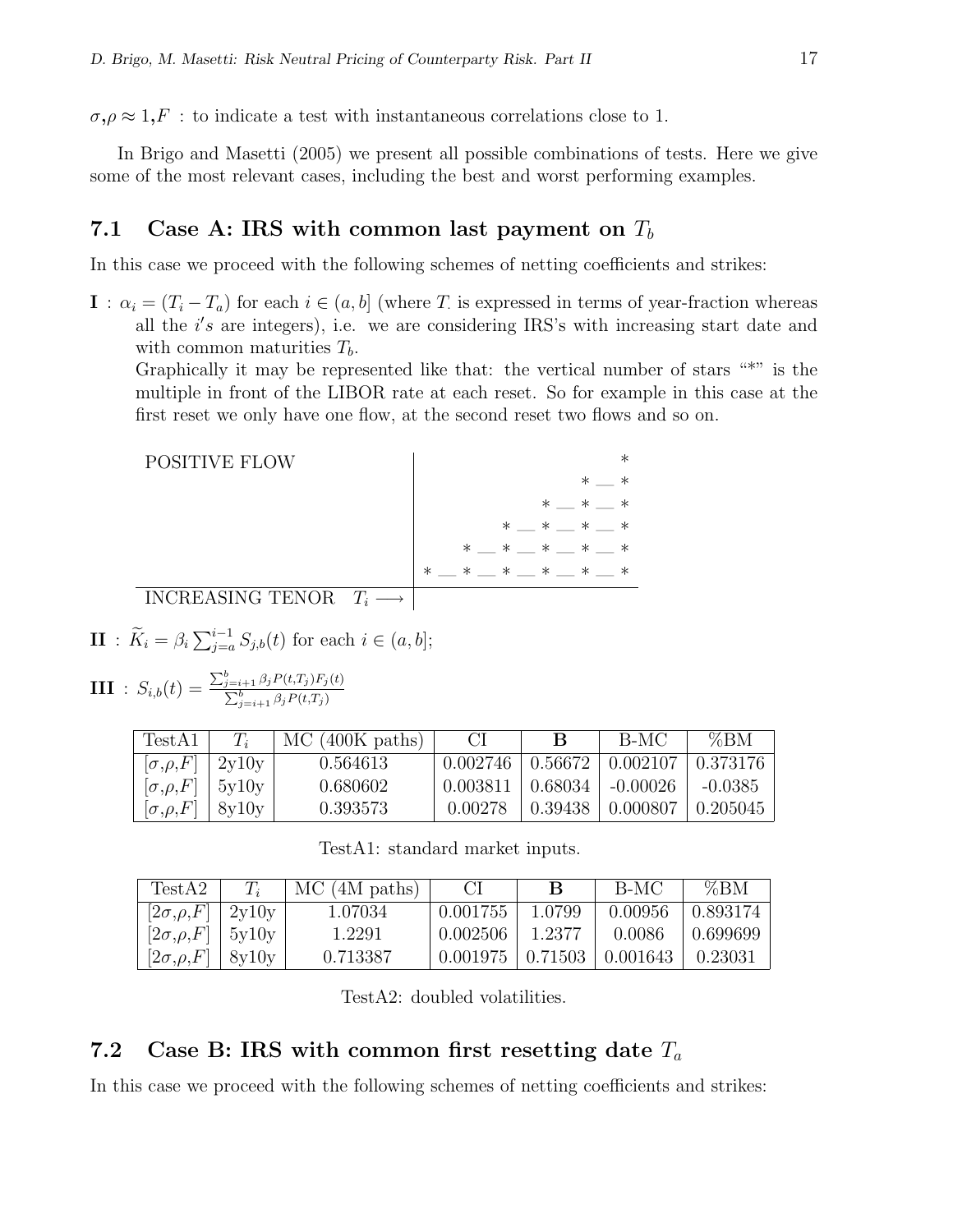I :  $\alpha_i = (T_b + \beta_i - T_i)$  for each  $i \in (a, b]$ , i.e. for a portfolio of IRS's with decreasing tenor and same start date; that is:



 $\mathbf{II}$  :  $\widetilde{K}_i = \beta_i \sum_{i}^{b}$  $_{j=i}^{b} S_{a,j}(t)$  for each  $i \in (a, b]$ ;

**III** :  $S_{a,i}(t) = \frac{\sum_{j=a+1}^{i} \beta_j P(t,T_j) F_j(t)}{\sum_{j=a+1}^{i} \beta_j P(t,T_j)}$  $\sum_{j=a+1}^{i} \beta_j P(t,T_j)$ 

| TestB1                      |       | $MC$ (400K paths) | СI       | В        | B-MC                            | %BM        |
|-----------------------------|-------|-------------------|----------|----------|---------------------------------|------------|
| $[\sigma, \rho, F]$   2y10y |       | 0.673734          | 0.002688 | 0.67721  | 0.003476   0.515931             |            |
| $[\sigma,\rho,F]$           | 5y10y | 0.386824          | 0.001781 | 0.38792  | $\mid$ 0.001096 $\mid$ 0.283333 |            |
| $ \sigma,\rho,F $           | 8y10y | 0.069669          | 0.000408 | 0.069615 | $-5.4E-05$                      | $-0.07737$ |

TestB1: standard market inputs.

| TestB2                     | $T_i$ | $MC$ (4M paths) | CI       | В                  | B-MC                                                | %BM      |
|----------------------------|-------|-----------------|----------|--------------------|-----------------------------------------------------|----------|
| $[2\sigma,\rho,F]$   2y10y |       | 1.04435         | 0.001664 | $1.0532$   0.00885 |                                                     | 0.847417 |
| $[2\sigma,\rho,F]$   5y10y |       | 0.577499        |          |                    | $0.001138 \mid 0.58102 \mid 0.003521 \mid 0.609698$ |          |
| $[2\sigma,\rho,F]$   8y10y |       | 0.106133        |          |                    | $0.000277 \mid 0.10643 \mid 0.000297 \mid 0.279838$ |          |

TestB2: doubled volatilities.

### 8 Numerical Tests: Swaps in different directions

Instead of considering only positive netting coefficients, here we allow our portfolio to be long or short along its tenor.

We have two symmetric cases (A, B) and one asymmetric case (C) where we have considered a less conservative portfolio strategy.

Here we have included at, in and out of the money tests as well, by setting:

**ATM** at the money test: strike at  $\widetilde{K}_i$ ,  $i \in (a, b]$ ;

**ITM** in the money test: strike at  $0.75\tilde{K}_i$ ,  $i \in (a, b]$ ;

**OTM** out of the money test: strike at  $1.25\tilde{K}_i$ ,  $i \in (a, b]$ .

As pointed out before, given the current structure of the netting coefficients, we have to test the MC simulation both versus the Black approximation and versus the Black three Moment Matching approximation (derived in Section 6.2).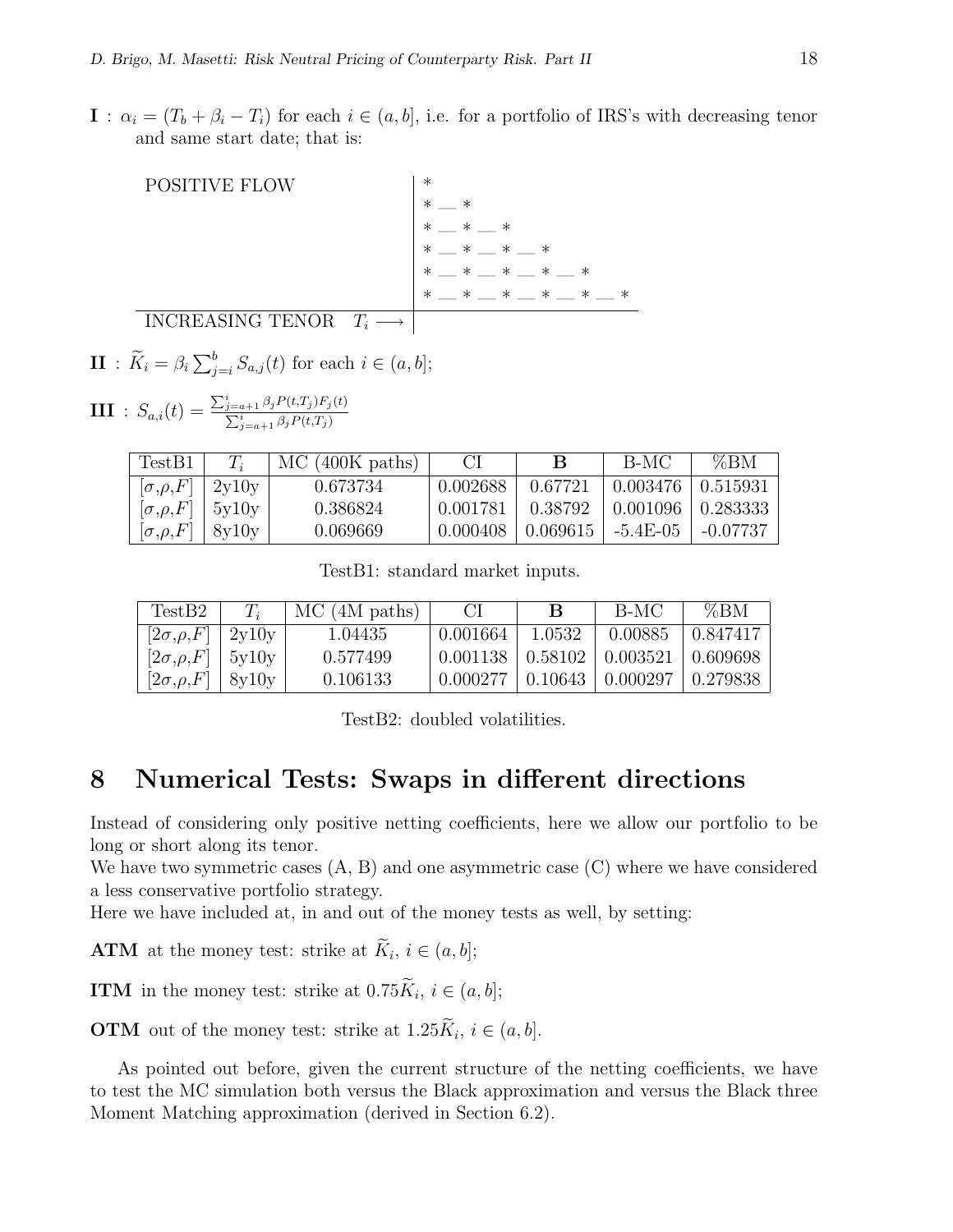### 8.1 Case A: ATM, ITM, OTM

In this case we proceed with the following schemes of netting coefficients and strikes:

$$
\mathbf{I}: \alpha_i = (T_{b/2} + \beta_i - T_i)\mathbf{1}_{\{T_i \le T_{b/2}\}} - (T_i - T_{b/2} - T_a)\mathbf{1}_{\{T_i > T_{b/2}\}}
$$
 for each  $i \in (a, b]$ ; that is:



INCREASING TENOR  $T_i$  –

**II** : 
$$
\chi_i \widetilde{K}_i = \beta_i \sum_{j=i}^{b/2} S_{a,j}(t) \mathbf{1}_{\{T_i \le T_{b/2}\}} - \beta_i \sum_{j=b/2+1}^{i} S_{j,b}(t) \mathbf{1}_{\{T_i > T_{b/2}\}}
$$
 for each  $i \in (a, b]$ ;  
\n**III** :  $S_{i,b}(t) = \frac{\sum_{j=i+1}^{b} \beta_j P(t,T_j) F_j(t)}{\sum_{j=i+1}^{b} \beta_j P(t,T_j)};$   
\n**IV** :  $S_{a,i}(t) = \frac{\sum_{j=a+1}^{i} \beta_j P(t,T_j) F_j(t)}{\sum_{j=a+1}^{i} \beta_j P(t,T_j)};$   
\n**V** :  $\chi_i = \mathbf{1}_{\{T_i \le T_{b/2}\}} - \mathbf{1}_{\{T_i > T_{b/2}\}}.$ 

Case A has been obtained by exploiting the put-call parity<sup>1</sup>.

ATM:

| TestA1              | $T_i$ | $MC$ (4M paths) | CI       | B       | B-MC       | %BM                |
|---------------------|-------|-----------------|----------|---------|------------|--------------------|
| $[\sigma,\rho,F]$   | 2y10y | 0.1501014       | 0.000393 | 0.15149 | 0.001389   | 0.925108           |
| $[\sigma,\rho,F]$   | 5y10y | 0.189583        | 0.001151 | 0.18967 | 8.7E-05    | 0.04589            |
| $[\sigma,\rho,F]$   | 8y10y | 0.1481094       | 0.001186 | 0.14812 | $1.06E-05$ | 0.007157           |
| TestA1              | $T_i$ | $MC$ (4M paths) | CI       | 3MM     | 3MM-MC     | $\%$ <sub>BM</sub> |
| $[\sigma, \rho, F]$ | 2y10y | 0.1501014       | 0.000393 | 0.15122 | 0.001119   | 0.74523            |
| $[\sigma,\rho,F]$   | 5y10y | 0.189583        | 0.001151 | 0.1897  | 0.000117   | 0.061714           |
| $[\sigma,\rho,F]$   | 8y10y | 0.1481094       | 0.001186 | 0.14812 | $1.06E-05$ | 0.007157           |

TestA1 ATM: standard market inputs.

<sup>&</sup>lt;sup>1</sup>By the symmetry between Case A and Case B we used MC Case B and the forward values on  $\hat{S}_{i,b}$  to get MC Case A.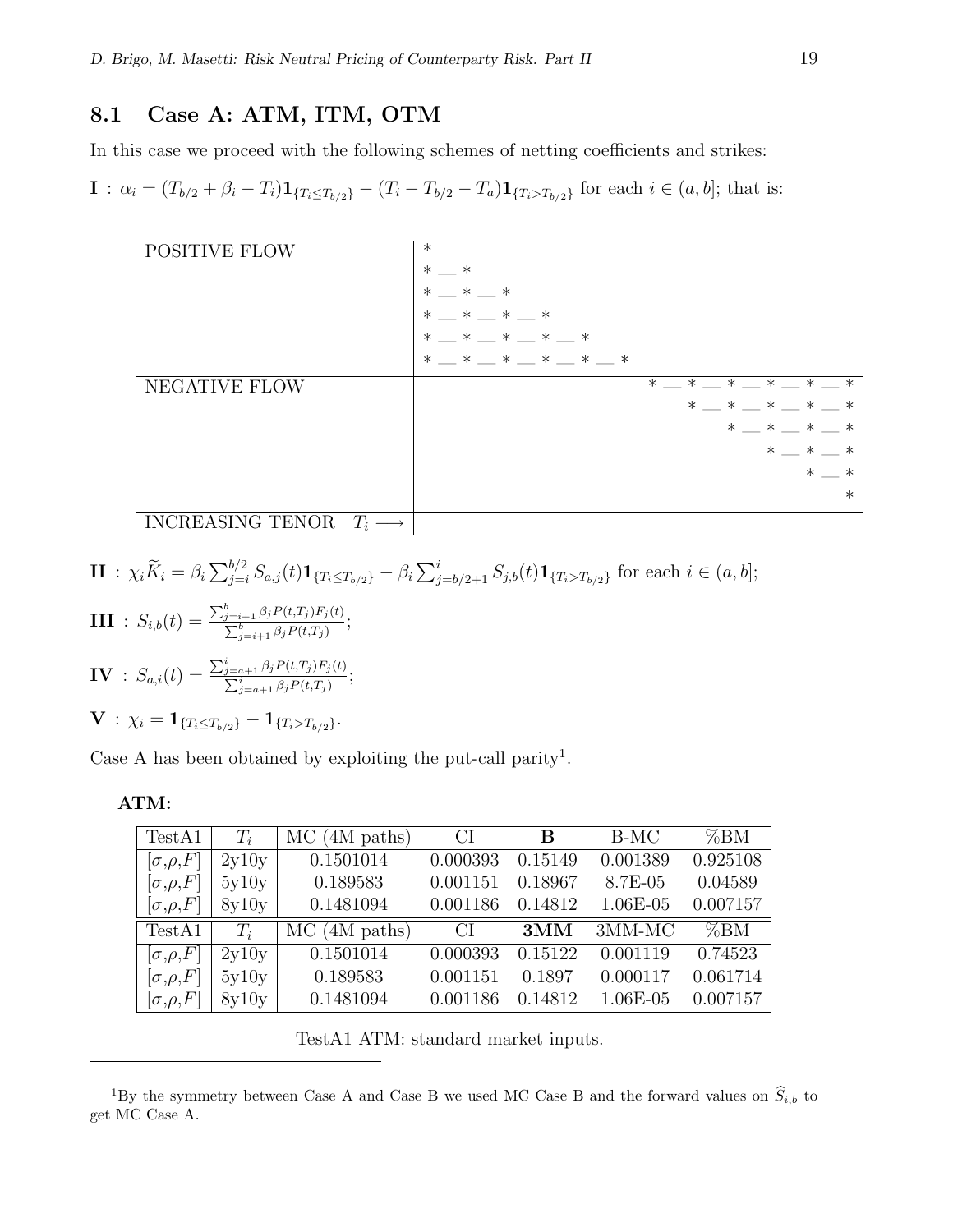| TestA2             | $T_i$ | $MC$ (4M paths) | CI        | B       | $B-MC$     | %BM        |
|--------------------|-------|-----------------|-----------|---------|------------|------------|
| $[2\sigma,\rho,F]$ | 2y10y | 0.247454        | 0.000299  | 0.24694 | $-0.00051$ | $-0.20772$ |
| $[2\sigma,\rho,F]$ | 5y10y | 0.37552         | 0.000773  | 0.3765  | 0.00098    | 0.260971   |
| $[2\sigma,\rho,F]$ | 8y10y | 0.2954154       | 0.000868  | 0.2961  | 0.000685   | 0.231741   |
| TestA2             | $T_i$ | $MC$ (4M paths) | <b>CI</b> | 3MM     | 3MM-MC     | %BM        |
| $[2\sigma,\rho,F]$ | 2y10y | 0.247454        | 0.000299  | 0.25069 | 0.003236   | 1.307718   |
| $[2\sigma,\rho,F]$ | 5y10y | 0.37552         | 0.000773  | 0.37663 | 0.00111    | 0.29559    |
| $[2\sigma,\rho,F]$ | 8y10y | 0.2954154       | 0.000868  | 0.29606 | 0.000645   | 0.218201   |

TestA2 ATM: doubled volatilities.

#### ITM:

| TestA1            | $T_i$ | $MC$ (400K paths) | CI            | В        | $B-MC$     | %BM        |
|-------------------|-------|-------------------|---------------|----------|------------|------------|
| $[\sigma,\rho,F]$ | 2v10y | 0.017351          | 0.000676      | 0.016977 | $-0.00037$ | $-2.1555$  |
| $[\sigma,\rho,F]$ | 5y10y | 0.024322          | 0.00159       | 0.024541 | 0.000219   | 0.900419   |
| $[\sigma,\rho,F]$ | 8y10y | 0.032865          | 0.001535      | 0.032859 | $-6E-06$   | $-0.01826$ |
| TestA1            | $T_i$ | $MC$ (400K paths) | <sup>CI</sup> | 3MM      | 3MM-MC     | %BM        |
| $[\sigma,\rho,F]$ | 2v10y | 0.017351          | 0.000676      | 0.018907 | 0.001556   | 8.967783   |
| $[\sigma,\rho,F]$ | 5y10y | 0.024322          | 0.00159       | 0.02449  | 0.000168   | 0.690733   |
| $[\sigma,\rho,F]$ | 8y10y | 0.032865          | 0.001535      | 0.03281  | $-5.5E-05$ | $-0.16735$ |

TestA1 ITM: standard market inputs.

| TestA2             | $T_i$ | $MC$ (4M paths) | СI       | B        | $B-MC$     | %BM        |
|--------------------|-------|-----------------|----------|----------|------------|------------|
| $[2\sigma,\rho,F]$ | 2y10y | 0.089582        | 0.000388 | 0.08282  | $-0.00676$ | $-7.54839$ |
| $[2\sigma,\rho,F]$ | 5y10y | 0.139803        | 0.000915 | 0.1405   | 0.000697   | 0.498559   |
| $[2\sigma,\rho,F]$ | 8y10y | 0.137311        | 0.000975 | 0.13767  | 0.000359   | 0.26145    |
| TestA2             | $T_i$ | $MC$ (4M paths) | CI.      | 3MM      | 3MM-MC     | %BM        |
| $[2\sigma,\rho,F]$ | 2y10y | 0.089582        | 0.000388 | 0.092842 | 0.00326    | 3.639124   |
| $[2\sigma,\rho,F]$ | 5y10y | 0.139803        | 0.000915 | 0.14033  | 0.000527   | 0.376959   |
| $[2\sigma,\rho,F]$ | 8y10y | 0.137311        | 0.000975 | 0.13745  | 0.000139   | 0.10123    |

TestA2 ITM: doubled volatilities.

| TestA4            |       | $MC$ (400K paths) |          |          | B-MC       | %BM        |
|-------------------|-------|-------------------|----------|----------|------------|------------|
| $[\sigma,\rho,F]$ | 5y10y | 0.029094          | 0.001991 | 0.02869  | $-0.0004$  | $-1.3886$  |
| TestA4            |       | $MC$ (400K paths) |          | 3MM      | 3MM-MC     | %BM        |
| $[\sigma,\rho,F]$ | 5y10y | 0.029094          | 0.001991 | 0.028625 | $-0.00047$ | $-1.61202$ |

TestA4 ITM: forward rates curve shifted by +200bp.

| TestA5                      |       | $MC$ (4M paths) |          | В        | B-MC       | %BM        |
|-----------------------------|-------|-----------------|----------|----------|------------|------------|
| $[\sigma,\rho \approx 1,F]$ | 5y10y | 0.030852        | 0.000533 | 0.030943 | $9.1E-0.5$ | 0.294957   |
| TestA5                      |       | $MC$ (4M paths) |          | 3MM      | . 3MM-MC   | %BM        |
| $[\sigma,\rho \approx 1,F]$ | 5y10y | 0.030852        | 0.000533 | 0.030794 | $-5.8E-05$ | $-0.18799$ |

TestA5 ITM: perfect correlations.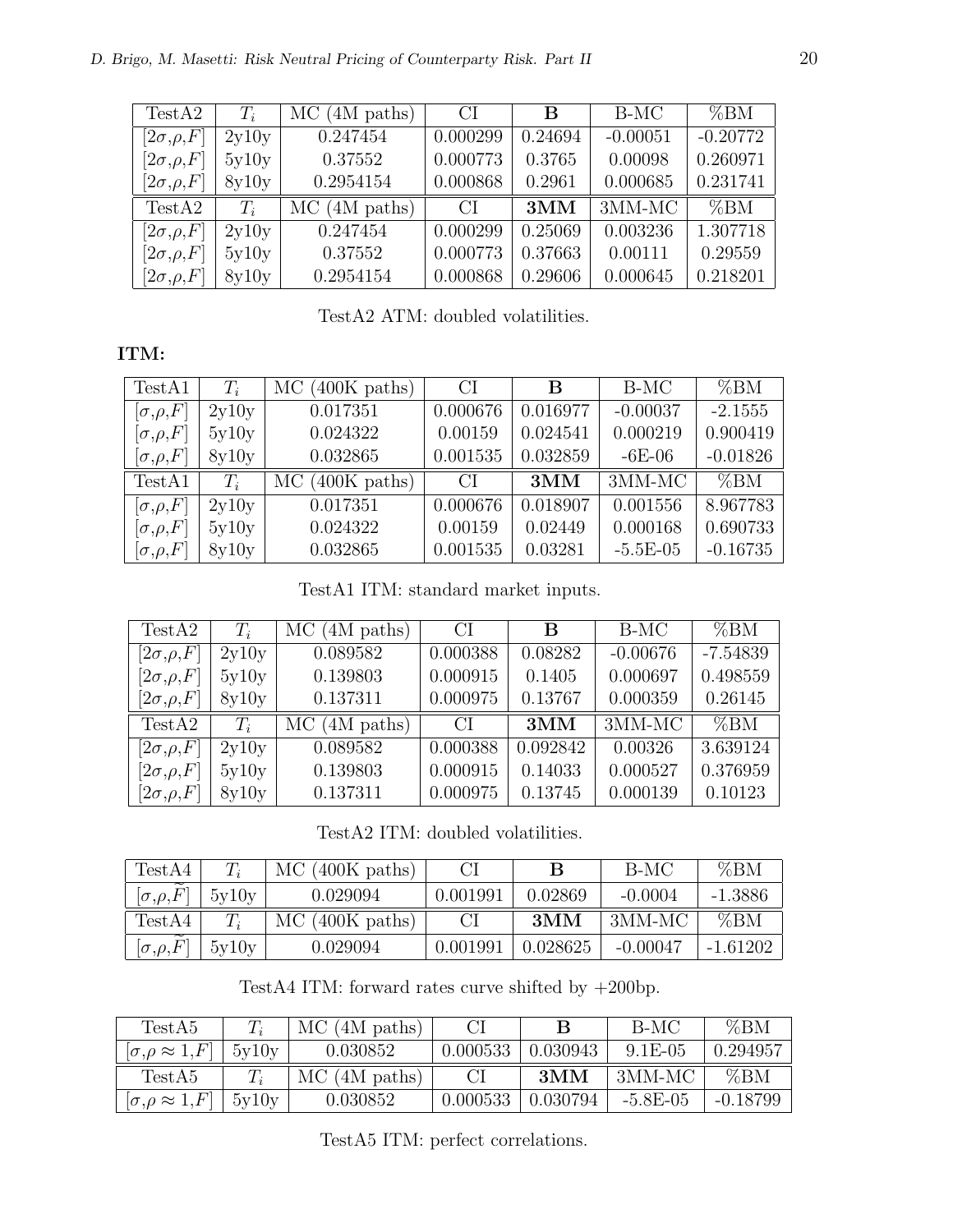| TestA1            | $T_i$ | $MC$ (400K paths) | <b>CI</b> | B       | $B-MC$     | %BM        |
|-------------------|-------|-------------------|-----------|---------|------------|------------|
| $[\sigma,\rho,F]$ | 2y10y | 0.413263          | 0.000144  | 0.41434 | 0.001077   | 0.260674   |
| $[\sigma,\rho,F]$ | 5y10y | 0.536445          | 0.000626  | 0.53685 | 0.000405   | 0.075497   |
| $[\sigma,\rho,F]$ | 8y10y | 0.348977          | 0.000805  | 0.34906 | 8.32E-05   | 0.023841   |
| TestA1            | $T_i$ | $MC$ (400K paths) | <b>CI</b> | 3MM     | $3MM-MC$   | %BM        |
| $[\sigma,\rho,F]$ | 2y10y | 0.413263          | 0.000144  | 0.41321 | $-5.3E-05$ | $-0.01276$ |
| $[\sigma,\rho,F]$ | 5y10y | 0.536445          | 0.000626  | 0.53694 | 0.000495   | 0.092274   |
| $[\sigma,\rho,F]$ | 8y10y | 0.348977          | 0.000805  | 0.34912 | 0.000143   | 0.041034   |

#### OTM:

TestA1 OTM: standard market inputs.

| TestA3                               | $T_i$ | $MC$ (400K paths) | C.                     | В                   | B-MC       | %BM       |
|--------------------------------------|-------|-------------------|------------------------|---------------------|------------|-----------|
| $[\sigma, \rho, \overrightarrow{F}]$ | 5y10y | 0.650079          | $0.000782 \pm 0.65003$ |                     | $-4.9E-05$ | $-0.0076$ |
| TestA3                               | $T_i$ | $MC$ (400K paths) | -CI                    | -3MM                | 3MM-MC     | %BM       |
| $[\sigma, \rho, \overrightarrow{F}]$ | 5y10y | 0.650079          | 0.000782               | $\mid 0.65014 \mid$ | 6.06E-05   | 0.009322  |

TestA3 OTM: forward rates curve tilted upwards with  $\overrightarrow{F}_{a+1}(0) = F_{a+1}(0)$ .

### 8.2 Case B: ATM, ITM, OTM

In this case we proceed with the following schemes of netting coefficients and strikes:

 $\mathbf{I}: \alpha_i = -(T_{b/2} + \beta_i - T_i)\mathbf{1}_{\{T_i \le T_{b/2}\}} + (T_i - T_{b/2} - T_a)\mathbf{1}_{\{T_i > T_{b/2}\}}$  for each  $i \in (a, b]$ ; that is:



**II** : 
$$
\chi_i \widetilde{K}_i = -\beta_i \sum_{j=i}^{b/2} S_{a,j}(t) \mathbf{1}_{\{T_i \le T_{b/2}\}} + \beta_i \sum_{j=b/2+1}^{i} S_{j,b}(t) \mathbf{1}_{\{T_i > T_{b/2}\}}
$$
 for each  $i \in (a, b]$ ;  
\n**III** :  $S_{i,b}(t) = \frac{\sum_{j=i+1}^{b} \beta_j P(t,T_j) F_j(t)}{\sum_{j=i+1}^{b} \beta_j P(t,T_j)}$ ;  
\n**IV** :  $S_{a,i}(t) = \frac{\sum_{j=a+1}^{i} \beta_j P(t,T_j) F_j(t)}{\sum_{j=a+1}^{i} \beta_j P(t,T_j)}$ ;  
\n**V** :  $\chi_i = -\mathbf{1}_{\{T_i \le T_{b/2}\}} + \mathbf{1}_{\{T_i > T_{b/2}\}}$ .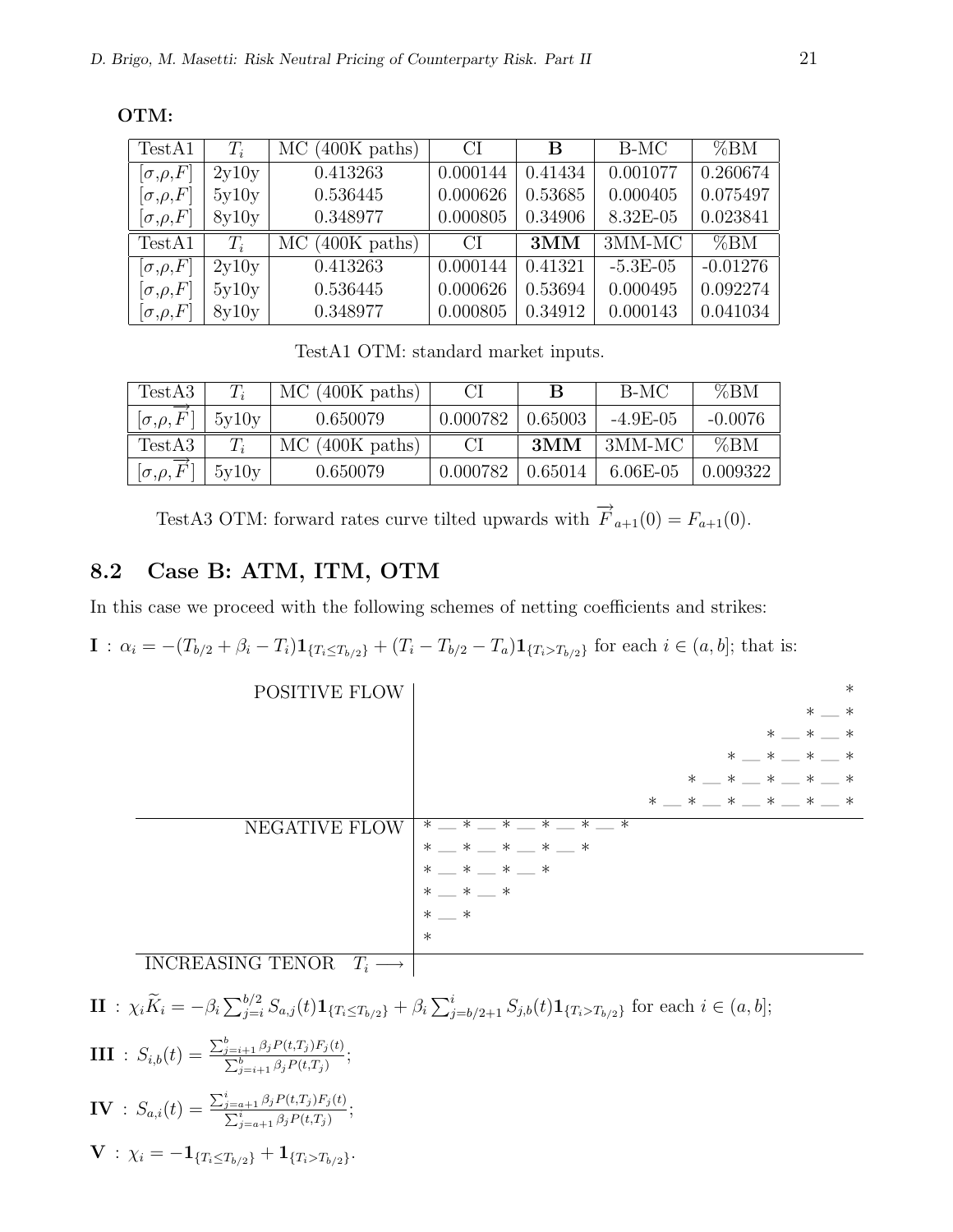Case B is symmetric compared to Case A.

| Test <sub>B1</sub> | $T_i$ | $MC$ (4M paths)            | CI       | B        | $B-MC$    | %BM      |
|--------------------|-------|----------------------------|----------|----------|-----------|----------|
| $[\sigma,\rho,F]$  | 2y10y | 0.059502                   | 0.000393 | 0.06089  | 0.001388  | 2.332007 |
| $[\sigma,\rho,F]$  | 5y10y | 0.189583                   | 0.001151 | 0.18967  | 8.7E-05   | 0.04589  |
| $[\sigma,\rho,F]$  | 8y10y | 0.155868                   | 0.001186 | 0.15588  | $1.2E-05$ | 0.007699 |
| Test <sub>B1</sub> | $T_i$ | $\overline{MC}$ (4M paths) | CI.      | 3MM      | 3MM-MC    | $\%$ BM  |
| $[\sigma,\rho,F]$  | 2v10y | 0.059502                   | 0.000393 | 0.060626 | 0.001124  | 1.888327 |
| $[\sigma,\rho,F]$  | 5y10y | 0.189583                   | 0.001151 | 0.1897   | 0.000117  | 0.061714 |
| $[\sigma,\rho,F]$  | 8y10y | 0.155868                   | 0.001186 | 0.15588  | $1.2E-05$ | 0.007699 |

#### ATM:

TestB1 ATM: standard market inputs.

| Test <sub>B2</sub> | $T_i$ | $MC$ (4M paths) | CI.            | В       | $B-MC$     | %BM        |
|--------------------|-------|-----------------|----------------|---------|------------|------------|
| $[2\sigma,\rho,F]$ | 2y10y | 0.156855        | 0.000299       | 0.15635 | $-0.00051$ | $-0.32195$ |
| $[2\sigma,\rho,F]$ | 5y10y | 0.37552         | 0.000773       | 0.3765  | 0.00098    | 0.260971   |
| $[2\sigma,\rho,F]$ | 8y10y | 0.303174        | 0.000868       | 0.30386 | 0.000686   | 0.226273   |
| Test <sub>B2</sub> | $T_i$ | $MC$ (4M paths) | <sup>C</sup> I | 3MM     | 3MM-MC     | %BM        |
| $[2\sigma,\rho,F]$ | 2y10y | 0.156855        | 0.000299       | 0.16009 | 0.003235   | 2.062414   |
| $[2\sigma,\rho,F]$ | 5y10y | 0.37552         | 0.000773       | 0.37663 | 0.00111    | 0.29559    |
| $[2\sigma,\rho,F]$ | 8y10y | 0.303174        | 0.000868       | 0.30381 | 0.000636   | 0.209781   |

TestB2 ATM: doubled volatilities.

#### ITM:

| Test <sub>B1</sub> | $T_i$ | $MC$ (4M paths) | CI       | В       | $B-MC$     | %BM        |
|--------------------|-------|-----------------|----------|---------|------------|------------|
| $[\sigma,\rho,F]$  | 2y10y | 0.241171        | 0.000676 | 0.2408  | $-0.00037$ | $-0.15383$ |
| $[\sigma,\rho,F]$  | 5y10y | 0.508562        | 0.00159  | 0.50878 | 0.000218   | 0.042866   |
| $[\sigma,\rho,F]$  | 8y10y | 0.332985        | 0.001535 | 0.33298 | $-5E-06$   | $-0.0015$  |
| Test <sub>B1</sub> | $T_i$ | $MC$ (4M paths) | CI       | 3MM     | 3MM-MC     | %BM        |
| $[\sigma,\rho,F]$  | 2y10y | 0.241171        | 0.000676 | 0.24273 | 0.001559   | 0.646429   |
| $[\sigma,\rho,F]$  | 5y10y | 0.508562        | 0.00159  | 0.50873 | 0.000168   | 0.033034   |
| $[\sigma,\rho,F]$  | 8y10y | 0.332985        | 0.001535 | 0.33293 | $-5.5E-05$ | $-0.01652$ |

TestB1 ITM: standard market inputs.

| TestB2             | $T_i$ | $MC$ (4M paths) | <b>CI</b> | B       | $B-MC$     | %BM        |
|--------------------|-------|-----------------|-----------|---------|------------|------------|
| $[2\sigma,\rho,F]$ | 2v10v | 0.313402        | 0.000388  | 0.30665 | $-0.00675$ | $-2.15442$ |
| $[2\sigma,\rho,F]$ | 5y10y | 0.624043        | 0.000915  | 0.62474 | 0.000697   | 0.111691   |
| $[2\sigma,\rho,F]$ | 8y10y | 0.437431        | 0.000975  | 0.4378  | 0.000369   | 0.084356   |
|                    |       |                 |           |         |            |            |
| Test <sub>B2</sub> | $T_i$ | $MC$ (4M paths) | CI        | 3MM     | 3MM-MC     | %BM        |
| $[2\sigma,\rho,F]$ | 2v10v | 0.313402        | 0.000388  | 0.31667 | 0.003268   | 1.04275    |
| $[2\sigma,\rho,F]$ | 5y10y | 0.624043        | 0.000915  | 0.62457 | 0.000527   | 0.084449   |

TestB2 ITM: doubled volatilities.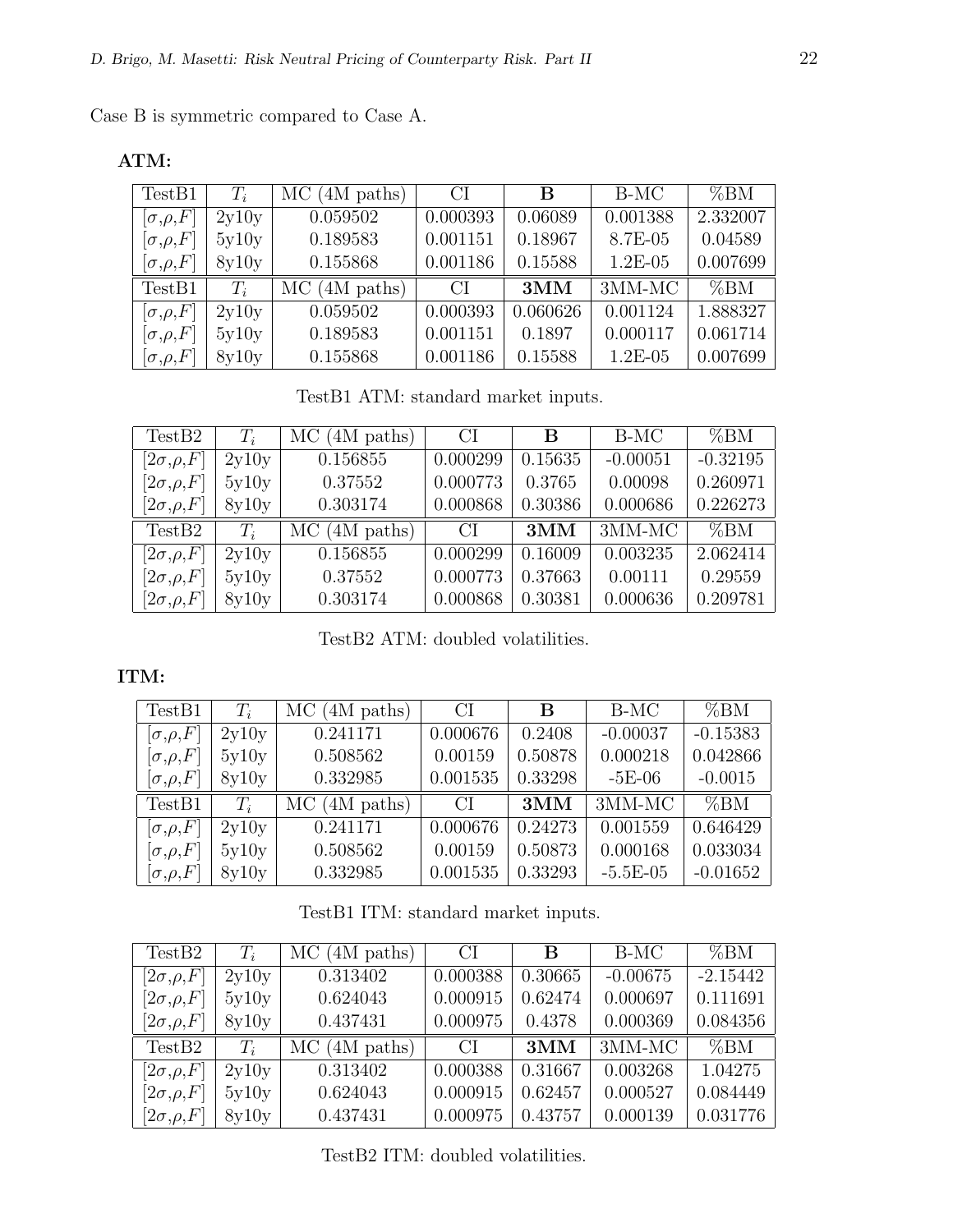| Test <sub>B1</sub> | $T_i$ | $(400K \text{ paths})$<br>MC. | <b>CI</b> | В        | $B-MC$     | %BM        |
|--------------------|-------|-------------------------------|-----------|----------|------------|------------|
| $[\sigma,\rho,F]$  | 2v10v | 0.008243                      | 0.000144  | 0.009317 | 0.001074   | 13.02687   |
| $[\sigma,\rho,F]$  | 5y10y | 0.052205                      | 0.000626  | 0.05261  | 0.000405   | 0.775788   |
| $[\sigma,\rho,F]$  | 8y10y | 0.064367                      | 0.000805  | 0.064456 | 8.92E-05   | 0.138581   |
| Test <sub>B1</sub> | $T_i$ | $MC$ (400K paths)             | <b>CI</b> | 3MM      | 3MM-MC     | %BM        |
| $[\sigma,\rho,F]$  | 2v10v | 0.008243                      | 0.000144  | 0.008185 | $-5.8E-05$ | $-0.70644$ |
| $[\sigma,\rho,F]$  | 5y10y | 0.052205                      | 0.000626  | 0.052694 | 0.000489   | 0.936692   |
| $[\sigma,\rho,F]$  | 8y10y | 0.064367                      | 0.000805  | 0.064509 | 0.000142   | 0.220921   |

OTM:

TestB1 OTM: standard market inputs.

| TestB2             | $T_i$ | $MC$ (4M paths) | <b>CI</b> | В        | $B-MC$   | %BM      |
|--------------------|-------|-----------------|-----------|----------|----------|----------|
| $[2\sigma,\rho,F]$ | 2y10y | 0.073993        | 0.000212  | 0.076245 | 0.002252 | 3.043392 |
| $[2\sigma,\rho,F]$ | 5y10y | 0.221966        | 0.00062   | 0.22318  | 0.001214 | 0.546931 |
| $[2\sigma,\rho,F]$ | 8y10y | 0.212177        | 0.000761  | 0.21272  | 0.000543 | 0.255918 |
| Test <sub>B2</sub> | $T_i$ | $MC$ (4M paths) | CI        | 3MM      | 3MM-MC   | %BM      |
| $[2\sigma,\rho,F]$ | 2v10v | 0.073993        | 0.000212  | 0.074158 | 0.000165 | 0.222859 |
| $[2\sigma,\rho,F]$ | 5y10y | 0.221966        | 0.00062   | 0.22354  | 0.001574 | 0.709118 |
| $[2\sigma,\rho,F]$ | 8y10y | 0.212177        | 0.000761  | 0.21285  | 0.000673 | 0.317188 |

TestB2 OTM: doubled volatilities.

### 8.3 Case C: ATM, ITM, OTM

In this case we proceed with the following schemes of netting coefficients and strikes:

**I** :  $\alpha_i = (-1)^{i+1}(T_b + \beta_i - T_i)$  for each  $i \in (a, b]$ ; that is:

| <b>POSITIVE FLOW</b> | ∗      |        |        |        |        |
|----------------------|--------|--------|--------|--------|--------|
|                      | $\ast$ |        |        |        |        |
|                      | $\ast$ | $\ast$ |        |        |        |
|                      | $\ast$ | $\ast$ |        |        |        |
|                      | $\ast$ | $\ast$ |        | $\ast$ |        |
|                      | $\ast$ | $\ast$ |        | $\ast$ |        |
|                      |        |        |        |        |        |
| <b>NEGATIVE FLOW</b> |        | $\ast$ | $\ast$ |        | $\ast$ |
|                      |        | $\ast$ | $\ast$ |        |        |
|                      |        | $\ast$ | $\ast$ |        |        |
|                      |        | $\ast$ |        |        |        |
|                      |        | $\ast$ |        |        |        |

**II**: 
$$
\chi_i \widetilde{K}_i = (-1)^{i+1} \beta_i \sum_{j=i}^b S_{a,j}(t)
$$
 for each  $i \in (a, b]$ ;

**III** : 
$$
S_{a,i}(t) = \frac{\sum_{j=a+1}^{i} \beta_j P(t,T_j) F_j(t)}{\sum_{j=a+1}^{i} \beta_j P(t,T_j)}
$$
;  
\n**IV** :  $\chi_i = (-1)^{i+1}$ .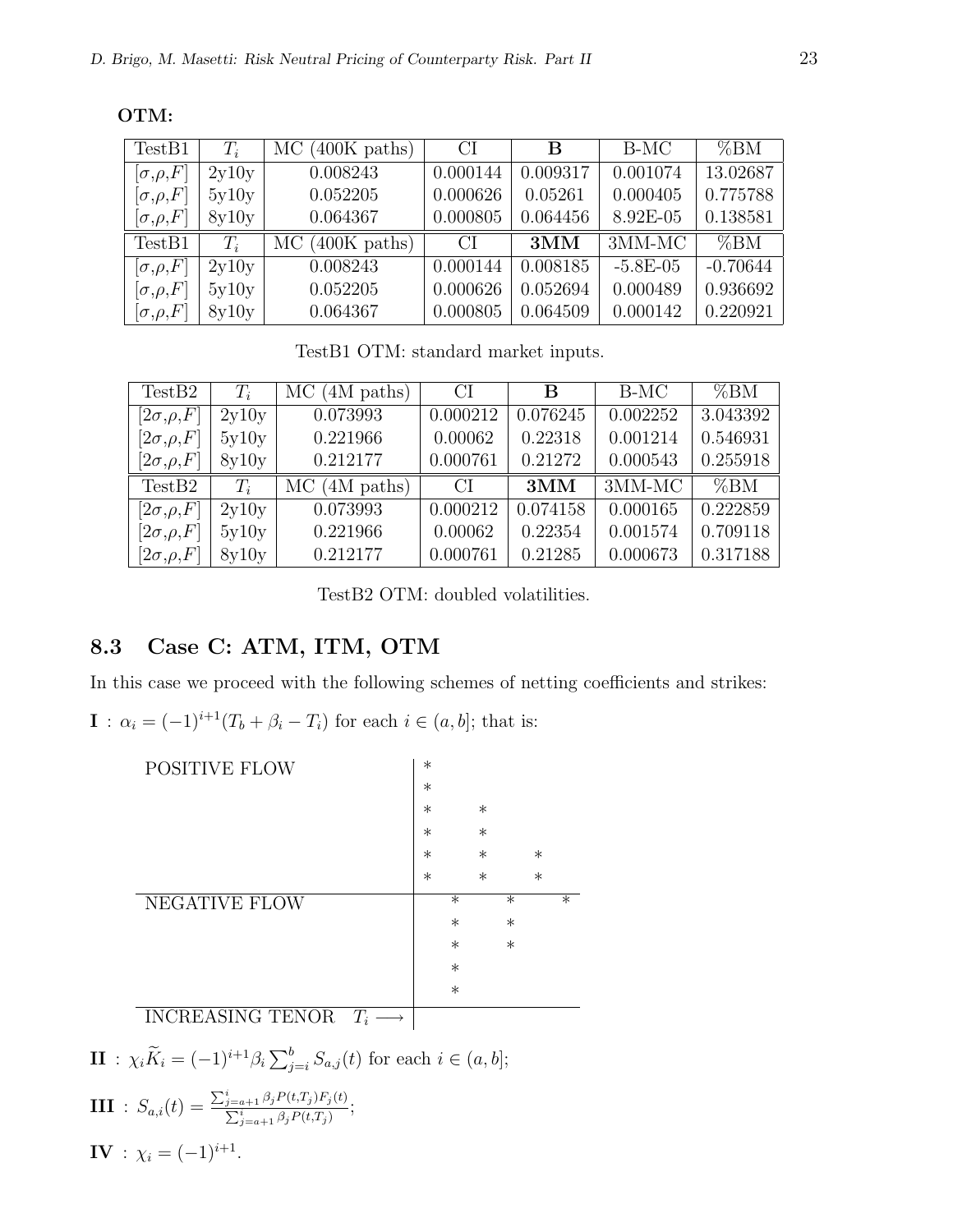Case C is completely asymmetric hence put-call parity is no longer applied. Actually Case C is a special case of Case B with common first resetting date (described in section 7.2) but with long and short position which switch along the tenor of our portfolio.

| TestC1            | $T_i$ | $MC$ (4M paths) | <b>CI</b> | В        | $B-MC$     | %BM        |
|-------------------|-------|-----------------|-----------|----------|------------|------------|
| $[\sigma,\rho,F]$ | 2y10y | 0.017589        | 0.000101  | 0.017398 | $-0.00019$ | $-1.08422$ |
| $[\sigma,\rho,F]$ | 5y10y | 0.016347        | 0.000101  | 0.016079 | $-0.00027$ | $-1.64005$ |
| $[\sigma,\rho,F]$ | 8y10y | 0.007337        | 4.94E-05  | 0.007325 | $-1.2E-05$ | $-0.16573$ |
| TestC1            | $T_i$ | $MC$ (4M paths) | CI.       | 3MM      | 3MM-MC     | %BM        |
| $[\sigma,\rho,F]$ | 2y10y | 0.017589        | 0.000101  | 0.017545 | $-4.4E-05$ | $-0.24845$ |
| $[\sigma,\rho,F]$ | 5y10y | 0.016347        | 0.000101  | 0.016255 | $-9.2E-05$ | $-0.5634$  |
| $[\sigma,\rho,F]$ | 8y10y | 0.007337        | 4.94E-05  | 0.007348 | $1.05E-05$ | 0.143648   |

ATM:

TestC1 ATM: standard market inputs.

| TestC <sub>2</sub> | $T_i$ | $MC$ (4M paths) | <b>CI</b> | В        | $B-MC$     | %BM        |
|--------------------|-------|-----------------|-----------|----------|------------|------------|
| $[2\sigma,\rho,F]$ | 2v10v | 0.036143        | 7.59E-05  | 0.035204 | $-0.00094$ | $-2.59855$ |
| $[2\sigma,\rho,F]$ | 5y10y | 0.029971        | 7.70E-05  | 0.028942 | $-0.00103$ | $-3.433$   |
| $[2\sigma,\rho,F]$ | 8y10y | 0.012224        | 3.71E-05  | 0.012083 | $-0.00014$ | $-1.15509$ |
| TestC2             | $T_i$ | $MC$ (4M paths) | CI.       | 3MM      | 3MM-MC     | %BM        |
| $[2\sigma,\rho,F]$ | 2y10y | 0.036143        | 7.59E-05  | 0.036503 | 0.00036    | 0.995485   |
| $[2\sigma,\rho,F]$ | 5y10y | 0.029971        | 7.70E-05  | 0.030137 | 0.000166   | 0.554204   |
| $[2\sigma,\rho,F]$ | 8y10y | 0.012224        | 3.71E-05  | 0.012231 | $6.8E-06$  | 0.055627   |

TestC2 ATM: doubled volatilities.

| TestC <sub>3</sub>             |       | $MC$ (400K paths) | CI       | В        | B-MC            | %BM        |
|--------------------------------|-------|-------------------|----------|----------|-----------------|------------|
| $[\sigma,\rho,\overline{F}]$   | 5y10y | 0.021802          | 0.000135 | 0.021471 | $-0.00033$      | -1.51595   |
| TestC3                         |       | $MC$ (400K paths) | CI       | 3MM      | $3\text{MM-MC}$ | %BM        |
| $[\sigma, \rho, \overline{F}]$ | 5y10y | 0.021802          | 0.000135 | 0.021717 | $-8.5E-05$      | $-0.38759$ |

TestC3 ATM: forward rates curve tilted upwards with  $\overrightarrow{F}_{a+1}(0) = F_{a+1}(0)$ .

| TestC4            |       | $MC$ (400K paths) | -CH     | В              | B-MC       | %BM       |
|-------------------|-------|-------------------|---------|----------------|------------|-----------|
| $[\sigma,\rho,F]$ | 5y10y | 0.020228          | 0.00014 | $\pm 0.020002$ | $-0.00023$ | $-1.1158$ |
|                   |       |                   |         |                |            |           |
| TestC4            |       | $MC$ (400K paths) | CI.     | -3MM           | 3MM-MC     | %BM       |

TestC4 ATM: forward rates curve shifted by +200bp.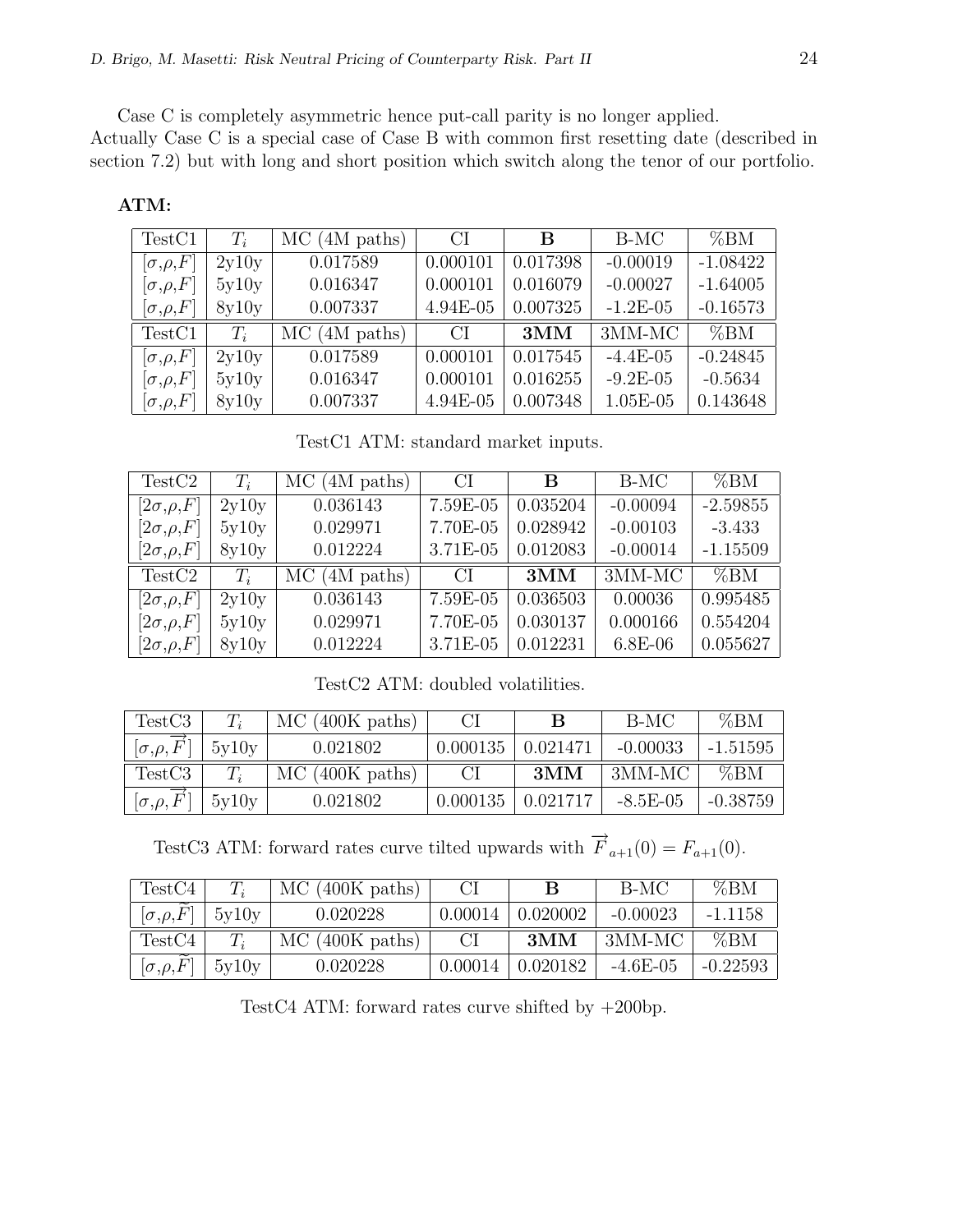| TestC1            | $T_i$ | $MC$ (4M paths)            | <b>CI</b>      | В        | $B-MC$     | %BM        |
|-------------------|-------|----------------------------|----------------|----------|------------|------------|
| $[\sigma,\rho,F]$ | 2y10y | 0.041527                   | 0.000137       | 0.041063 | $-0.00046$ | $-1.11758$ |
| $[\sigma,\rho,F]$ | 5y10y | 0.030593                   | 0.000124       | 0.030207 | $-0.00039$ | $-1.26205$ |
| $[\sigma,\rho,F]$ | 8y10y | 0.012757                   | 5.80E-05       | 0.012744 | $-1.3E-05$ | $-0.09956$ |
| TestC1            | $T_i$ | $(4M \text{ paths})$<br>МC | <sup>C</sup> I | 3MM      | 3MM-MC     | %BM        |
| $[\sigma,\rho,F]$ | 2y10y | 0.041527                   | 0.000137       | 0.041482 | $-4.5E-05$ | $-0.1086$  |
| $[\sigma,\rho,F]$ | 5y10y | 0.030593                   | 0.000124       | 0.030454 | $-0.00014$ | $-0.45468$ |
| $[\sigma,\rho,F]$ | 8y10y | 0.012757                   | 5.80E-05       | 0.012769 | 1.23E-05   | 0.09642    |

ITM:

TestC1 ITM: standard market inputs.

| TestC2             | $T_i$ | $MC$ (4M paths) | C <sub>I</sub> | B        | $B-MC$     | %BM        |
|--------------------|-------|-----------------|----------------|----------|------------|------------|
| $[2\sigma,\rho,F]$ | 2y10y | 0.055429        | 8.76E-05       | 0.053473 | $-0.00196$ | $-3.52849$ |
| $[2\sigma,\rho,F]$ | 5y10y | 0.0407          | 8.46E-05       | 0.039227 | $-0.00147$ | $-3.61964$ |
| $[2\sigma,\rho,F]$ | 8y10y | 0.016122        | $4.02E-05$     | 0.015923 | $-0.0002$  | $-1.23679$ |
| TestC <sub>2</sub> | $T_i$ | $MC$ (4M paths) | CI.            | 3MM      | 3MM-MC     | %BM        |
| $[2\sigma,\rho,F]$ | 2y10y | 0.055429        | 8.76E-05       | 0.055487 | 5.82E-05   | 0.105      |
| $[2\sigma,\rho,F]$ | 5y10y | 0.0407          | 8.46E-05       | 0.040647 | $-5.3E-05$ | $-0.13071$ |
| $[2\sigma,\rho,F]$ | 8y10y | 0.016122        | $4.02E-05$     | 0.01609  | $-3.2E-05$ | $-0.20096$ |

TestC2 ITM: doubled volatilities.

| TestC3                               |       | $MC$ (400K paths) | C.       |          | B-MC       | %BM        |
|--------------------------------------|-------|-------------------|----------|----------|------------|------------|
| $[\sigma,\rho,\overrightarrow{F}]$   | 5y10y | 0.03946           | 0.000163 | 0.039052 | $-0.00041$ | $-1.0327$  |
| TestC3                               | $T_i$ | $MC$ (400K paths) | CI       | 3MM      | 3MM-MC     | %BM        |
| $[\sigma,\!\rho,\overrightarrow{F}]$ | 5y10y | 0.03946           | 0.000163 | 0.039364 | $-9.5E-05$ | $-0.24202$ |

TestC3 ITM: forward rates curve tilted upwards with  $\overrightarrow{F}_{a+1}(0) = F_{a+1}(0)$ .

#### OTM:

| TestC1            | $T_i$ | $MC$ (400K paths) | <b>CI</b>  | B        | $B-MC$     | %BM        |
|-------------------|-------|-------------------|------------|----------|------------|------------|
| $[\sigma,\rho,F]$ | 2v10v | 0.005991          | $6.12E-05$ | 0.006199 | 0.000208   | 3.474119   |
| $[\sigma,\rho,F]$ | 5y10y | 0.007945          | 7.48E-05   | 0.007883 | $-6.2E-05$ | $-0.77584$ |
| $[\sigma,\rho,F]$ | 8y10y | 0.003923          | 3.86E-05   | 0.003916 | $-6.7E-06$ | $-0.17182$ |
| TestC1            | $T_i$ | $MC$ (400K paths) | CI         | 3MM      | 3MM-MC     | %BM        |
| $[\sigma,\rho,F]$ | 2v10v | 0.005991          | $6.12E-05$ | 0.005998 | $7.14E-06$ | 0.119176   |
| $[\sigma,\rho,F]$ | 5y10y | 0.007945          | 7.48E-05   | 0.00789  | $-5.5E-05$ | $-0.69654$ |
| $[\sigma,\rho,F]$ | 8y10y | 0.003923          | 3.86E-05   | 0.003922 | $-2.4E-07$ | $-0.00612$ |

TestC1 OTM: standard market inputs.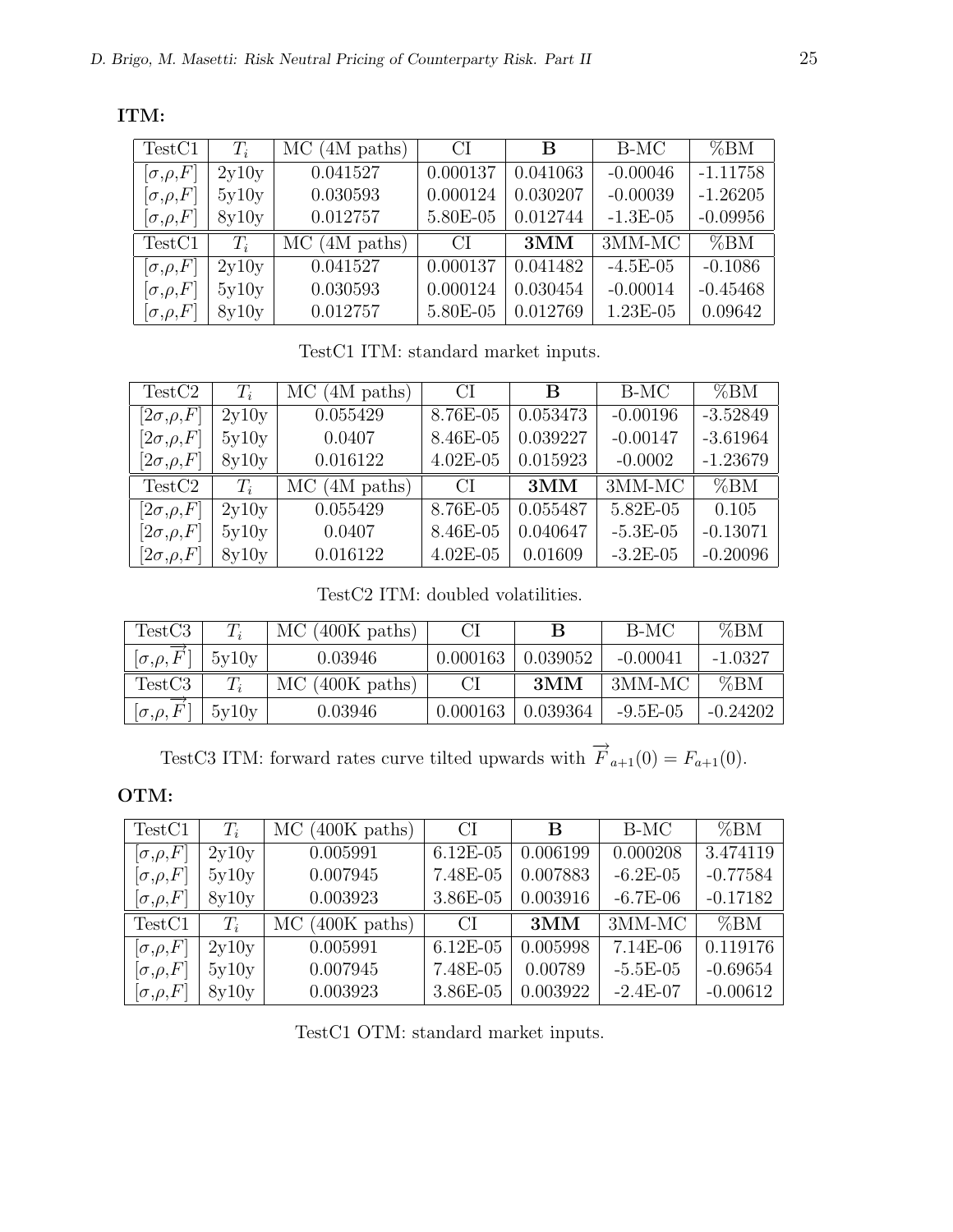| TestC2             | $T_i$ | $MC$ (4M paths) | <b>CI</b>  | B        | $B-MC$     | %BM        |
|--------------------|-------|-----------------|------------|----------|------------|------------|
| $[2\sigma,\rho,F]$ | 2y10y | 0.023315        | $6.42E-05$ | 0.023247 | $-6.8E-05$ | $-0.29337$ |
| $[2\sigma,\rho,F]$ | 5y10y | 0.022213        | 6.98E-05   | 0.021605 | $-0.00061$ | $-2.73626$ |
| $[2\sigma,\rho,F]$ | 8y10y | 0.009391        | 3.41E-05   | 0.009268 | $-0.00012$ | $-1.30774$ |
| TestC2             | $T_i$ | $MC$ (4M paths) | CI.        | 3MM      | $3MM-MC$   | %BM        |
| $[2\sigma,\rho,F]$ | 2v10v | 0.023315        | $6.42E-05$ | 0.023708 | 0.000393   | 1.683866   |
| $[2\sigma,\rho,F]$ | 5y10y | 0.022213        | 6.98E-05   | 0.022465 | 0.000252   | 1.135381   |
| $[2\sigma,\rho,F]$ | 8y10y | 0.009391        | 3.41E-05   | 0.009382 | $-8.8E-06$ | $-0.09381$ |

TestC2 OTM: doubled volatilities.

| $\mathrm{TestC5}$           |       | $MC$ (4M paths) |            | В        | B-MC       | %BM        |
|-----------------------------|-------|-----------------|------------|----------|------------|------------|
| $[\sigma,\rho \approx 1,F]$ | 5y10y | 0.005087        | $1.65E-05$ | 0.004942 | $-0.00015$ | $-2.86004$ |
| TestC5                      |       | $MC$ (4M paths) | C.         | 3MM      | 3MM-MC     | %BM        |
| $[\sigma,\rho \approx 1,F]$ | 5y10y | 0.005087        | $1.65E-05$ | 0.004954 | $-0.00013$ | $-2.61825$ |

TestC5 OTM: perfect correlations.

#### 8.4 Conclusions on Part II

We introduced counterparty risk formulas for IRS, also under netting agreements. In the latter case we derived two approximated formulas and tested both of them against Monte Carlo simulation, finding a good agreement under most market configurations.

More in detail, as expected, the Black like approximation works well in the case of netting coefficients going into a single direction. When we consider a portfolio with positive and negative coefficients results are not as good, particularly for "in the money" and "out of the money" strikes. However, in general the more refined formula (Black three Moment Matching approximation, shifted lognormal distribution) outperforms the standard Black approximation (lognormal distribution). This result does not hold for the Case A/ITM, described in Section 8.1, where the Black three Moment Matching formula does not outperform the simpler Black approximation. We note however that both results are still within the Monte Carlo window given by the standard error.

There are several cases where the moment matching brings in a considerable improvement with respect to the basic Black formula. For example Case B Section 8.2, OTM TestB1, and case C (characterized by asymmetric coefficients) both for ATM, ITM and OTM Tests.

The possibility to include the netting agreement lowers considerably the price component due to counterparty risk. In fact, in absence of the correct implementation of netting coefficients formulas we would obtain just the sum of counterparty risk pricing in each single IRS, meaning that we are counting multiple times the default impact of flows that are more than in a single IRS. In a way it is like pricing a payoff given by a sum of positive parts by doing the pricing of each positive part and then adding up. Since

$$
(\Pi_{\text{IRS}_1} + \Pi_{\text{IRS}_2} + \ldots + \Pi_{\text{IRS}_n})^+ \leq \Pi_{\text{IRS}_1}^+ + \Pi_{\text{IRS}_2}^+ + \ldots + \Pi_{\text{IRS}_n}^+
$$

(the left hand side corresponding to a netted portfolio of residual NPV's) we see that the price under netting agreements is always smaller than the price with no netting agreement. Since this option component (times  $\rm La_D$ ) is subtracted from the default free value to determine the counterparty risk price, we subtract more in absence of netting agreements; netting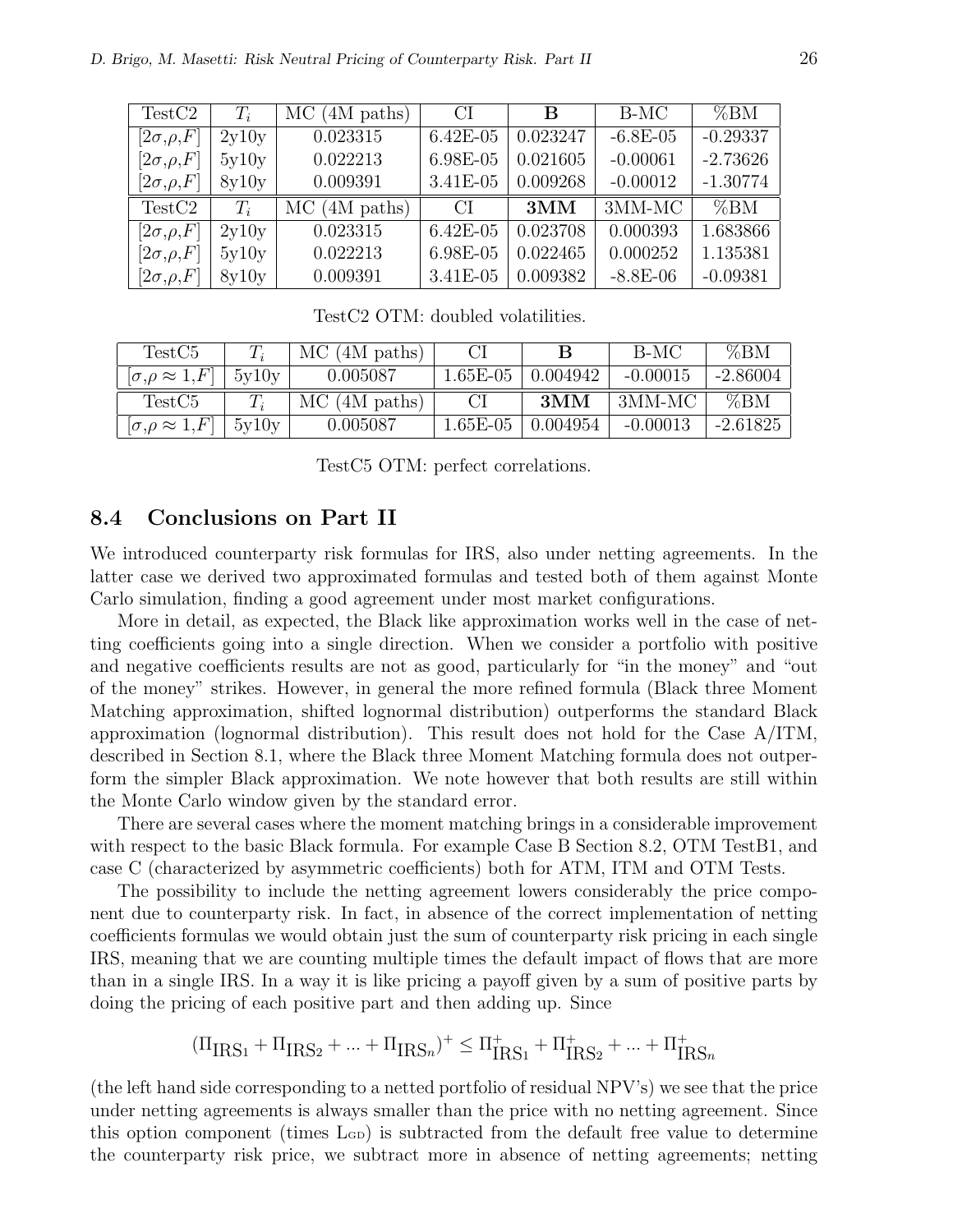agreements produce a smaller expected loss in general, therefore the total value of the claim is larger. The interested reader can use our approximated formula (6.9, 6.13) or the more refined (6.9, 6.23) to check cases with different given curves of default probabilities to assess the typical impact of netting agreements in different default probability configurations, all the needed tools have been given in this part.

### Part III

## Counterparty Risk in Equity Payoffs

The second example we present in this Part III of the paper deals with counterparty risk pricing in the equity market. In this part we develop a few families of tractable structural models with analytical default probabilities depending on some dynamics parameters and on a possibly random default barrier and volatility ideally associated with the underlying firm debt. We follow Brigo and Tarenghi (2004, 2005).

The first family of models is simply an extension to the time-varying volatility case of the classic Black Cox (1976) structural first passage model. The time varying volatility of the firm value is used as a calibration parameter to exactly reproduce CDS quotes for different maturities. With this approach there is no calibration error, and we finally have a family of structural models with a calibration capability comparable to that of the rival and more tractable family of reduced form models seen earlier in Part II. This first family of structural models uses analytic barrier option results under time varying dynamics coefficients, based on Lo et al (2003) and Rapisarda (2003). We term the resulting model Analytically Tractable 1st Passage Model (AT1P), and introduce it in Section 9. We show a calibration example with Vodafone in Section 9.1, while we refer to Brigo and Tarenghi (2004) for a more extensive example involving Parmalat CDS data at several dates, where we show that the calibration capability of the AT1P structural model is considerable. We will also point out some limits of AT1P, especially as far as realistic values of volatilities and default barrier are concerned. These limits prompt us to introduce in Section 10 a random Scenario-based volatility/ default-barrier version of AT1P (called SVBAT1P) where we keep the volatility constant in time in each scenario. This constancy will cause the model to have less calibration power but more realistic outputs. The volatility scenarios will induce a mixture distribution on the firm value, while maintaining analytical tractability. The mixture dynamics is known to allow for fat tails, so that the task of spreading the trajectories now in order to hit the default barrier will not be entirely loaded into a lognormal volatility, avoiding unrealistically large volatilities as in the AT1P model. A calibration example with this extended model is given in Section 10.1.

The AT1P and SVBAT1P models are suited to evaluating counterparty risk in equity payoffs, and more generally to evaluate hybrid credit/equity payoffs, as we explain also in Brigo and Tarenghi (2004, 2005), by preserving the Black-Scholes models tractability. This theme is important also because of the implications of the Basel II framework concerning counterparty risk.

As an illustrative case we consider an example of counterparty risk pricing for an equity return swap (ERS). This is an interesting choice since the value of this contract is all due to counterparty risk: as we shall see, without counterparty risk the fair spread for this contract is null. The example is introduced in Section 11 and we show the ERS valuation under the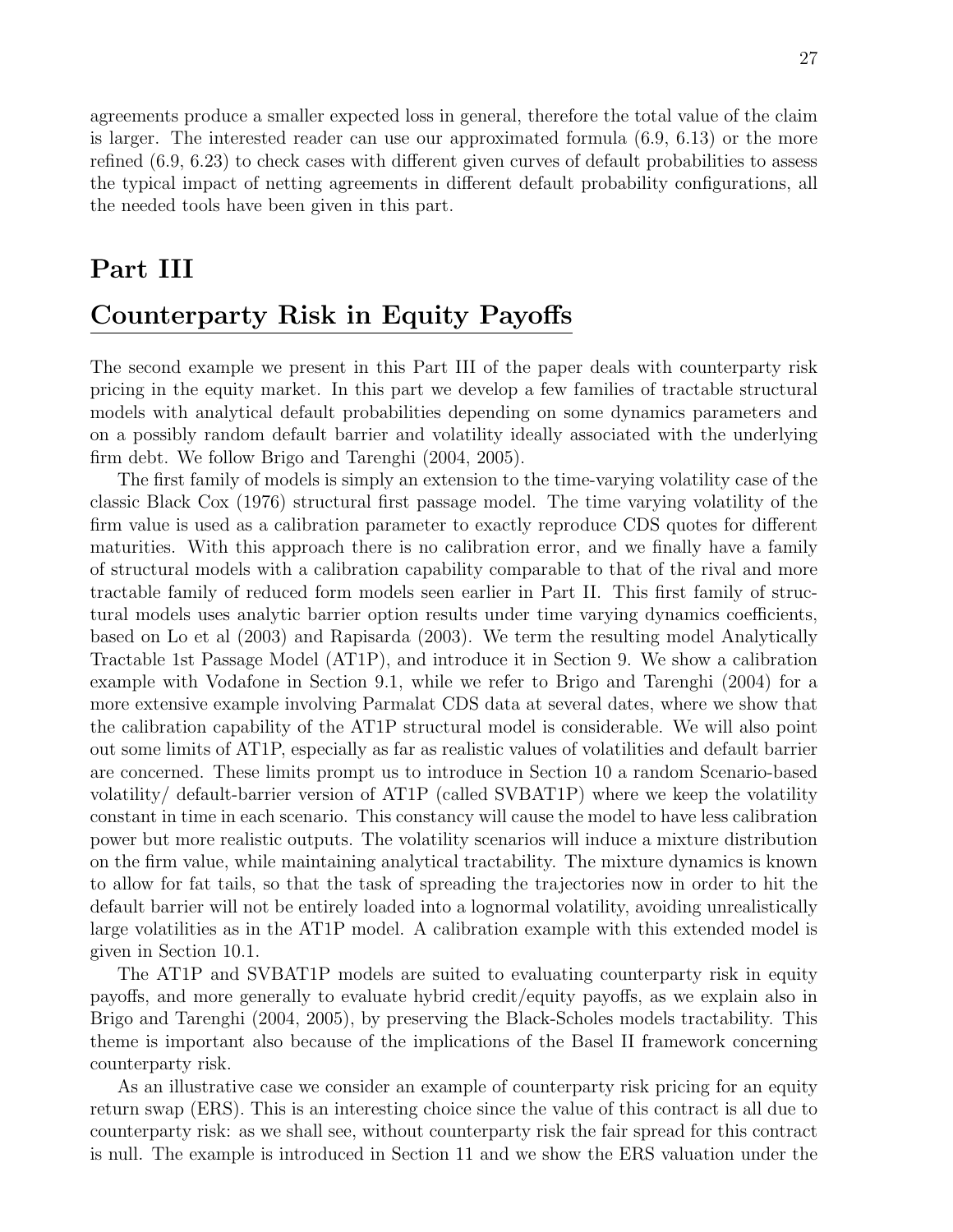different families of models considered.

Finally, we summarize our results and hint at further research in the conclusions.

## 9 The deterministic barrier AT1P model

The fundamental hypothesis of the model we resume here is that the underlying firm value process  $V$  is a Geometric Brownian Motion (GBM), which is also the kind of process commonly used for equity stocks in the Black Scholes model.

Classical structural models (Merton (1974), Black Cox (1976)) postulate a GBM (Black and Scholes) lognormal dynamics for the value of the firm  $V$ . This lognormality assumption is considered to be acceptable. Crouhy et al (2000) report that "this assumption is quite robust and, according to KMVs own empirical studies, actual data conform quite well to this hypothesis.".

In these models the value of the firm  $V$  is the sum of the firm equity value  $S$  and of the firm debt value  $D$ . The firm equity value  $S$ , in particular, can be seen as a kind of (vanilla or barrier-like) option on the value of the firm  $V$ . This link is important also when in need of pricing hybrid equity/credit products, such as equity default swaps. Merton typically assumes a zero-coupon debt at a terminal maturity  $T$ . Black Cox assume, besides a possible zero coupon debt, safety covenants forcing the firm to declare bankruptcy and pay back its debt with what is left as soon as the value of the firm itself goes below a "safety level" barrier. This is what introduces the need for barrier option technology in structural models for default.

In Brigo and Tarenghi (2004) the following proposition is proved:

Proposition 9.1. (Analytically-Tractable First Passage (AT1P) Model) Assume the risk neutral dynamics for the value of the firm V is characterized by a risk free rate  $r(t)$ , a payout ratio q(t) and an instantaneous volatility  $\sigma(t)$ , all deterministic, according to

$$
dV(t) = V(t) (r(t) - q(t)) dt + V(t) \sigma(t) dW(t)
$$

and assume a safety barrier  $\widehat{H}(t)$  of the form

$$
\widehat{H}(t) = H \exp\left(-\int_0^t \left(q(s) - r(s) + (1+2\beta)\frac{\sigma(s)^2}{2}\right) ds\right)
$$
\n(9.1)

where  $\beta$  is a parameter that can be used to shape the safety barrier, H is a reference initial level for the curved barrier, and let  $\tau$  be defined as the first time where V hits the safety covenants barrier H from above, starting from  $V_0 > H$ ,

$$
\tau = \inf\{t \ge 0 : V(t) \le \widehat{H}(t)\}.
$$

Then the survival probability is given analytically by

$$
\mathbb{Q}\{\tau > T\} = \left[\Phi\left(\frac{\log\frac{V_0}{H} + \beta\int_0^T \sigma(s)^2 ds}{\sqrt{\int_0^T \sigma(s)^2 ds}}\right) - \left(\frac{H}{V_0}\right)^{2\beta} \Phi\left(\frac{\log\frac{H}{V_0} + \beta\int_0^T \sigma(s)^2 ds}{\sqrt{\int_0^T \sigma(s)^2 ds}}\right)\right].
$$
(9.2)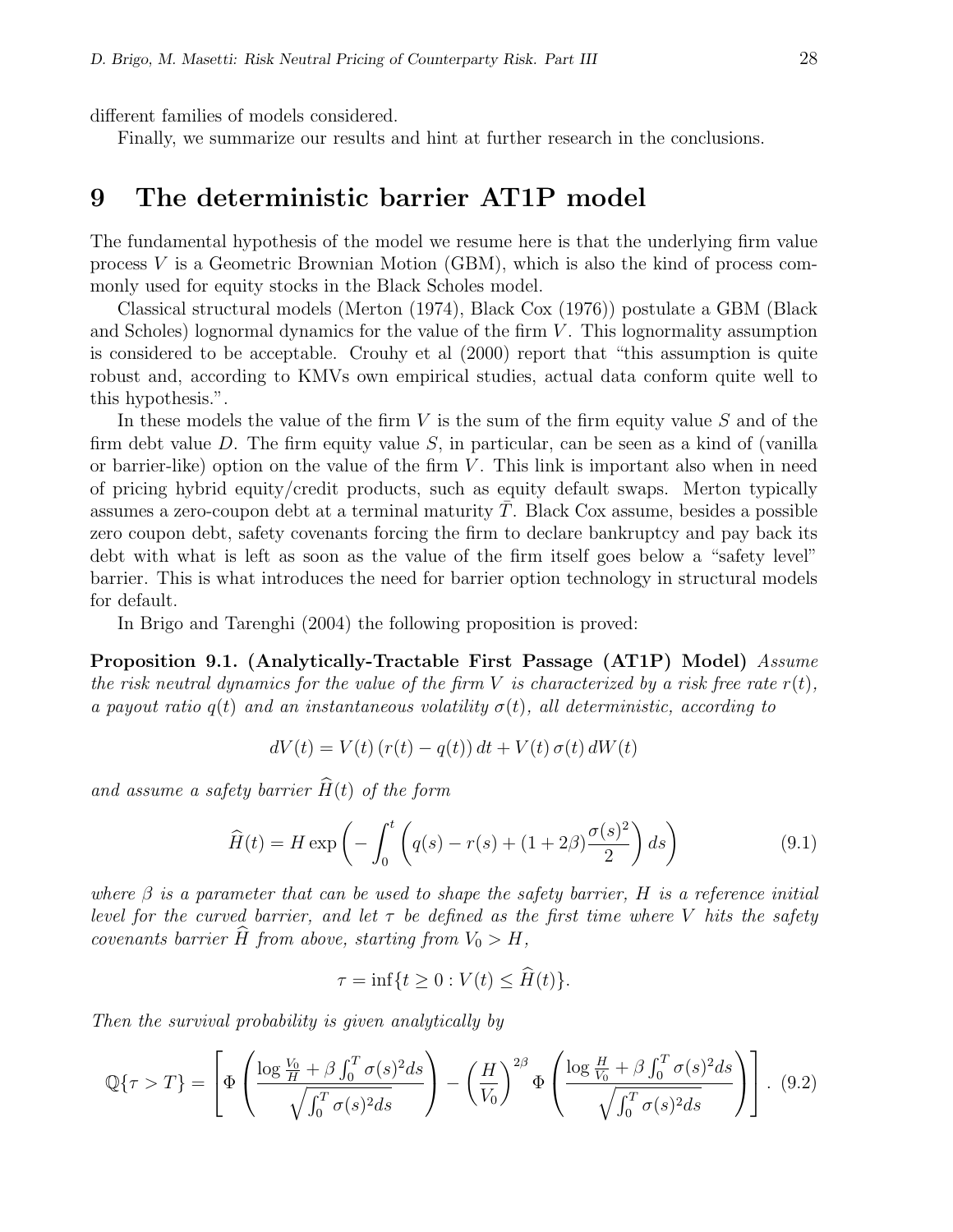The proposition is written with no reference to a possible zero coupon debt. In presence of zero coupon debt for the maturity  $\overline{T}$ , the actual default time is  $\tau$  if  $\tau < \overline{T}$ , and is  $\overline{T}$  if  $\tau \geq \overline{T}$  and the value of the firm at  $\overline{T}$  is below the debt face value. Otherwise, if  $\tau \geq \overline{T}$  and the value of the firm at  $\overline{T}$  is above the debt face value, there is no default. The proposition holds for  $T < T$ .

We now recall our earlier introduction of the CDS payoff and its risk neutral pricing formula, in Section 3.

Recall Formula (3.3) for our CDS price. In our structural model setup it suffices to substitute the survival probabilities formula  $t \mapsto \mathbb{Q}(\tau > t)$  of the AT1P or SVBAT1P structural models to value CDS.

As before, the idea is to use quoted values of the fair R's with increasing maturities  $T<sub>b</sub>$ (and initial resets all set to  $T_a = 0$ ) to derive the default probabilities assessed by the market.

To calibrate the AT1P model to quoted market R's for different CDS, we insert the quoted R's in formula (3.3) with survival probabilities given by (9.2) and find the  $t \mapsto \sigma(t)$ and H values that set said formula to zero. See Brigo and Tarenghi (2004) for several numerical examples and a case study on Parmalat CDS data. A final remark concerns the well known fact that in all our survival and default probability formulas  $V_0$  and H always appear combined in a ratio, so that we need only to worry about  $V_0/H$  and not on  $V_0$  and H separately. We thus often assume a unit  $V_0$  and express H with respect to unity.

#### 9.1 AT1P Calibration: Numerical examples

Here we plan to analyze how the structural model behaves in a calibration to real CDS data. Some important remarks on the data. We have set the payout ratio  $q(t)$  identically equal to zero. We present the calibration performed with the AT1P structural model to CDS contracts having Vodafone as underlying with recovery rate  $\text{R}_{EC} = 40\%$  (L<sub>GD</sub> = 0.6). In Table 1 we report the maturities  $T_b$  of the contracts and the corresponding "mid" CDS rates  $R_{0,b}^{\text{MID}}(0)$  (quarterly paid) on the date of March 10, 2004, in basis points  $(1bp = 10^{-4})$ . We take  $T_a = 0$  in all cases.

|    | CDS maturity $T_b$ | bps | $\bf{D}\mathrm{ASK}$ |      |
|----|--------------------|-----|----------------------|------|
| 1v | $20$ -Mar- $05$    | 19  | 24                   | 21.5 |
| 3y | $20$ -Mar-07       | 32  | 34                   | 33   |
| 5y | $20$ -Mar-09       | 42  | 44                   | 43   |
| 7v | $20$ -Mar-11       | 45  | 53                   | 49   |
|    | $20$ -Mar-14       | 56  | 66                   |      |

Table 1: Vodafone CDS quotes on March 10, 2004.

In Table 2 we report the values (in basis points) of the CDS's computed inserting the bid and ask premium rate  $R$  quotes into the payoff and valuing the CDS with hazard rates stripped by mid quotes. This way we transfer the bid offer spread in the rates  $R$  on a bid offer spread on the CDS payoff present value. In Table 3 we present the results of the calibration performed with the structural model and, as a comparison, of the calibration performed with a hazard rate model (postulating a piecewise linear hazard rate). In this first example the parameters used for the structural model have been selected on qualitative considerations, and are  $q = 0$ ,  $\beta = 0.5$  and  $H/V_0 = 0.4$  (this is a significant choice since this value is in line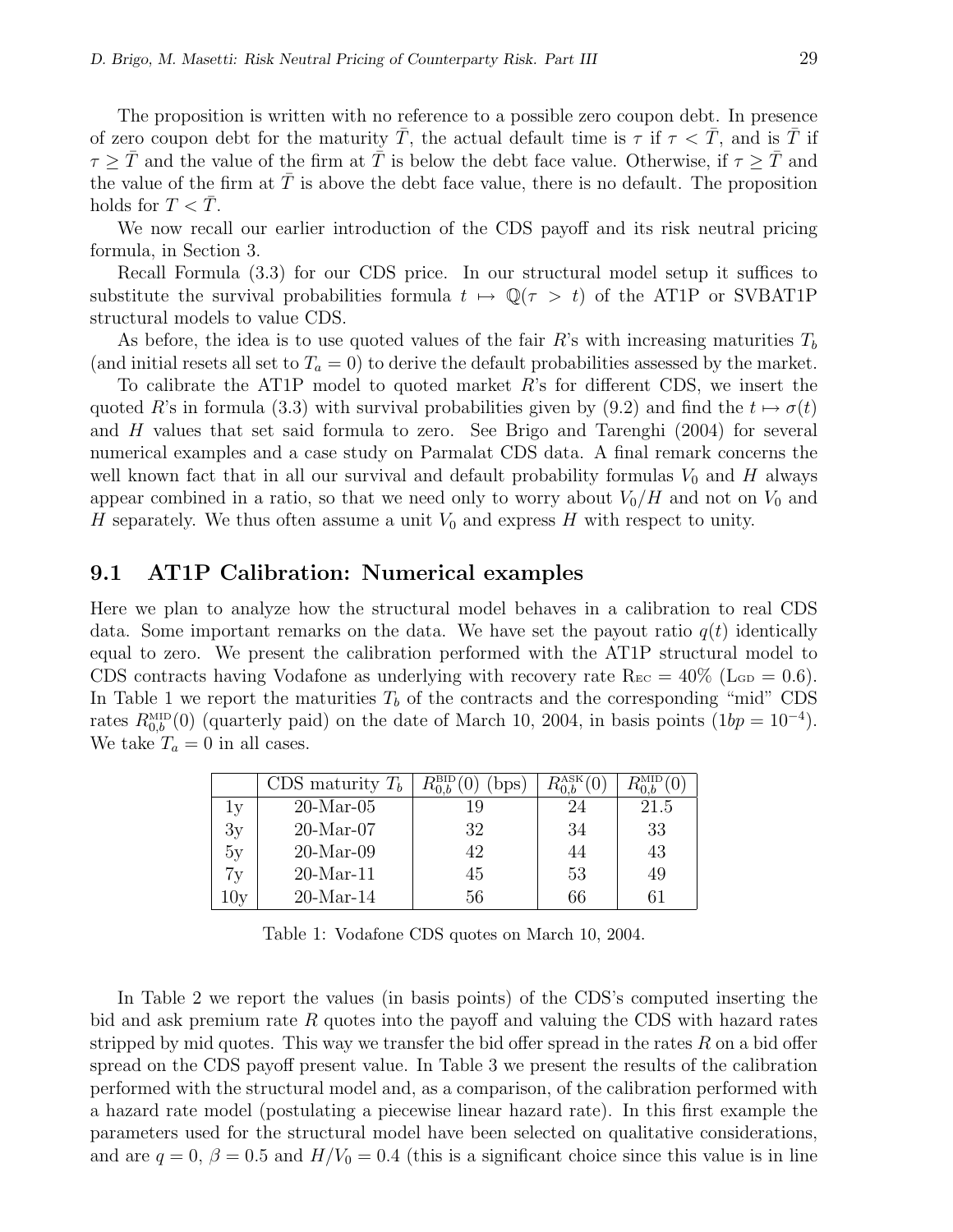|     | CDS mat $T_b$   CDS <sub>0,b</sub> value bid (bps) | $CDS_{0,b}$ value ask (bps) |
|-----|----------------------------------------------------|-----------------------------|
| ΤA  | 2.56                                               | $-2.56$                     |
| 3y  | 2.93                                               | $-2.93$                     |
| 5y  | 4.67                                               | $-4.67$                     |
| 7v  | 24.94                                              | $-24.94$                    |
| 10v | 11 14                                              | $-41.14$                    |

Table 2: CDS values computed with hazard rates stripped from mid R Vodafone quotes but with bid and ask rates  $R$  in the premium legs.

with the expected value of the random  $H$ , completely determined by market quotes, in the Scenario based model presented later on).

We report the values of the calibrated parameters in the two models (volatilities and hazard rate nodes) and the survival probabilities, that appear to be very close under the two different models.

| $T_i$ | $\sigma(T_{i-1} \div T_i)$ | Surv. $\mathbb{Q}(\tau > T_i)$ AT1P | Hazard rate |
|-------|----------------------------|-------------------------------------|-------------|
|       | 32.625\%                   | 100.000%                            | 0.357       |
| 1y    | 32.625%                    | 99.625%                             | 0.357       |
| 3y    | 17.311\%                   | 98.315%                             | 0.952       |
| 5y    | 17.683%                    | 96.353%                             | 1.033       |
| 7v    | 17.763%                    | 94.206%                             | 1.189       |
| 10y   | 21.861\%                   | 89.650%                             | 2.104       |

Table 3: Results of the calibrations.

Further comments on the realism of short term credit spreads and on the robustness of default probabilities with respect to CDS are in Brigo and Tarenghi (2004).

## 10 The scenario volatility/barrier SVBAT1P model

In some cases it can be interesting to keep the volatility of the process  $V$  as an exogenous input coming from the equity and debt worlds (for example it could be related to an historical or implied volatility). Or we might retain a time-varying volatility to be used only partly as a fitting parameter. Or, also, we might wish to remove time-varying volatility to avoid an all-fitting approach that is dangerous for robustness.

In all cases, having lost degrees of freedom in the volatility, we would need to introduce other fitting parameters into the model. One such possibility comes from introducing a random default barrier. This corresponds to the intuition that the balance sheet information is not certain, possibly because the company is hiding some information. In this sense, assuming a random default barrier can model this uncertainty. This means that we retain the same model as before, but now the default barrier level  $H$  is replaced by a random variable H assuming different scenarios with given risk neutral probabilities. At a second stage, we may introduce volatility scenarios as well. By imposing time-constant volatility scenarios, in each single scenario we lose flexibility with respect to AT1P, but regain flexibility thanks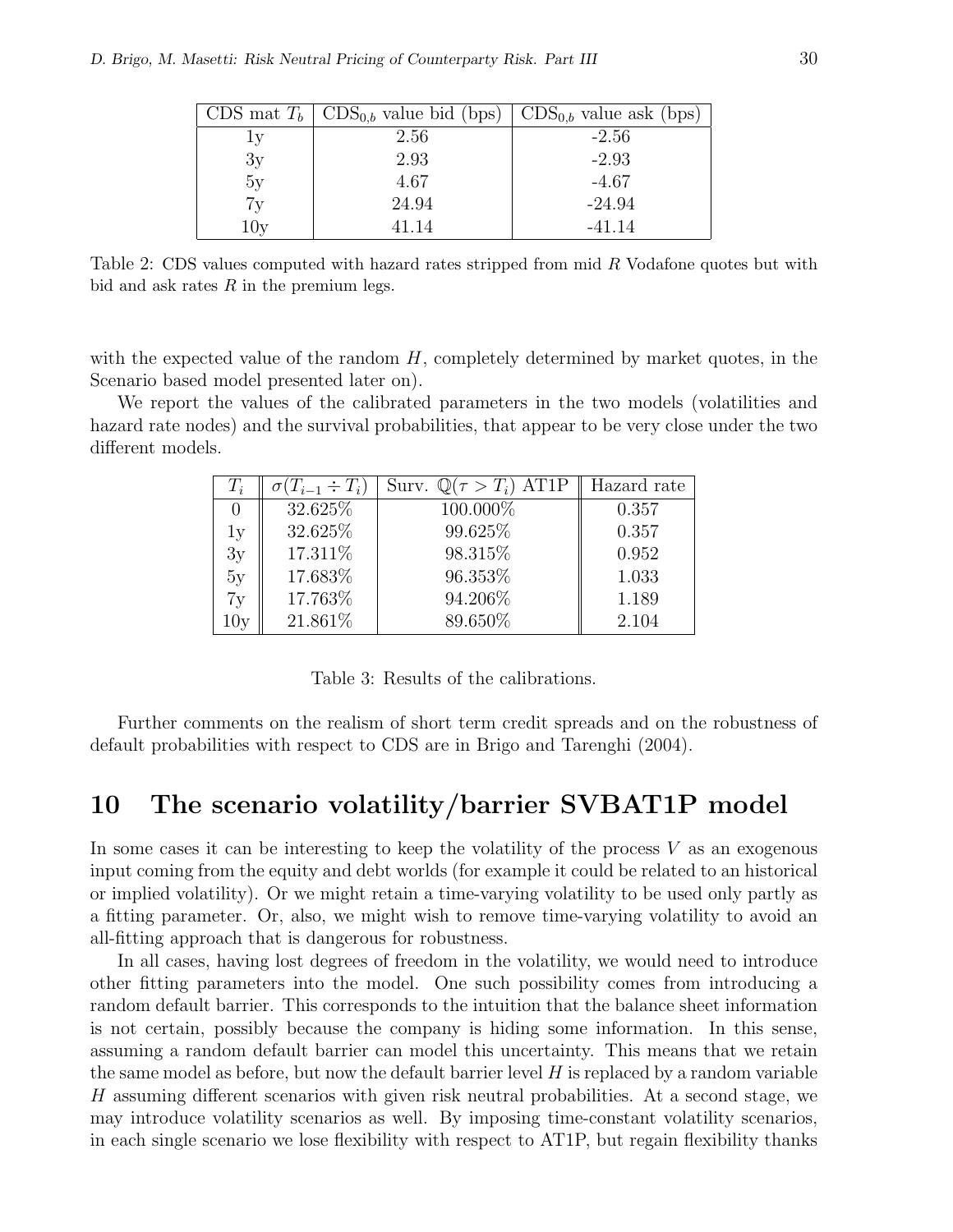to the multiple scenarios on otherwise too simple time-constant volatilities. Even so, the scenario based model results in a less flexible structure than the old deterministic volatility and barrier AT1P model as far as CDS calibration is concerned.

In detail:

Definition 10.1. (Scenario Volatility and Barrier Analytically Tractable 1st Passage model, SVBAT1P) Let the firm value process risk neutral dynamics be given by

$$
dV(t) = (r(t) - q(t))V(t)dt + \nu(t)V(t)dW(t),
$$

same notation as earlier in the paper. This time, however, let the safety barrier parameter H in (9.1) and the firm value volatility function  $t \mapsto \nu(t)$  assume time-constant scenarios  $(H_1, \sigma^1), \ldots, (H_{N-1}, \sigma^{N-1}), (H_N, \sigma^N)$  with  $\mathbb Q$  probability  $p_1, \ldots, p_{N-1}, p_N$  respectively. The safety barrier will thus be random and equal to

$$
\widehat{H}^i(t) := H_i \exp\left(-\int_0^t \left(q(s) - r(s) + (1+2\beta)\frac{(\sigma^i)^2}{2}\right) ds\right)
$$

with probability  $p_i$ . The random variables H and  $\nu$  are assumed to be independent of the driving Brownian motion  $W$  of the value of the firm  $V$  risk neutral dynamics.

This definition has very general consequences. Indeed, if we are to price a payoff Π based on  $V$ , by iterated expectation we have

$$
\mathbb{E}[\Pi] = \mathbb{E}\{\mathbb{E}[\Pi|H,\nu]\} = \sum_{i=1}^{N} p_i \mathbb{E}[\Pi|H = H_i, \nu = \sigma^i]
$$

Now, thanks to independence, the term  $\mathbb{E}[\Pi|H = H_i, \nu = \sigma^i]$  is simply the price of the payoff Π under the model with deterministic barrier and volatility seen earlier in the paper, when the barrier parameter H is set to  $H_i$  and the volatility to  $\sigma^i$ , so that the safety barrier is  $\widehat{H}^i$ . This means that, in particular, for CDS payoffs we obtain

$$
\text{CDS}_{a,b}(0, R, \text{Lop}) = \sum_{i=1}^{N} \text{CDS}_{a,b}(0, R, \text{Lop}; H_i, \sigma^i) \cdot p_i \tag{10.1}
$$

where  $CDS_{a,b}(0, R, \text{L}\omega; H_i, \sigma^i)$  is the CDS price (3.3) computed according to survival probabilities (9.2) when the barrier H is set to  $H_i$  and the volatility to  $\sigma^i$ . Let us consider now a set of natural maturities for CDS quotes. This is to say that we assume  $T_a = 0$  and  $T_b$ ranging a set of standard maturities,  $T_b = 1y, 3y, 5y, 7y, 10y$ .

Now assume we aim at calibrating the scenario based barrier/volatility model to a term structure of CDS data.

In Brigo and Tarenghi (2005) some calibration experiments based on linear algebra and aiming at an exact calibration are presented. Here, however, we move directly to optimization.

### 10.1 Scenario based Barrier and Volatility: Numerical Optimization

We consider all of the five quotes of Table 1 and we use the general model with two scenarios on the barrier/volatility parameters  $(H, \nu)$  and one probability (the other one being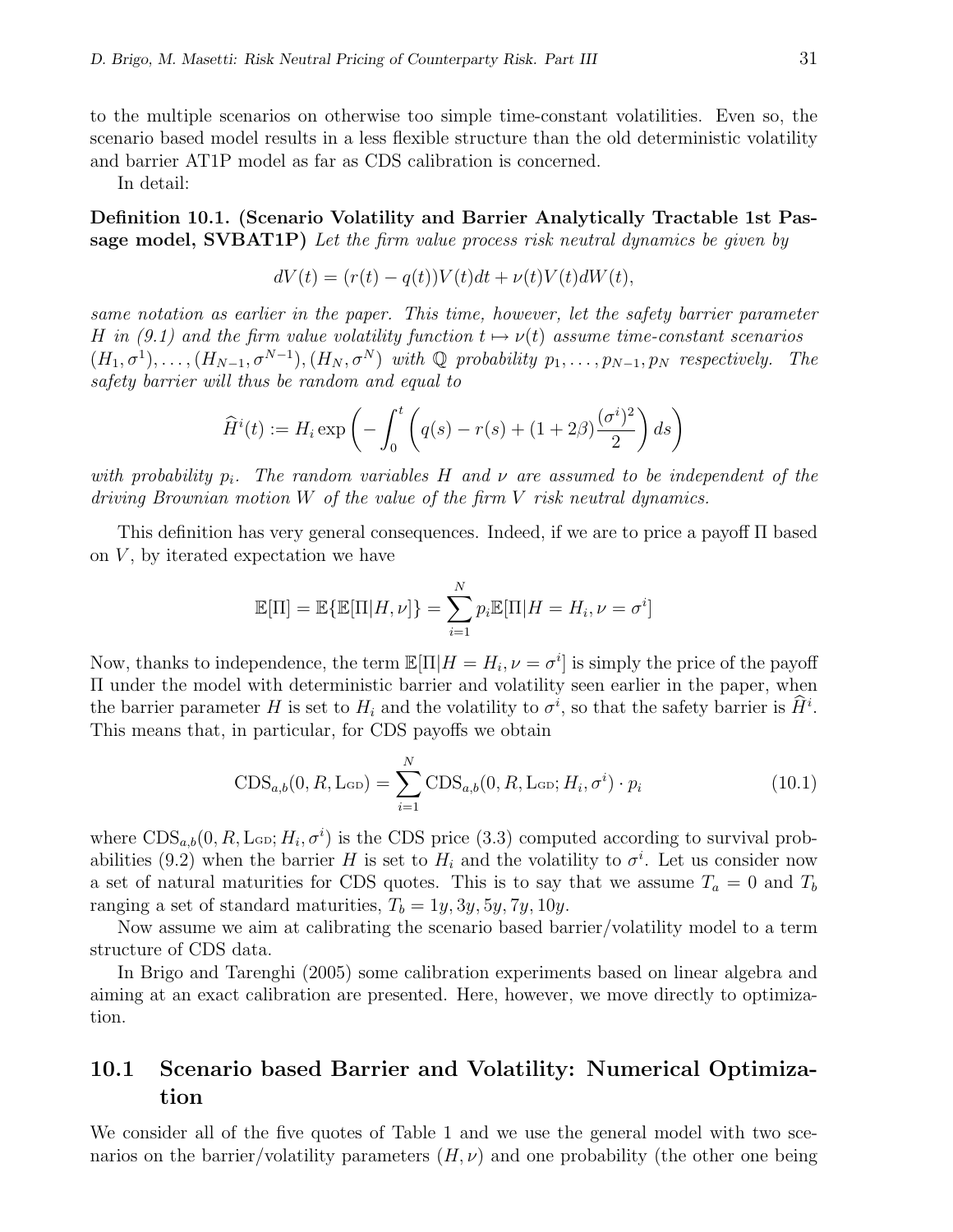determined by normalization to one), with a total of five parameters for five quotes. Here, by trial and error we decided to set  $\beta = 0$ .

$$
[H_1^*, H_2^*; \sigma_*^1, \sigma_*^2; p_1^*] = \operatorname{argmin}_{H, p, \nu} \sum_{k=1}^5 \left[ p_1 \text{CDS}_{0,k}(0, R_{0,k}^{\text{MID}}(0), \text{L}_{\text{GD}}; H_1, \sigma^1) + (1 - p_1) \text{CDS}_{0,k}(0, R_{0,k}^{\text{MID}}(0), \text{L}_{\text{GD}}; H_2, \sigma^2) \right]^2
$$

| $H_i$  | $\sigma_i$ | $p_i$    |
|--------|------------|----------|
| 0.3721 | 17.37\%    | 93.87\%  |
| 0.6353 | 23.34\%    | $6.13\%$ |

Table 4: SVBAT1P model calibrated to Vodafone CDS. The expected value of the barrier is  $\mathbb{E}[H] = 0.3882$ .

We obtain a low optimization error, i.e.  $147bps^2$ , corresponding to the following calibration errors on single CDS present values:

|            | CDS maturity $T_k   \text{CDS}_{0,k}(0, R_{0,k}^{\text{MD}}, H_1, H_2; \sigma^1, \sigma^2; p_1)$ (bps) |
|------------|--------------------------------------------------------------------------------------------------------|
| ΤĀ         | 1.38                                                                                                   |
| 3y         | $-3.89$                                                                                                |
| 5y         | 8.16                                                                                                   |
| 7v         | $-7.56$                                                                                                |
| $10\rm{v}$ | 2.41                                                                                                   |

Table 5: CDS values obtained using the parameters resulting from the calibration.

The single CDS calibration errors are low, being the CDS present values corresponding to market  $R$  close to zero, with the exception of the five years maturity, which can be adjusted by introducing weights in the target function. Compare also with Table 2 to compare the calibration error with the CDS-induced bid ask spreads.

As a second attempt we introduce weights that are inversely proportional to the bid-ask spread and repeat the calibration for the SVBAT1P model finding the results presented in Tables 6 and 7 (compare with Tables 4 and 5).

| $H_i$  | $\sigma_i$ | $p_i$  |
|--------|------------|--------|
| 0.3713 | 17.22\%    | 92.63% |
| 0.6239 | 22.17\%    | 7.37\% |

Table 6: SVBAT1P model calibrated to Vodafone CDS using weights in the objective function which are inversely proportional to the bid ask-spread. The expected value of the barrier is  $\mathbb{E}[H] = 0.3899$ .

We see that now the 1y CDS value is outside the bid-ask spread, but conversely the 5y CDS value has decreased, assuming a size more in line with the spread. This is what we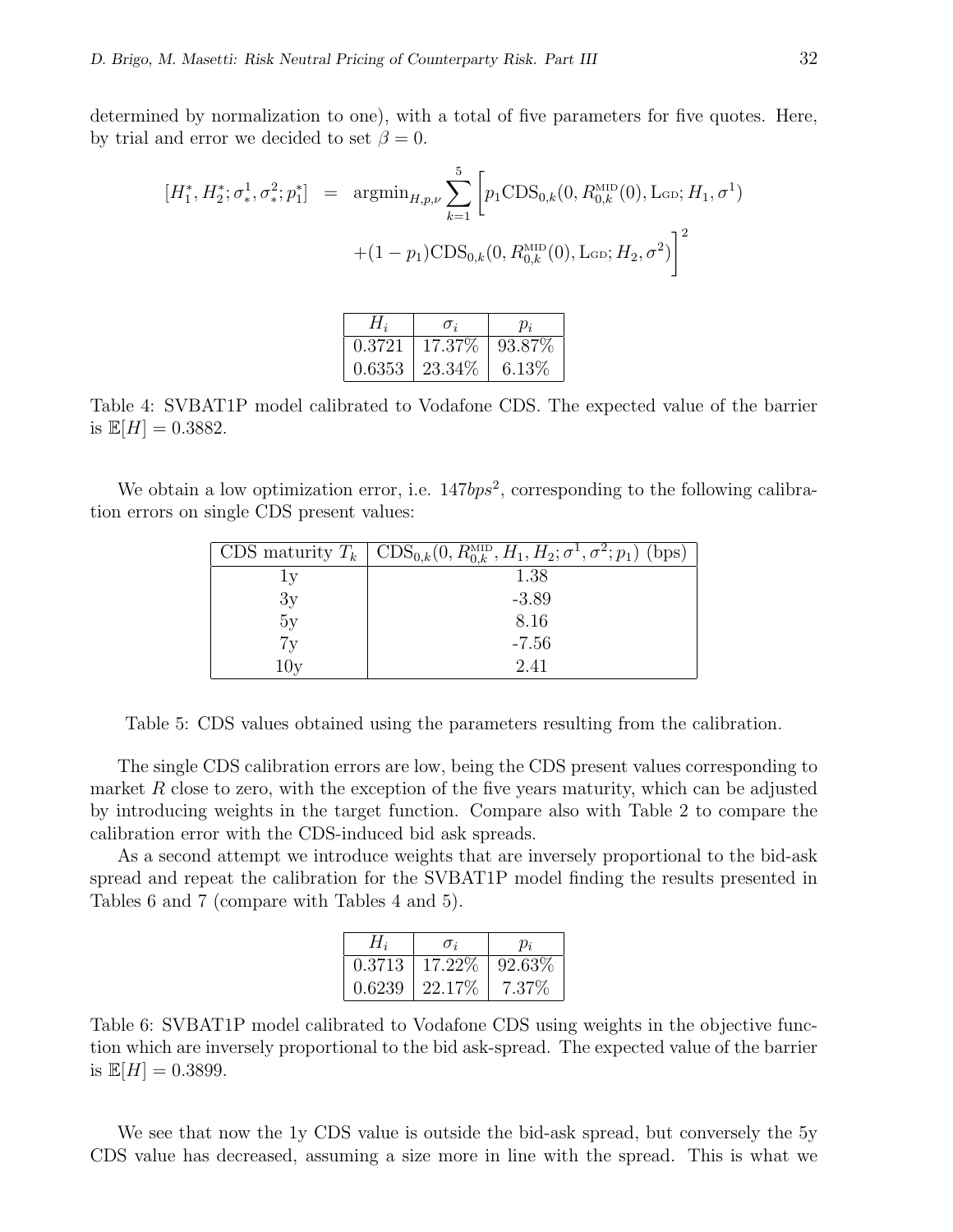|     | CDS maturity $T_k   \text{CDS}_{0,k}(0, R_{0,k}^{\text{MID}}, H_1, H_2; \sigma^1, \sigma^2; p_1)$ (bps) |  |
|-----|---------------------------------------------------------------------------------------------------------|--|
| ΤA  | 5.85                                                                                                    |  |
| 3y  | $-3.76$                                                                                                 |  |
| 5y  | 4.92                                                                                                    |  |
|     | $-10.46$                                                                                                |  |
| 10y | 1.47                                                                                                    |  |

Table 7: CDS values obtained using the parameters resulting from the weighted calibration.

aimed at, since the 5y CDS is probably the most liquid one and the model needs to reproduce it well.

More in general, when combining default barrier and volatility scenarios, scenarios on  $\nu$  and H can be taken jointly (as we did so far) or separately, but one needs to keep the combinatorial explosion under control. The pricing formula remains easy, giving linear combination of formulas in each basic scenario. Taking time-varying parametric forms for the  $\sigma^{i}$ 's can add flexibility and increase the calibrating power of the model, and will be addressed in future work.

A final important remark is in order. We see that the parameters resulting from the scenario versions calibration are more credible than those obtained in the AT1P framework. In particular we notice that in all cases we have an expected  $H$  which is comparable with the fixed  $H = 0.4$  used in the deterministic case. What is more, even if the H are similar, the volatilities involved are smaller than in the AT1P case. As previously hinted at, this fact is essentially due to volatility scenarios inducing a mixture of lognormal distributions for the firm value, implying fatter tails, and allowing for the same default probabilities with smaller volatilities.

## 11 Counterparty risk in equity return swaps

This section summarizes the results on counterparty risk pricing in Equity Return Swaps under AT1P in Brigo and Tarenghi (2004) and under S(V)BAT1P in Brigo and Tarenghi (2005). This is an example of counterparty risk pricing with the calibrated structural model in the equity market. This method can be easily generalized to different equity payoffs.

Let us consider an equity return swap payoff. Assume we are a company "A" entering a contract with company "B", our counterparty. The reference underlying equity is company "C". The contract, in its prototypical form, is built as follows. Companies "A" and "B" agree on a certain amount K of stocks of a reference entity "C" (with price  $S = S^C$ ) to be taken as nominal  $(N = KS_0)$ . The contract starts in  $T_a = 0$  and has final maturity  $T_b = T$ . At  $t = 0$  there is no exchange of cash (alternatively, we can think that "B" delivers to "A" an amount K of "C" stock and receives a cash amount equal to  $KS_0$ ). At intermediate times "A" pays to "B" the dividend flows of the stocks (if any) in exchange for a periodic rate (for example a semi-annual LIBOR rate L) plus a spread X. At final maturity  $T = T_b$ , "A" pays  $KS_T$  to "B" (or gives back the amount K of stocks) and receives a payment  $KS_0$ . This can be summarized as follows: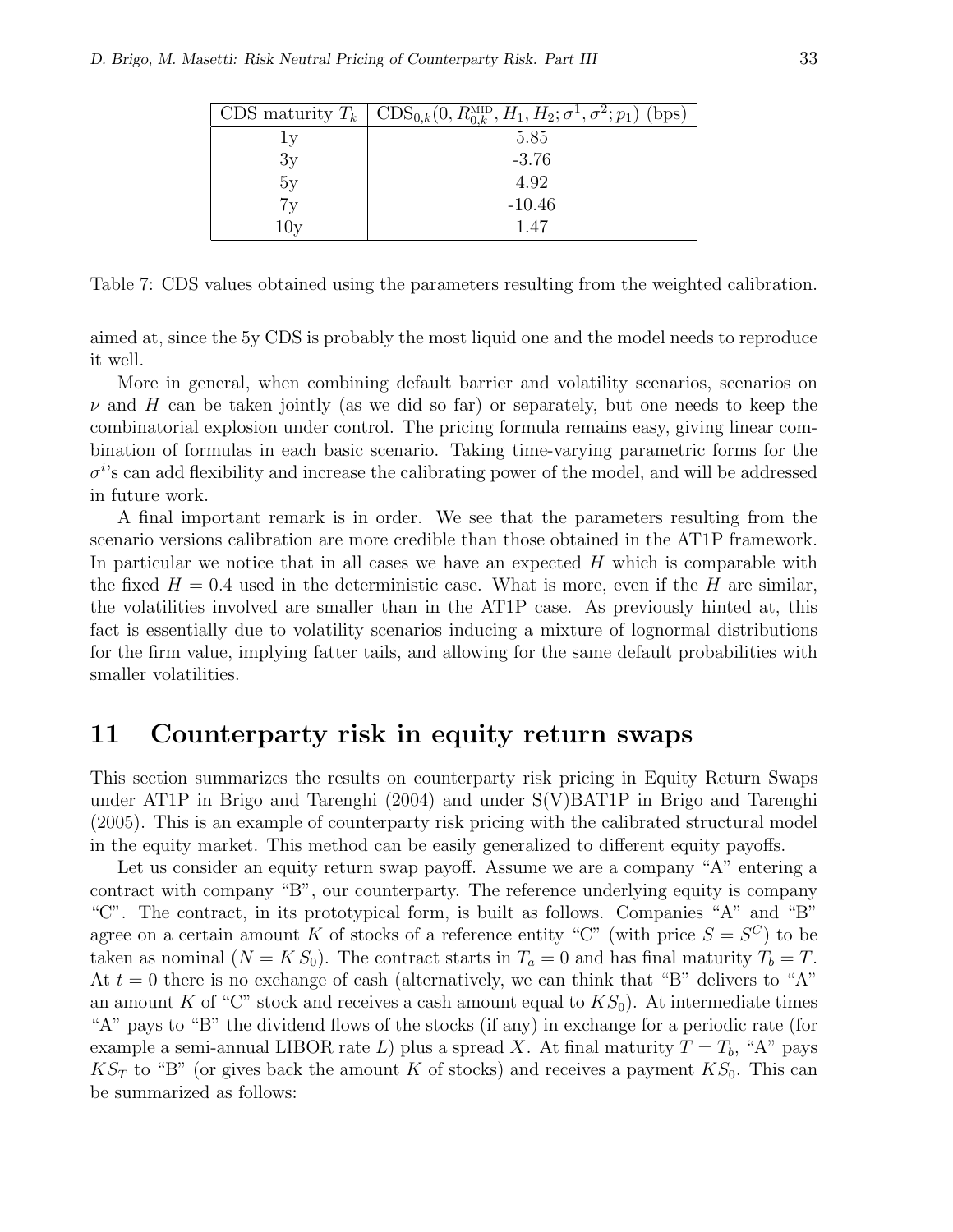Initial Time 0: no flows, or  
\n
$$
A \longrightarrow KS_0^C
$$
 cash  $\longrightarrow B$   
\n $A \longleftarrow K$  equity of "C"  $\longleftarrow B$   
\n...  
\n $\text{Time } T_i:$   
\n $A \longrightarrow \text{equity dividends of "C" } \longrightarrow B$   
\n $A \longleftarrow \text{Libor} + \text{Speed } \longleftarrow B$   
\n...  
\nFinal Time  $T_b:$   
\n $A \longrightarrow K$  equity of "C"  $\longrightarrow B$   
\n $A \longleftarrow KS_0^C \text{ cash } \longleftarrow B$ 

The price of this product can be derived using risk neutral valuation, and the (fair) spread is chosen in order to obtain a contract whose value at inception is zero. We ignore default of the underlying "C", thus assuming it has a much stronger credit quality than the counterparty "B", that remains our main interest. It can be proved that if we do not consider default risk for the counterparty "B" either, the fair spread is identically equal to zero. This renders the ERS an interesting contract since all its value is due to counterparty risk. Indeed, when taking into account counterparty default risk in the valuation the fair spread is no longer zero. In case an early default of the counterparty "B" occurs, the following happens. Let us call  $\tau = \tau_B$  the default instant. Before  $\tau$  everything is as before, but if  $\tau \leq T$ , the net present value (NPV) of the position at time  $\tau$  is computed. If this NPV is negative for us, i.e. for "A", then its opposite is completely paid to "B" by us at time  $\tau$  itself. On the contrary, if it is positive for "A", it is not received completely but only a recovery fraction R<sub>EC</sub> of that NPV is received by us. It is clear that to us  $(^\alpha A^\gamma)$  the counterparty risk is a problem when the NPV is large and positive, since in case "B" defaults we receive only a fraction of it.

The risk neutral expectation of the discounted payoff is given in the following proposition (see e.g. Brigo and Tarenghi (2004),  $L(S,T)$  is the simply compounded rate at time S for maturity  $T$ :

Proposition 11.1. (Equity Return Swap price under Counterparty Risk). The fair price of the Equity Return Swap defined above can be simplified as follows:

$$
ERS(0) = KS_0X \sum_{i=1}^{b} \alpha_i P(0, T_i) - L_{GD} \mathbb{E}_0 \bigg\{ \mathbf{1}_{\{\tau \le T_b\}} D(0, \tau) (NPV(\tau))^+ \bigg\}.
$$

where

$$
NPV(\tau) = \mathbb{E}_{\tau} \Bigg\{ -KNPV_{dividends}^{\tau+T_b}(\tau) + KS_0 \sum_{i=\beta(\tau)}^{b} D(\tau, T_i) \alpha_i (L(T_{i-1}, T_i) + X) + (KS_0 - KS_{T_b}) D(\tau, T_b) \Bigg\}.
$$
\n(11.1)

and where we denote by  $NPV_{dividends}^{s+t}(u)$  the net present value of the dividend flows between s and t computed in u.

The first term in  $ERS(0)$  is the equity swap price in a default-free world, whereas the second one is the optional price component due to counterparty risk, see the general Formula 4.2 derived in the first part.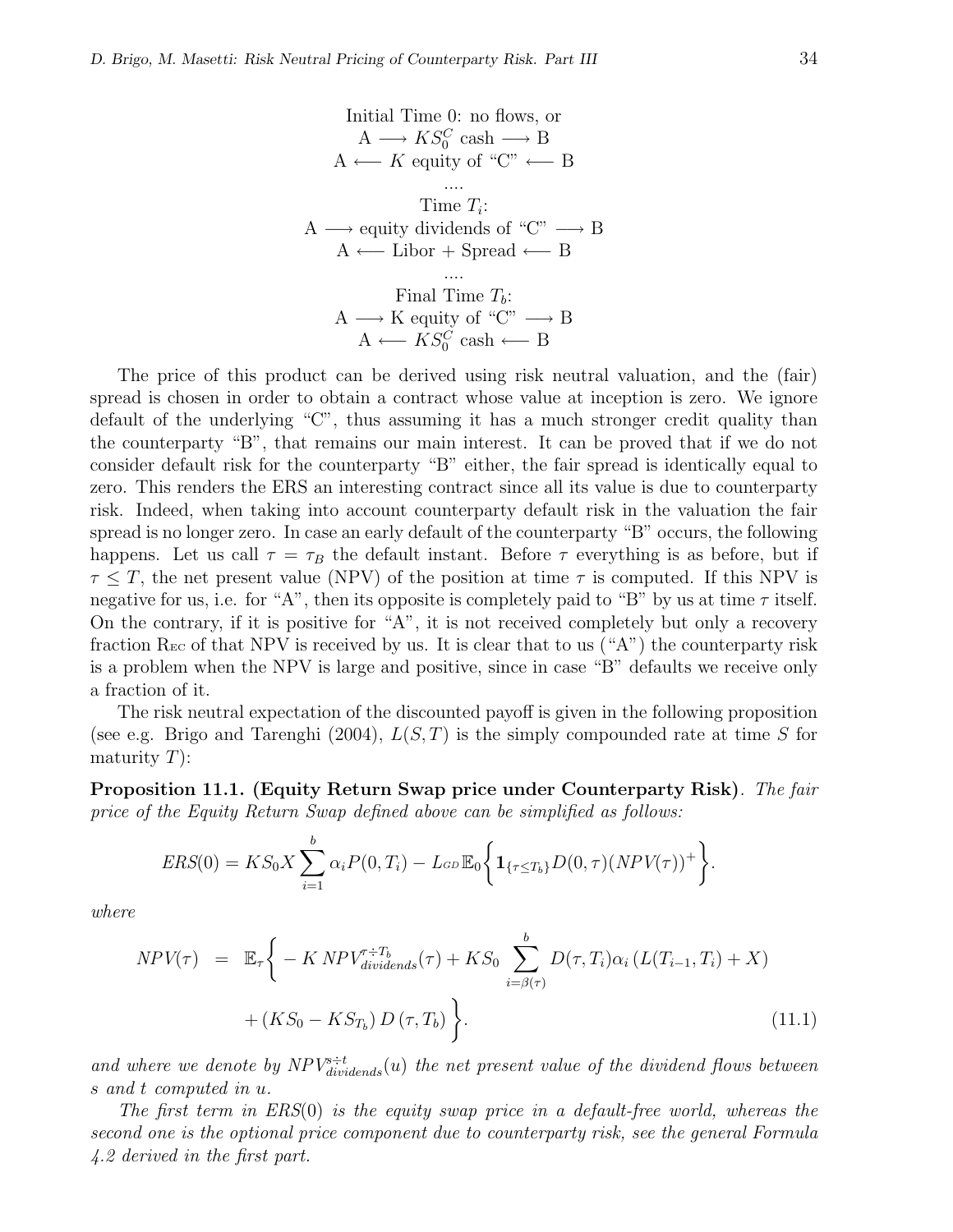If we try and find the above price by computing the expectation through a Monte Carlo simulation, we have to simulate both the behavior of  $S_t$  for the equity "C" underlying the swap, and the default of the counterparty "B". In particular we need to know exactly  $\tau = \tau_B$ . Obviously the correlation between "B" and "C" could have a relevant impact on the contract value. Here the structural model can be helpful: Suppose to calibrate the underlying process  $V$  to CDS's for name "B", finding the appropriate default barrier and volatilities according to the procedure outlined earlier in this paper with the AT1P model. We could set a correlation between the processes  $V_t^B$  (firm value for "B") and  $S_t^C$  (equity for "C"), derived for example through historical estimation directly based on equity returns, and simulate the joint evolution of  $[V_t^B, S_t]$ . As a proxy of the correlation between these two quantities we may consider the correlation between  $S_t^B$  and  $S_t^C$ , i.e. between equities.

Going back to our equity swap, now it is possible to run the Monte Carlo simulation, looking for the spread X that makes the contract fair.

We performed some simulations under different assumptions on the correlation between "B" and "C". We considered five cases:  $\rho = -1$ ,  $\rho = -0.2$ ,  $\rho = 0$ ,  $\rho = 0.5$  and  $\rho = 1$ . In Table 8 we present the results of the simulation, together with the error given by one standard deviation (Monte Carlo standard error). For counterparty "B" we used the Vodafone CDS rates seen earlier. For the reference stock "C" we used a hypothetical stock with initial price  $S_0 = 20$ , volatility  $\sigma = 20\%$  and constant dividend yield  $q = 0.80\%$ . The contract has maturity  $T = 5y$  and the settlement of the LIBOR rate has a semi-annual frequency. Finally, we included a recovery rate  $\text{R}_{\text{EC}} = 0.4$  in  $\text{L}_{\text{GD}} = 1 - \text{R}_{\text{EC}}$ . The starting date is the same we used for the calibration, i.e. March 10th, 2004. Since the reference number of stocks  $K$  is just a constant multiplying the whole payoff, without losing generality we set it equal to one.

In order to reduce the errors of the simulations, we have adopted a variance reduction technique using the default indicator (whose expected value is the known default probability) as a control variate. In particular we have used the default indicator  $1_{\{\tau\leq T\}}$  at the maturity T of the contract, which has a large correlation with the final payoff. Even so, a large number of scenarios is needed to obtain errors with a lower order of magnitude than  $X$ . In our simulations we have used  $N = 2000000$ .

We notice that X increases together with  $\rho$ , and in Brigo and Tarenghi (2004) we explain why this is natural.

|         | Х    | ERS payoff (basis points) | $\vert$ MC error (bps) |
|---------|------|---------------------------|------------------------|
| -1      |      |                           |                        |
| $-0.2$  | 2.45 | $-0.02$                   | 1.71                   |
|         | 4.87 | $-0.90$                   | 2.32                   |
| $0.5\,$ | 14.2 | $-0.53$                   | 2.71                   |
|         |      | $-0.34$                   | 0.72                   |

Table 8: Spread X (in bps) under five correlation values,  $S_0 = 20$ , basic AT1P model. We also report the value of the average of the simulated payoff (times 10000) across the 2000000 scenarios and its standard error, thus showing that  $X$  is fair (leads to a zero NPV).

To check the impact of the scenarios barrier, we have re-priced with the same  $X$ 's found in Table 8 for AT1P our equity swap under the SVBAT1P model calibrated to the same CDS data, with the weighted calibration given in Table 6. If we consider the case with  $\rho = 0.5$ , the Monte Carlo method gives us the payoff expected value as 292.03 bps, with a Monte Carlo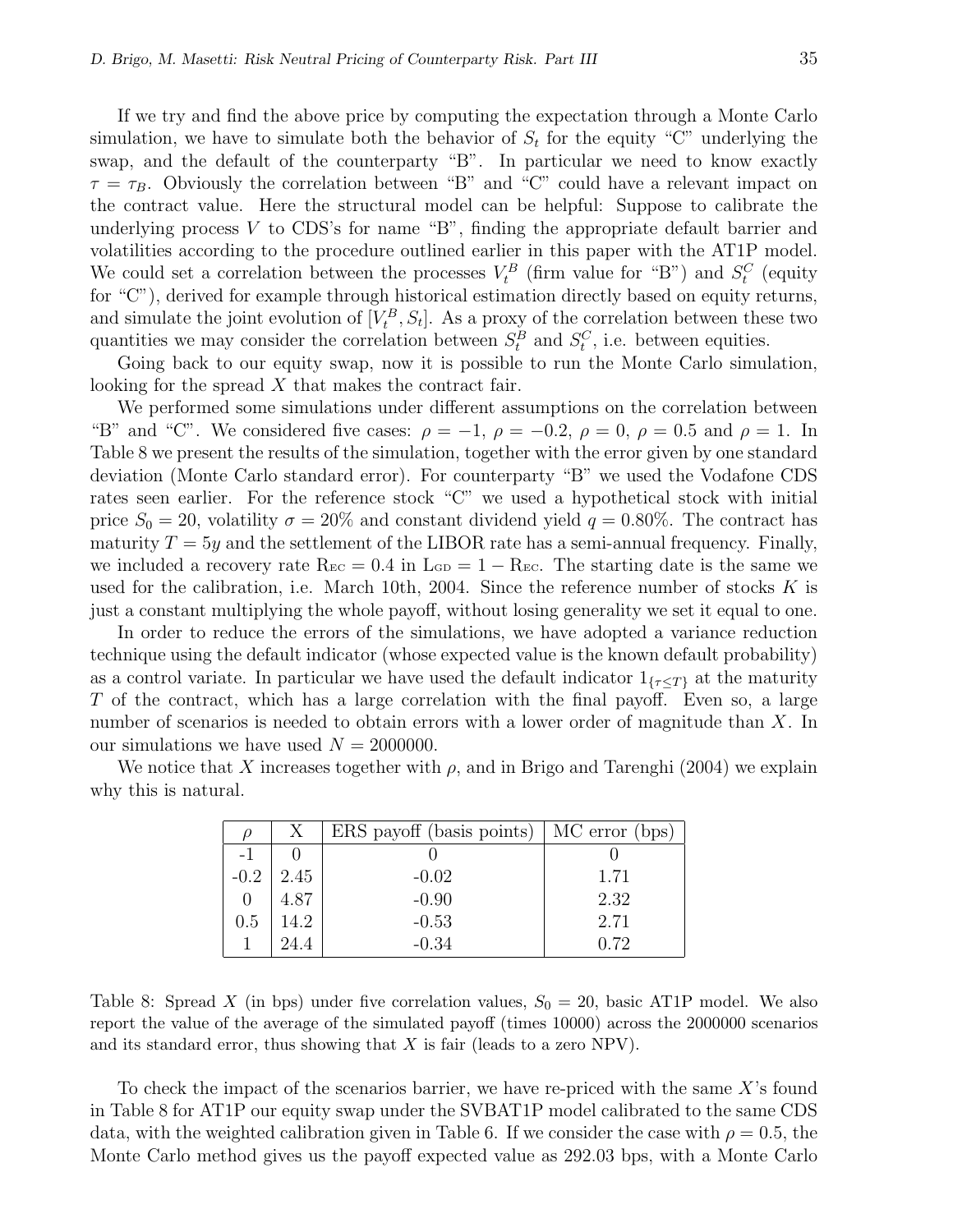error of about 1.67 bps. Again, recalling that  $S_0 = 20$  we can consider  $292.03/20 \approx 14.6$ , i.e. the price for notional unit, and compare with CDS payoff bid ask values, as in Table 2. We see that we are within the 7y and 10y CDS bid ask spreads but not within the 1y, 3y and 5y spreads. We try and see which value for X in the AT1P model with  $\rho = 0.5$  would produce an expected payoff close to 290. We obtain that a spread of  $X = 17.3$  would give an expected payoff value of 289, so that we see that the difference between AT1P and SVBAT1P in terms of AT1P spread is of about 17.3-14.2= 3.1 bps. By comparing with bid-ask spreads in CDS rates  $R$ , as given in Table 1, we see that this difference is inside the 1y, 7y and 10y spreads on the R quotes (which are respectively of 5, 8 an 10 bps). Also, even if a little larger, it is comparable to the 3y and 5y spreads (both of 2 bps), which are very narrow being related to the most traded CDS maturities. Thus we see that the difference is nearly negligible.

Since AT1P and SVBAT1P are calibrated to the same CDS data up to five years (but SVBAT1P is also calibrated to 7y and 10y CDS), we are seeing here that the different dynamics assumptions in the two models lead to different counterparty risk valuations in the equity return swap. The difference is not large when compared to bid ask spreads of CDS. We may expect more significant deviations in hedging. We have to keep in mind an important consideration, though. SVBAT1P is calibrated not exactly and not only on 1y, 3y and 5y CDS as the earlier AT1P model. Probably some of the difference between the price obtained with the SVBAT1P is to be attributed to this fact.

A final remark concerns the "nested calibration" of our models. With AT1P the calibration is "nested", in that adding one CDS with a larger maturity does not change the earlier  $\sigma$  parameters found with the calibration up to that point. In a way, this is a "cascade calibration". This may be helpful with sensitivities and bucketing. Instead, in the SVBAT1P model the parameters assume a "global" role: if we add a CDS quote and recalibrate, all the parameters change again. This is less desirable in computing sensitivities to market inputs and can lead to numerical problems. We will address these matters in future work.

#### 11.1 Conclusions on Part III

In general the link between default probabilities and credit spreads is best described by intensity models. Yet, intensity models present some drawbacks: They do not link the default event to the economy but rather to an exogenous jump process whose jump component remains economically unexplained. Further, modelling correlation or more generally dependence between the contract underlying and the counterparty default may be difficult in this kind of models, given independence of the jump component from all default-free market quantities.

In this Part III we introduced analytically tractable structural first passage models based on a time varying volatility and default barrier (AT1P) and on scenarios on the value of the firm volatility and of the default barrier (SVBAT1P). These models allow for a solution to the above points. In these models the default has an economic cause, in that it is caused by the value of the firm hitting the default safety barrier value, and all quantities have a clear economic interpretation. Also, the model allows for the introduction of the correlation between counterparty and underlying in a very natural way, by simply correlating shocks in the value of the firm of the counterparty to shocks in the underlying.

We showed how to calibrate the models parameters to actual market CDS data, obtaining in general exact calibration in the AT1P model, and more realistic but slightly inexact calibration outputs with SVBAT1P.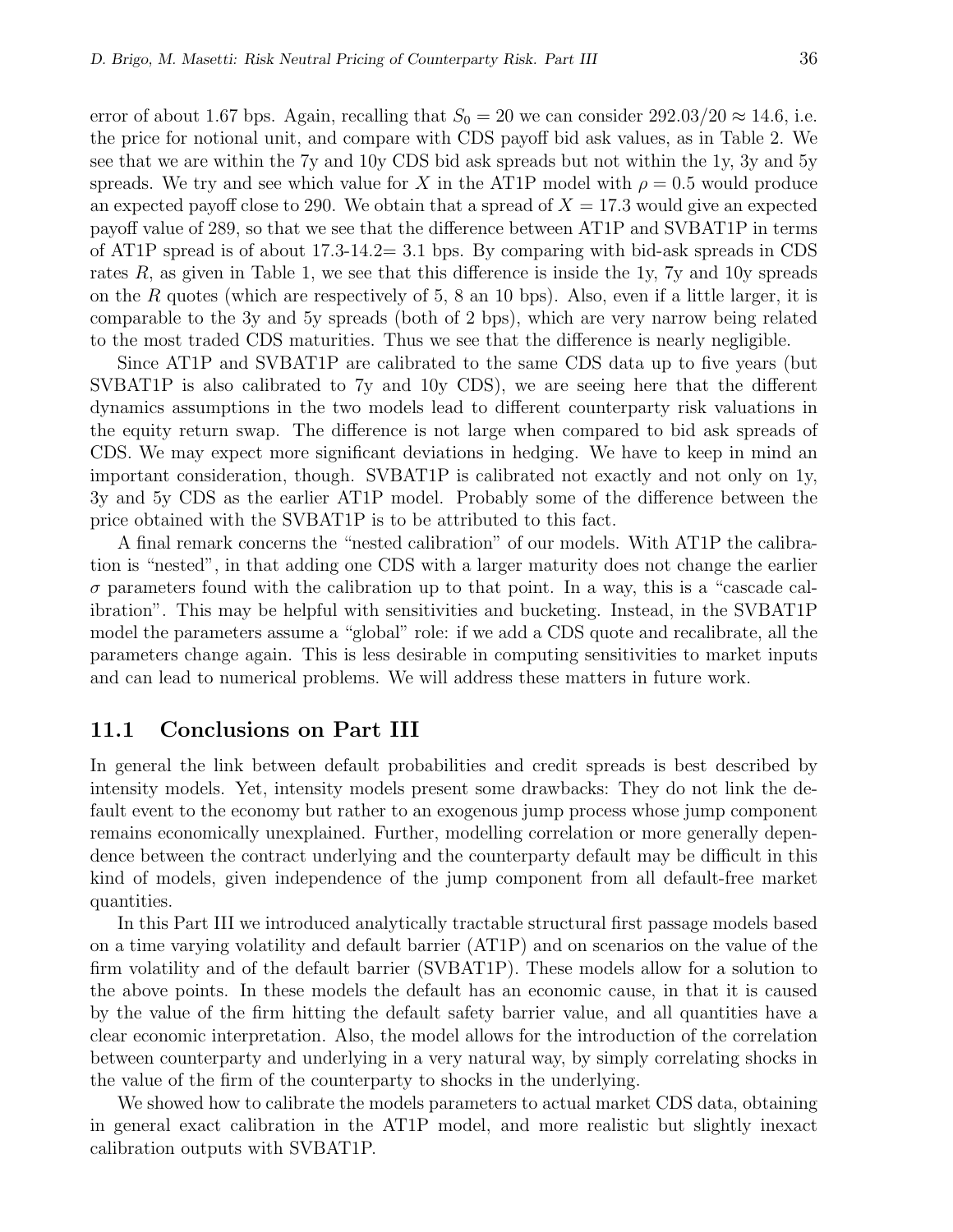Finally, the model can be used to build a relationship between the firm value V and the firm equity S (perceived as a suitable barrier payoff in terms of  $V$  itself), for example along the lines of Jones et al (1984) and Hull, Nelken and White (2004). This approach can be followed to price an equity default swap. We need to find an expression for the debt (and thus the equity) within the chosen structural model. Debt and equity expressions are known in closed form for time-constant and standard (exponential) barrier Black Cox models (see for example Bielecki and Rutkowski (2001), Chapter 3). Under SVBAT1P we simply obtain a linear combination of said formulas and we have a closed form expression for the equity. Then we can price an equity default swap by means of Monte Carlo simulation of the firm value, from which, scenario by scenario, we deduce analytically the equity value by means of the found formula. This is currently under investigation.

### 12 Conclusions

In this Chapter we considered a first approach to counterparty risk pricing when no collateral is given as guarantee. The price for this risk is computed in a risk neutral valuation framework. We gave an example of the impact of netting agreements in the swap example, while for some first considerations involving collateral we refer to Cherubini (2005). Also, we plan to analyze the impact of credit spread volatility (stochastic intensity) and of intensity/interest rate correlation on the swaption-counterparty risk.

In general further research will have to focus on hedging strategies associated with the prices we presented, and we plan to address this issue in further work.

## References

- [1] Arvanitis, A., and Gregory, J. (2001). Credit: The Complete Guide to Pricing, Hedging and Risk Management. Risk Books, London.
- [2] Bielecki, T., Rutkowski, M. (2001). Credit risk: Modeling, Valuation and Hedging. Springer Verlag .
- [3] Black, F., and Cox, (1976). Valuing corporate securities: Some effects of bond indenture provisions. Journal of Finance 31, 351-367
- [4] Brigo, D. (2005). Market Models for CDS Options and Callable Floaters, Risk, January issue. Also in: *Derivatives Trading and Option Pricing*, Dunbar N. (Editor), Risk Books, 2005.
- [5] Brigo, D. (2005b). Constant Maturity Credit Default Swap Pricing with Market Models. Working paper. Available at ssrn.com and at http://www.damianobrigo.it/cmcdsweb.pdf
- [6] Brigo, D., and Alfonsi, A. (2003). A two-dimensional CIR++ shifted diffusion model with automatic calibration to credit defalult swaps and interest rate derivatives data. In: Proceedings of the 6-th Columbia=JAFEE International Conference, Tokyo, March 15-16, 2003, 563-585. Extended internal report available at http://www.damianobrigo.it/cirppcredit.pdf.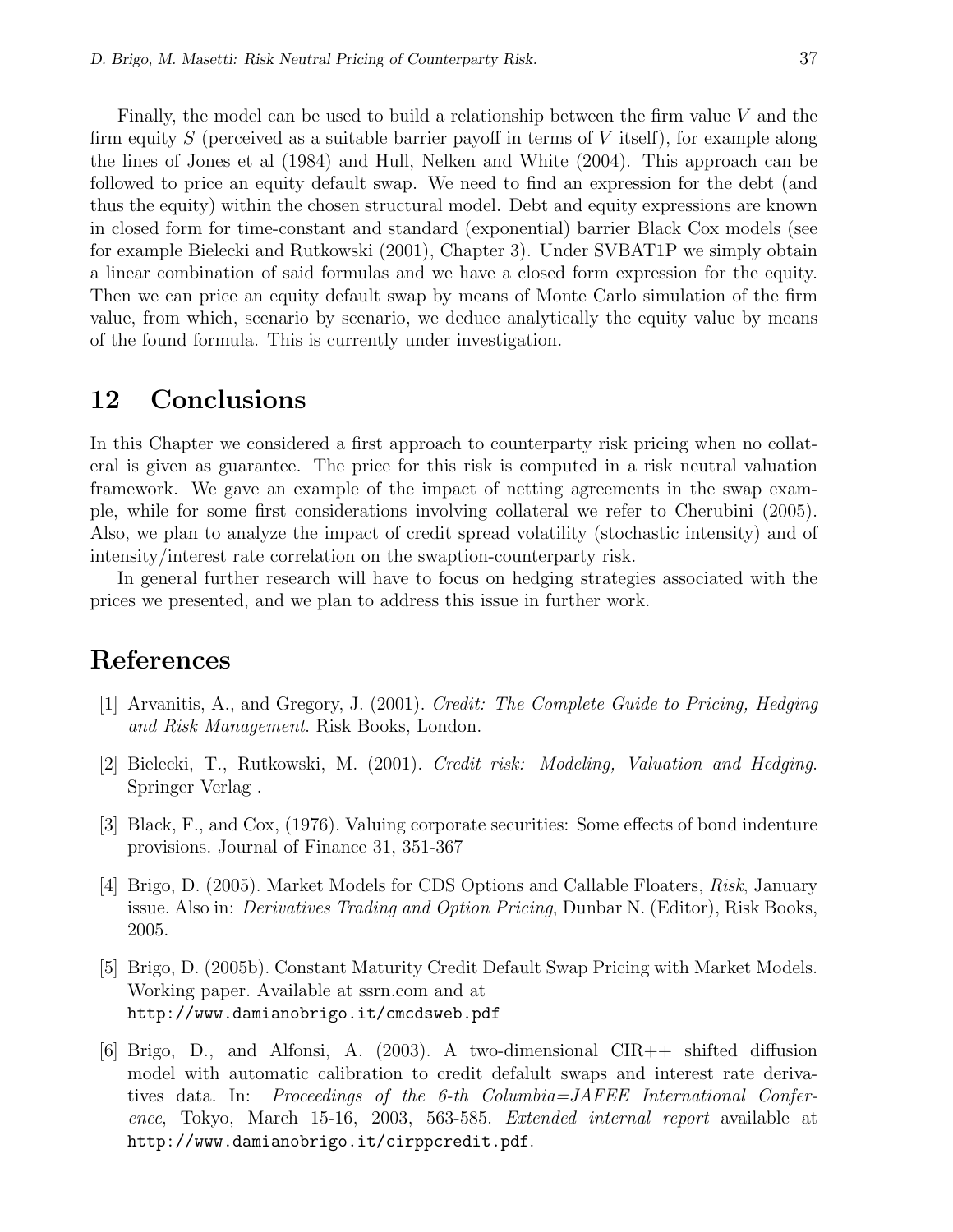- [7] Brigo, D., and Alfonsi, A. (2005). Credit Default Swaps Calibration and Derivatives Pricing with the SSRD Stochastic Intensity Model. Finance and Stochastic, Vol. 9, N. 1, (2005).
- [8] Brigo, D., and Cousot, L. (2004) A Comparison between the stochastic intensity SSRD Model and the Market Model for CDS Options Pricing. To appear in the International Journal of Theoretical and Applied Finance.
- [9] Brigo, D., and Masetti, M. (2005). A Formula for Interest Rate Swaps Valuation under Counterparty Risk in presence of Netting Agreements. Working paper available at http://www.damianobrigo.it/IRSnetcounternew.pdf
- [10] Brigo, D., Mercurio, F. (2001). Interest Rate Models: Theory and Practice. Springer Verlag
- [11] Brigo, D., Mercurio, F. (2005). Interest Rate Models: Theory and Practice with Smile, Inflation and Credit, Second Edition, Springer Verlag. Forthcoming.
- [12] Brigo, D., Mercurio, F., Rapisarda, F., and Scotti, R. (2003). Approximated momentmatching dynamics for basket-options pricing. *Quantitative Finance*, Vol. 4 N. 1 pp. 1-16.
- [13] Brigo, D. and Tarenghi, M. (2004). Credit Default Swap Calibration and Equity Swap Valuation under Counterparty risk with a Tractable Structural Model. Working Paper, available at www.damianobrigo.it/cdsstructural.pdf. Reduced version in Proceedings of the FEA 2004 Conference at MIT, Cambridge, Massachusetts, November 8-10 and in Proceedings of the Counterparty Credit Risk 2005 C.R.E.D.I.T. conference, Venice, Sept 22-23, Vol 1.
- [14] Brigo, D. and Tarenghi, M. (2005). Credit Default Swap Calibration and Counterparty Risk Valuation with a Scenario based First Passage Model. Working Paper, available at www.damianobrigo.it/cdsscenario1p.pdf Also in: Proceedings of the Counterparty Credit Risk 2005 C.R.E.D.I.T. conference, Venice, Sept 22-23, Vol 1.
- [15] Cherubini, U. (2005). Counterparty Risk in Derivatives and Collateral Policies: The Replicating Portfolio Approach. In: Proceedings of the Counterparty Credit Risk 2005 C.R.E.D.I.T. conference, Venice, Sept 22-23, Vol 1.
- [16] Crouhy M., Galai, D., and Mark, R. (2000). A comparative analysis of current credit risk models. Journal of Banking and Finance 24, 59-117
- [17] Jäckel, P. and Rebonato, R. (2003). The link between caplet and swaption volatilities in a Brace- Gatarek-Musiela/Jamshidian framework: approximate solutions and empirical evidence. Journal of Computational Finance, Vol. 6, pp. 4159.
- [18] Hull J., Nelken, I. and White, A. (2004). Merton's Model, Credit Risk, and Volatility Skews. Journal of Credit Risk 1, 1-27
- [19] Jones, E. P., Mason, S.P., and Rosenfeld, E. (1984). Contingent Claims Analysis of Corporate Capital Structure: An Empirical Investigation. Journal of Finance 39, 611- 625